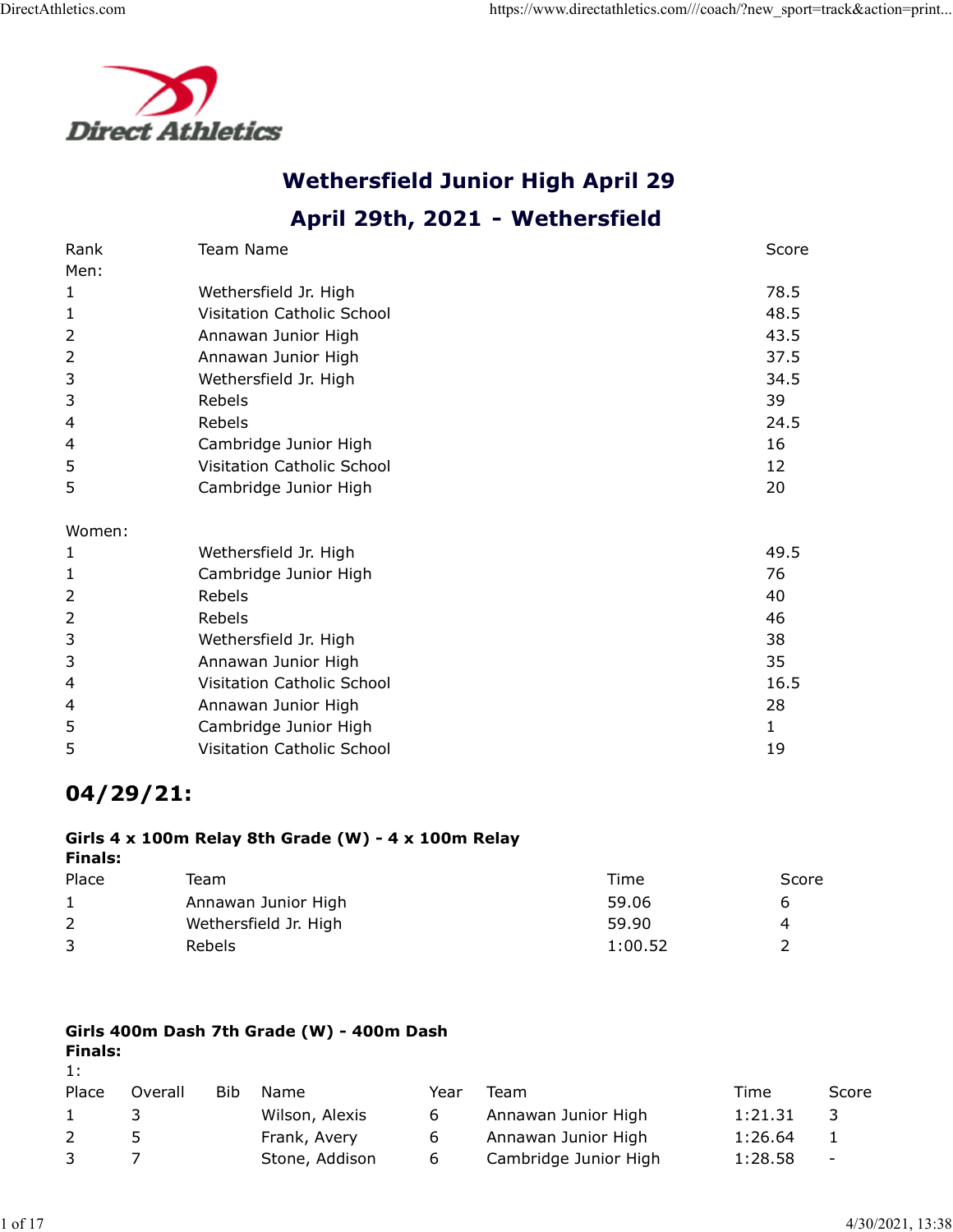| DirectAthletics.com |                |     |                                                |                | https://www.directathletics.com///coach/?new_sport=track&action=print |         |                          |
|---------------------|----------------|-----|------------------------------------------------|----------------|-----------------------------------------------------------------------|---------|--------------------------|
|                     |                |     |                                                |                |                                                                       |         |                          |
| 4                   | 8              |     | Garcia, Gracie                                 | 6              | Wethersfield Jr. High                                                 | 1:29.09 | $\overline{\phantom{a}}$ |
| 2:                  |                |     |                                                |                |                                                                       |         |                          |
| Place               | Overall        | Bib | Name                                           | Year           | Team                                                                  | Time    | Score                    |
| $\mathbf{1}$        | $\mathbf{1}$   |     | Veloz, Luca                                    | 7 <sup>7</sup> | Cambridge Junior High                                                 | 1:14.68 | 6                        |
| $\overline{2}$      | $\overline{2}$ |     | Jewett, Addie                                  | 7              | Cambridge Junior High                                                 | 1:14.72 | 4                        |
| $\mathsf{3}$        | $\overline{4}$ |     | Peterson, Cameron                              | 6              | Rebels                                                                | 1:23.68 | $\overline{2}$           |
| $\overline{4}$      | 6              |     | Scott, Kelsey                                  | 6              | Rebels                                                                | 1:27.72 | $\overline{\phantom{a}}$ |
| 5                   | 9              |     | Day, Madison                                   | 6              | Rebels                                                                | 1:34.38 | $\overline{\phantom{a}}$ |
| 6                   | 10             |     | Bush, Jacie                                    | 6              | Rebels                                                                | 1:38.48 | $\overline{\phantom{a}}$ |
|                     |                |     |                                                |                |                                                                       |         |                          |
|                     |                |     | Boys 110m Hurdles 7th Grade (M) - 110m Hurdles |                |                                                                       |         |                          |
| <b>Finals:</b>      |                |     |                                                |                |                                                                       |         |                          |
| 1:                  |                |     |                                                |                |                                                                       |         |                          |
| Place               | Overall        | Bib | Name                                           | Year           | Team                                                                  | Time    | Score                    |
|                     | $\overline{2}$ |     | Novak, Brayden                                 | 6              | Wethersfield Jr. High                                                 | 23.95   | 4                        |
| $\mathbf{1}$        |                |     | Barron, Alex                                   | 5              | Visitation Catholic School                                            | 25.52   | $\mathbf{1}$             |
| $\overline{2}$      | 5              |     | Sundeen, Evan                                  | $\overline{7}$ | Wethersfield Jr. High                                                 | 26.35   | $\blacksquare$           |
| $\mathsf{3}$        | 6              |     | Galbraith, Kruz                                | 6              | Wethersfield Jr. High                                                 | 26.40   | $\overline{\phantom{a}}$ |
| $\overline{4}$      | $\overline{7}$ |     |                                                |                |                                                                       |         |                          |
| 2:                  |                |     |                                                |                |                                                                       |         |                          |

#### Boys 110m Hurdles 7th Grade (M) - 110m Hurdles Finals:

| 2:                   |                |            |                                                |                |                            |          |                          |
|----------------------|----------------|------------|------------------------------------------------|----------------|----------------------------|----------|--------------------------|
| Place                | Overall        | Bib        | Name                                           | Year           | Team                       | Time     | Score                    |
| $\mathbf{1}$         | $\mathbf{1}$   |            | Veloz, Luca                                    | 7              | Cambridge Junior High      | 1:14.68  | 6                        |
| $\overline{2}$       | 2              |            | Jewett, Addie                                  | 7              | Cambridge Junior High      | 1:14.72  | 4                        |
| 3                    | $\overline{4}$ |            | Peterson, Cameron                              | 6              | Rebels                     | 1:23.68  | $\overline{2}$           |
| 4                    | 6              |            | Scott, Kelsey                                  | 6              | Rebels                     | 1:27.72  | $\overline{\phantom{a}}$ |
| 5                    | 9              |            | Day, Madison                                   | 6              | Rebels                     | 1:34.38  | $\overline{\phantom{a}}$ |
| 6                    | 10             |            | Bush, Jacie                                    | 6              | Rebels                     | 1:38.48  | $\overline{\phantom{0}}$ |
| <b>Finals:</b><br>1: |                |            | Boys 110m Hurdles 7th Grade (M) - 110m Hurdles |                |                            |          |                          |
| Place                | Overall        | Bib        | Name                                           | Year           | Team                       | Time     | Score                    |
| $\mathbf{1}$         | $\overline{2}$ |            | Novak, Brayden                                 | 6              | Wethersfield Jr. High      | 23.95    | 4                        |
| $\overline{2}$       | 5              |            | Barron, Alex                                   | 5              | Visitation Catholic School | 25.52    | 1                        |
| 3                    | 6              |            | Sundeen, Evan                                  | 7              | Wethersfield Jr. High      | 26.35    | $\overline{\phantom{a}}$ |
| 4                    | $\overline{7}$ |            | Galbraith, Kruz                                | 6              | Wethersfield Jr. High      | 26.40    | $\overline{\phantom{a}}$ |
| 2:                   |                |            |                                                |                |                            |          |                          |
| Place                | Overall        | <b>Bib</b> | Name                                           | Year           | Team                       | Time     | Score                    |
| 1                    | $\mathbf{1}$   |            | Janson, Blake                                  | $\overline{7}$ | Cambridge Junior High      | 20.20    | 6                        |
| $\overline{2}$       | 3              |            | Verstraete, Cash                               | 6              | Wethersfield Jr. High      | 24.13    | 3                        |
| 3                    | 4              |            | Carton, Dominic                                | 6              | Annawan Junior High        | 24.70    | $\overline{2}$           |
| 4                    | $\,8\,$        |            | Seiden, Layne                                  | 6              | Wethersfield Jr. High      | 27.12    | $\overline{\phantom{a}}$ |
| <b>Finals:</b><br>1: |                |            | Boys Shot Put 7th Grade (M) - Shot Put         |                |                            |          |                          |
| Place                | Overall        | Bib        | Name                                           | Year           | Team                       | Distance | Score                    |
| 1                    | 1              |            | Thurston, Nic                                  | 7              | Annawan Junior High        | 34' 8"   | 6                        |
| $\overline{2}$       | 4              |            | Saner, Jackson                                 | 6              | Rebels                     | 23' 4.5" | 2                        |
| 3                    | 5              |            | Specht, Kasen                                  | 6              | Annawan Junior High        | 21' 0.5" | 1                        |
| 4                    | 6              |            | Down, Connor                                   | 6              | Rebels                     | $20'$ 1" |                          |
| 5                    | 8              |            | Sparks, Keagan                                 | 6              | Rebels                     | 17' 11"  |                          |
| 6                    | 11             |            | Specht, Ryder                                  | 6              | Annawan Junior High        | $16'$ 4" |                          |
|                      | 13             |            | Boarmen, Charles                               | 6              | Rebels                     | 15' 7"   |                          |

## Boys Shot Put 7th Grade (M) - Shot Put Finals:

| 3              | 6                |            | Sundeen, Evan                          | 7              | Wethersfield Jr. High      | 26.35           | $\overline{\phantom{a}}$ |
|----------------|------------------|------------|----------------------------------------|----------------|----------------------------|-----------------|--------------------------|
| 4              | 7                |            | Galbraith, Kruz                        | 6              | Wethersfield Jr. High      | 26.40           |                          |
| 2:             |                  |            |                                        |                |                            |                 |                          |
| Place          | Overall          | Bib        | Name                                   | Year           | Team                       | Time            | Score                    |
| $\mathbf{1}$   | $\mathbf{1}$     |            | Janson, Blake                          | 7              | Cambridge Junior High      | 20.20           | 6                        |
| $\overline{2}$ | 3                |            | Verstraete, Cash                       | 6              | Wethersfield Jr. High      | 24.13           | 3                        |
| 3              | 4                |            | Carton, Dominic                        | 6              | Annawan Junior High        | 24.70           | $\overline{2}$           |
| $\overline{4}$ | 8                |            | Seiden, Layne                          | 6              | Wethersfield Jr. High      | 27.12           | $\blacksquare$           |
|                |                  |            |                                        |                |                            |                 |                          |
|                |                  |            |                                        |                |                            |                 |                          |
|                |                  |            | Boys Shot Put 7th Grade (M) - Shot Put |                |                            |                 |                          |
| <b>Finals:</b> |                  |            |                                        |                |                            |                 |                          |
| 1:             |                  |            |                                        |                |                            |                 |                          |
| Place          | Overall          | <b>Bib</b> | Name                                   | Year           | Team                       | <b>Distance</b> | Score                    |
| $\mathbf{1}$   | $\mathbf{1}$     |            | Thurston, Nic                          | $\overline{7}$ | Annawan Junior High        | 34' 8"          | 6                        |
| $\overline{2}$ | 4                |            | Saner, Jackson                         | 6              | Rebels                     | 23' 4.5"        | 2                        |
| 3              | 5                |            | Specht, Kasen                          | 6              | Annawan Junior High        | 21' 0.5"        | $\mathbf{1}$             |
| $\overline{4}$ | $\boldsymbol{6}$ |            | Down, Connor                           | 6              | Rebels                     | $20'$ 1"        |                          |
| 5              | 8                |            | Sparks, Keagan                         | 6              | Rebels                     | 17' 11"         |                          |
| 6              | 11               |            | Specht, Ryder                          | 6              | Annawan Junior High        | 4"<br>16'       |                          |
| $\overline{7}$ | 13               |            | Boarmen, Charles                       | 6              | Rebels                     | 15'<br>7"       |                          |
| 8              | 15               |            | Woodbury, Austin                       | $\overline{7}$ | Cambridge Junior High      | 13' 8"          |                          |
| 9              | 16               |            | Williams, Toby                         | 6              | Rebels                     | 12' 9.5"        |                          |
| 2:             |                  |            |                                        |                |                            |                 |                          |
| Place          | Overall          | <b>Bib</b> | Name                                   | Year           | Team                       | Distance        | Score                    |
| $\mathbf{1}$   | $\overline{2}$   |            | Bond, Myles                            | 6              | Wethersfield Jr. High      | 29' 4.5"        | 4                        |
| $\overline{2}$ | 3                |            | DeValkeneare, Ayden                    | $\overline{7}$ | Wethersfield Jr. High      | 26' 4"          | 3                        |
| $\mathsf 3$    | $\overline{7}$   |            | Martinez, Jesus                        | 6              | Visitation Catholic School | $19'$ $1"$      |                          |
| $\overline{4}$ | 9                |            | Miskinis, Parker                       | $\overline{7}$ | Wethersfield Jr. High      | 17' 9"          | $\overline{\phantom{a}}$ |
|                |                  |            |                                        |                |                            |                 |                          |
|                |                  |            |                                        |                |                            |                 |                          |
|                |                  |            |                                        |                |                            |                 | 4/30/2021, 13:38         |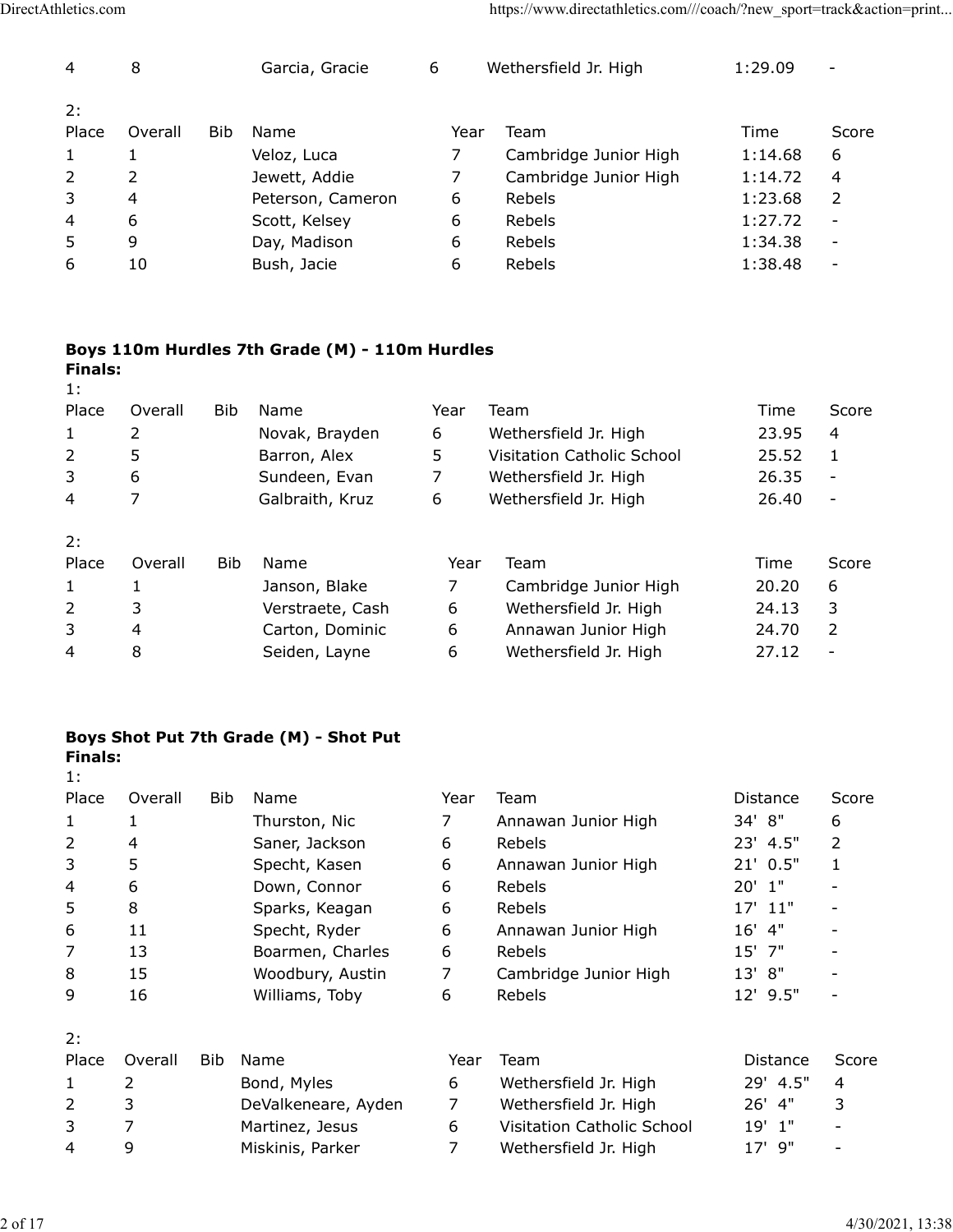| DirectAthletics.com |    |                             |                | https://www.directathletics.com///coach/?new_sport=track&action=print |                                                  |  |
|---------------------|----|-----------------------------|----------------|-----------------------------------------------------------------------|--------------------------------------------------|--|
| 5                   | 10 |                             | 6              |                                                                       | $\sim$ $-$                                       |  |
| $\,$ 6 $\,$         | 12 | Slover, Leeam               | 5 <sup>1</sup> | Visitation Catholic School<br>Visitation Catholic School              | 17' 8.5"<br>$16'$ 1"<br>$\overline{\phantom{a}}$ |  |
| $\overline{7}$      | 14 | Lopez, Roy<br>Nichols, Reid | 5 <sup>1</sup> | Visitation Catholic School                                            | $14'$ $11''$<br>$\overline{\phantom{a}}$         |  |

| Girls 100m Dash 8th Grade (W) - 100m Dash |  |
|-------------------------------------------|--|
| Finals:                                   |  |

| letics.com     |                     |              |                                                      |                | https://www.directathletics.com///coach/?new_sport=track&action=print |                |                                                      |
|----------------|---------------------|--------------|------------------------------------------------------|----------------|-----------------------------------------------------------------------|----------------|------------------------------------------------------|
|                |                     |              |                                                      |                |                                                                       |                |                                                      |
| 5              | 10                  |              | Slover, Leeam                                        | 6              | Visitation Catholic School                                            | 17' 8.5"       | $\overline{\phantom{a}}$                             |
| 6              | 12                  |              | Lopez, Roy                                           | 5.             | Visitation Catholic School                                            | $16'$ 1"       | $\overline{\phantom{a}}$                             |
| $\overline{7}$ | 14                  |              | Nichols, Reid                                        | 5              | Visitation Catholic School                                            | 14' 11"        | $\overline{\phantom{a}}$                             |
| <b>Finals:</b> |                     |              | Girls 100m Dash 8th Grade (W) - 100m Dash            |                |                                                                       |                |                                                      |
| 1:             |                     |              |                                                      |                |                                                                       |                |                                                      |
| Place          | Overall             | Bib          | Name                                                 |                | Team<br>Year                                                          | Time           | Score                                                |
| $\mathbf{1}$   | 3                   |              | Vincent, Kendall                                     | 8              | Wethersfield Jr. High                                                 | 15.13          | 3                                                    |
| $\overline{2}$ | 6                   |              | Vargas, Isabelle                                     | 6              | Visitation Catholic School                                            | 16.40          | $\overline{\phantom{a}}$                             |
| 3              | $\overline{7}$      |              | Senteney, Laura                                      | $\overline{7}$ | Wethersfield Jr. High                                                 | 16.42          | $\overline{\phantom{a}}$                             |
| 4<br>5         | 8<br>9              |              | Guerrero-Lopez, Anahi                                | 6<br>8         | Visitation Catholic School                                            | 16.83          | $\overline{\phantom{a}}$<br>$\overline{\phantom{a}}$ |
| 6              | 11                  |              | Taylor, Jillian<br>Campell, Annie                    | 6              | Wethersfield Jr. High<br>Visitation Catholic School                   | 16.84<br>17.49 | $\overline{\phantom{a}}$                             |
|                |                     |              |                                                      |                |                                                                       |                |                                                      |
| 2:             |                     |              |                                                      |                |                                                                       |                |                                                      |
| Place          | Overall             | <b>Bib</b>   | Name                                                 | Year           | Team                                                                  | Time           | Score                                                |
| 1              | 10                  |              | Scott, Kelsey                                        | 6              | Rebels                                                                | 17.19          | $\overline{\phantom{a}}$                             |
| 2              | 13                  |              | Bennett, Haylee                                      | 6              | Cambridge Junior High                                                 | 18.48          | $\overline{\phantom{a}}$                             |
| 3              | 14                  |              | Shipp, Katie                                         | 6              | Rebels                                                                | 19.57          | $\overline{\phantom{a}}$                             |
| 4              | 15                  |              | Jewett, Isabella                                     | 6              | Cambridge Junior High                                                 | 19.69          |                                                      |
| 3:             |                     |              |                                                      |                |                                                                       |                |                                                      |
| Place          | Overall             | Bib          | Name                                                 | Year           | Team                                                                  | Time           | Score                                                |
| $\mathbf{1}$   | $\mathbf{1}$        |              | VanOpdorp, Bella                                     | 8              | Annawan Junior High                                                   | 14.34          | 6                                                    |
| 2              | $\overline{2}$      |              | Kraklow, Sarah                                       | 8              | Rebels                                                                | 14.60          | 4                                                    |
| $\mathsf{3}$   | $\overline{4}$<br>5 |              | Duarte, Aaliyah                                      | 8              | Visitation Catholic School                                            | 15.24<br>15.74 | $\overline{2}$                                       |
| 4<br>5         | 12                  |              | Franklin, Leah<br>Bush, Jacie                        | 8<br>6         | Wethersfield Jr. High<br>Rebels                                       | 17.81          | $\mathbf{1}$<br>$\overline{\phantom{a}}$             |
|                |                     |              | Girls High Jump Start 3'8" 7th Grade (W) - High Jump |                |                                                                       |                |                                                      |
| <b>Finals:</b> |                     |              |                                                      |                |                                                                       |                |                                                      |
| Place          | <b>Bib</b>          | Name         |                                                      | Year           | Team                                                                  | Distance       | Score                                                |
| $\mathbf{1}$   |                     |              | Gerber, Arianna<br>7                                 |                | Rebels                                                                | 4' 5"          | 6                                                    |
| $\overline{2}$ |                     |              | Sparks, Kenna<br>6                                   |                | Rebels                                                                | $4'$ 2"        | 4                                                    |
| 3              |                     | Tyree, Piper | 7                                                    |                | Rebels                                                                | 4' 0"          | $\sim$                                               |
| 3              |                     |              | Anderson, Camryn<br>7                                |                | Wethersfield Jr. High                                                 | 4' 0"          | 2.5                                                  |
| 3              |                     |              | $\overline{7}$<br>Nelson, Natalie                    |                | Wethersfield Jr. High                                                 | 4' 0"          | 2.5                                                  |

## Girls High Jump Start 3'8" 7th Grade (W) - High Jump Finals:

| 3              | 4          | Duarte, Aaliyah                                      |      | Visitation Catholic School<br>8 | 15.24           | $\overline{2}$           |
|----------------|------------|------------------------------------------------------|------|---------------------------------|-----------------|--------------------------|
| 4              | 5          | Franklin, Leah                                       |      | 8<br>Wethersfield Jr. High      | 15.74           | $\mathbf{1}$             |
| 5              | 12         | Bush, Jacie                                          |      | 6<br>Rebels                     | 17.81           | $\overline{\phantom{a}}$ |
| <b>Finals:</b> |            | Girls High Jump Start 3'8" 7th Grade (W) - High Jump |      |                                 |                 |                          |
| Place          | <b>Bib</b> | Name                                                 | Year | Team                            | <b>Distance</b> | Score                    |
| $\mathbf{1}$   |            | Gerber, Arianna                                      | 7    | Rebels                          | $4'$ 5"         | 6                        |
| $\overline{2}$ |            | Sparks, Kenna                                        | 6    | Rebels                          | $4'$ 2"         | 4                        |
| 3              |            | Tyree, Piper                                         | 7    | Rebels                          | 4' 0"           | $\overline{\phantom{0}}$ |
| 3              |            | Anderson, Camryn                                     | 7    | Wethersfield Jr. High           | 4' 0"           | 2.5                      |
| 3              |            | Nelson, Natalie                                      | 7    | Wethersfield Jr. High           | 4' 0"           | 2.5                      |
| <b>Finals:</b> |            | Girls Discus Throw 8th Grade (W) - Discus Throw      |      |                                 |                 |                          |
| Place          | <b>Bib</b> | Name                                                 | Year | Team                            | Distance        | Score                    |
| $\mathbf{1}$   |            | Orwig, Lauren                                        | 8    | Rebels                          | 73' 5.5"        | 6                        |
| $\overline{2}$ |            | Newton, Kenna                                        | 8    | Rebels                          | $61'$ 7"        | 4                        |
| 3              |            | Vincent, Kendall                                     | 8    | Wethersfield Jr. High           | 51' 10.5"       | 3                        |
|                |            |                                                      |      |                                 |                 |                          |
|                |            |                                                      |      |                                 |                 | 4/30/2021, 13:38         |
|                |            |                                                      |      |                                 |                 |                          |

## Girls Discus Throw 8th Grade (W) - Discus Throw Finals:

| Place | Bib | Name             | Year | Team                  | Distance  | Score |
|-------|-----|------------------|------|-----------------------|-----------|-------|
|       |     | Orwig, Lauren    |      | Rebels                | 73' 5.5"  | h     |
|       |     | Newton, Kenna    |      | Rebels                | $61'$ 7"  |       |
| 3     |     | Vincent, Kendall |      | Wethersfield Jr. High | 51' 10.5" |       |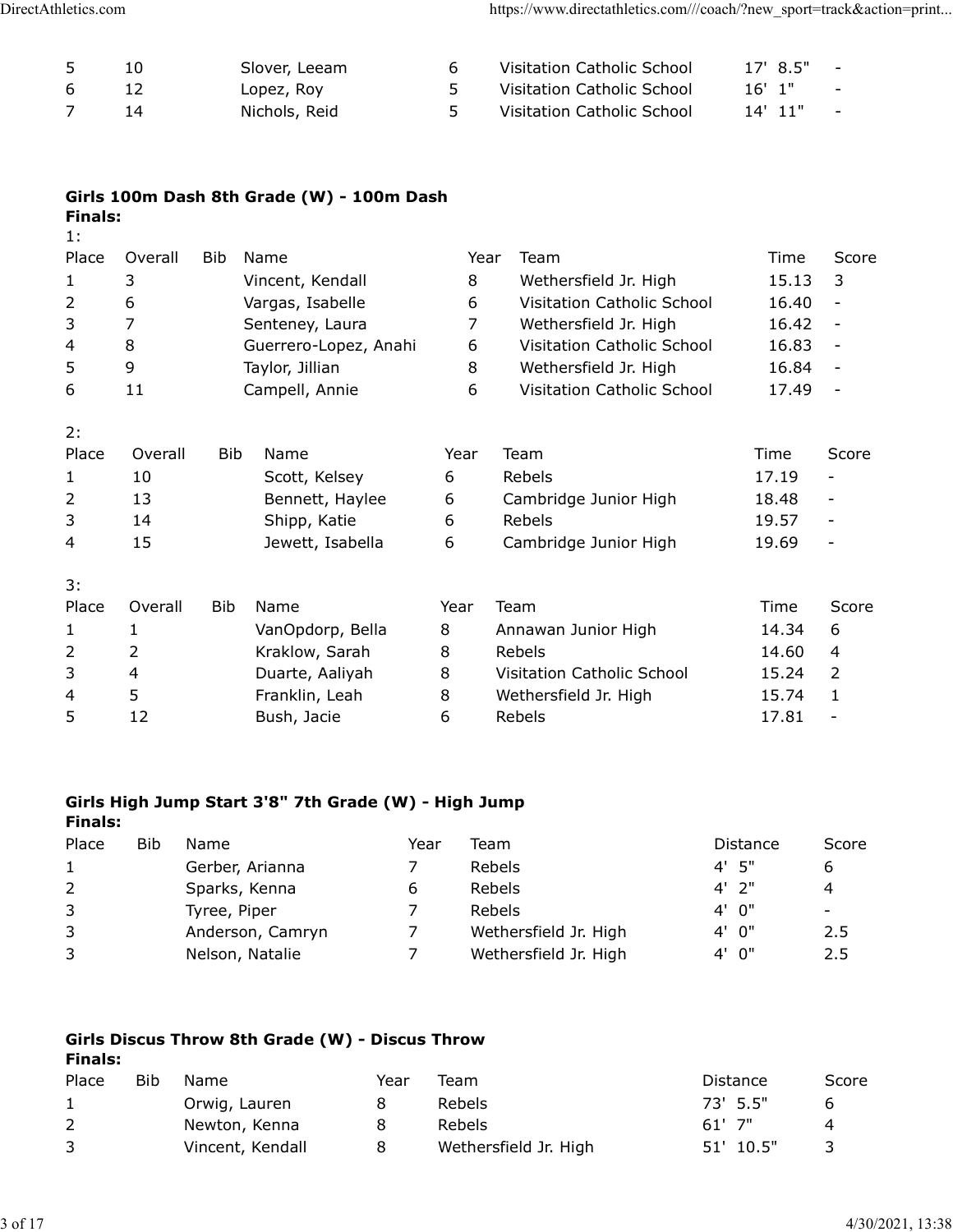| DirectAthletics.com |         |             |                                                 |                |        | https://www.directathletics.com///coach/?new_sport=track&action=print |                       |                                   |
|---------------------|---------|-------------|-------------------------------------------------|----------------|--------|-----------------------------------------------------------------------|-----------------------|-----------------------------------|
|                     |         |             |                                                 |                |        |                                                                       |                       |                                   |
|                     |         |             |                                                 |                |        |                                                                       |                       |                                   |
|                     |         |             |                                                 |                |        |                                                                       |                       |                                   |
| 4<br>5              |         |             | Sierens, Paige<br>Pyles, Aubrey                 | 8<br>8         | Rebels | Annawan Junior High                                                   | 45' 11.5"<br>44' 4.5" | 2<br>$\overline{\phantom{a}}$     |
| 6                   |         |             | Looney, Addison                                 | $\overline{7}$ |        | Wethersfield Jr. High                                                 | 40' 7"                | 1                                 |
| $\overline{7}$      |         |             | Senteney, Laura                                 | $\overline{7}$ |        | Wethersfield Jr. High                                                 | 35' 10.5"             | $\overline{\phantom{a}}$          |
| $\,8\,$             |         |             | Medley, Kenley                                  | 6              |        | Cambridge Junior High                                                 | 34' 8"                |                                   |
| 9                   |         | Clark, Lily |                                                 | $\overline{7}$ |        | Wethersfield Jr. High                                                 | 26' 5.5"              | $\overline{\phantom{a}}$          |
|                     |         |             |                                                 |                |        |                                                                       |                       |                                   |
|                     |         |             |                                                 |                |        |                                                                       |                       |                                   |
|                     |         |             | Girls Discus Throw 7th Grade (W) - Discus Throw |                |        |                                                                       |                       |                                   |
| <b>Finals:</b>      |         |             |                                                 |                |        |                                                                       |                       |                                   |
| 1:<br>Place         | Overall | Bib         |                                                 |                | Year   |                                                                       |                       |                                   |
| 1                   |         |             | Name                                            |                | 7      | Team                                                                  | Distance              | Score                             |
| $\overline{2}$      | 3<br>7  |             | Peart, Wavelynn                                 |                | 7      | Wethersfield Jr. High                                                 | 49' 0.5"              | 3<br>$\qquad \qquad \blacksquare$ |
| 3                   | 8       |             | Anderson, Camryn                                |                | 7      | Wethersfield Jr. High                                                 | 38' 7.5"              |                                   |
| 4                   | 9       |             | Cabada, Abigail<br>Nagode, Anna                 |                | 6      | Wethersfield Jr. High<br>Rebels                                       | 37' 3.5"<br>36' 11.5" | $\qquad \qquad \blacksquare$      |

## Girls Discus Throw 7th Grade (W) - Discus Throw Finals:

| letics.com     |         |                |                                                      |      |                | https://www.directathletics.com///coach/?new_sport=track&action=print |                 |                          |
|----------------|---------|----------------|------------------------------------------------------|------|----------------|-----------------------------------------------------------------------|-----------------|--------------------------|
| 4              |         | Sierens, Paige | 8                                                    |      |                | Annawan Junior High                                                   | 45' 11.5"       | $\overline{2}$           |
| 5              |         | Pyles, Aubrey  | 8                                                    |      | Rebels         |                                                                       | 44'<br>4.5"     |                          |
| 6              |         |                | Looney, Addison<br>7                                 |      |                | Wethersfield Jr. High                                                 | 40' 7"          | 1                        |
| 7              |         |                | Senteney, Laura<br>7                                 |      |                | Wethersfield Jr. High                                                 | 35' 10.5"       |                          |
| 8              |         |                | Medley, Kenley<br>6                                  |      |                | Cambridge Junior High                                                 | 34' 8"          |                          |
| 9              |         | Clark, Lily    | 7                                                    |      |                | Wethersfield Jr. High                                                 | 26' 5.5"        |                          |
| <b>Finals:</b> |         |                | Girls Discus Throw 7th Grade (W) - Discus Throw      |      |                |                                                                       |                 |                          |
| 1:             |         |                |                                                      |      |                |                                                                       |                 |                          |
| Place          | Overall | Bib            | Name                                                 |      | Year           | Team                                                                  | Distance        | Score                    |
| $\mathbf{1}$   | 3       |                | Peart, Wavelynn                                      |      | 7              | Wethersfield Jr. High                                                 | 49' 0.5"        | 3                        |
| 2              | 7       |                | Anderson, Camryn                                     |      | 7              | Wethersfield Jr. High                                                 | 38' 7.5"        | $\overline{\phantom{a}}$ |
| 3              | 8       |                | Cabada, Abigail                                      |      | $\overline{7}$ | Wethersfield Jr. High                                                 | 37' 3.5"        |                          |
| 4              | 9       |                | Nagode, Anna                                         |      | 6              | Rebels                                                                | 36' 11.5"       | $\overline{\phantom{a}}$ |
| 5              | 11      |                | Rivera, Jzabel                                       |      | 7              | Wethersfield Jr. High                                                 | 34' 8.5"        | $\overline{\phantom{a}}$ |
| 6              | 12      |                | Pyles, Bailey                                        |      | 6              | Rebels                                                                | 31' 11.5"       | $\overline{\phantom{a}}$ |
| 7              | 13      |                | Drawyer, Alexandria                                  |      | $\overline{7}$ | Wethersfield Jr. High                                                 | 24' 7.5"        |                          |
| 2:             |         |                |                                                      |      |                |                                                                       |                 |                          |
| Place          | Overall | Bib            | Name                                                 |      | Year           | Team                                                                  | Distance        | Score                    |
| $\mathbf{1}$   | 1       |                | Blackert, Jolene                                     |      | 7              | Cambridge Junior High                                                 | 55' 9.5"        | 6                        |
| $\overline{2}$ | 2       |                | Doubet, Ellie                                        |      | $\overline{7}$ | Cambridge Junior High                                                 | 51' 7.5"        | 4                        |
| 3              | 4       |                | Little, Addie                                        |      | $\overline{7}$ | Cambridge Junior High                                                 | 45' 5"          |                          |
| 4              | 5       |                | Hayes, Aaliyah                                       |      | 6              | Annawan Junior High                                                   | 45' 0"          | 2                        |
| 5              | 6       |                | Schiltz, Brooklyn                                    |      | $\overline{7}$ | Visitation Catholic School                                            | 41' 2.5"        | $\mathbf{1}$             |
| 6              | 10      |                | Little, Harper                                       |      | 6              | Cambridge Junior High                                                 | 36' 9.5"        |                          |
| <b>Finals:</b> |         |                | Girls High Jump Start 4'0" 8th Grade (W) - High Jump |      |                |                                                                       |                 |                          |
| Place          | Bib     | Name           |                                                      | Year | Team           |                                                                       | <b>Distance</b> | Score                    |
| $\mathbf{1}$   |         |                | Dickens, Alevia<br>8                                 |      |                | Wethersfield Jr. High                                                 | 4' 5"           | 6                        |
| 2              |         |                | Duarte, Aaliyah<br>8                                 |      |                | Visitation Catholic School                                            | $4'$ 2"         | 4                        |
|                |         |                |                                                      |      |                |                                                                       |                 |                          |
|                |         |                | Vargas, Isabelle<br>6                                |      |                | Visitation Catholic School                                            | $4'$ 2"         | 2.5                      |
| 3<br>3         |         |                | Nelson, Emersyn<br>8                                 |      |                | Wethersfield Jr. High                                                 | $4'$ 2"         | 2.5                      |

### Girls High Jump Start 4'0'' 8th Grade (W) - High Jump Finals:

| 3                       | 4          | Little, Addie                                        |      | $\overline{7}$<br>Cambridge Junior High      | 45' 5"   | $\overline{\phantom{a}}$ |
|-------------------------|------------|------------------------------------------------------|------|----------------------------------------------|----------|--------------------------|
| 4                       | 5          | Hayes, Aaliyah                                       |      | Annawan Junior High<br>6                     | 45' 0"   | 2                        |
| 5                       | 6          | Schiltz, Brooklyn                                    |      | $\overline{7}$<br>Visitation Catholic School | 41' 2.5" | $\mathbf{1}$             |
| 6                       | 10         | Little, Harper                                       |      | 6<br>Cambridge Junior High                   | 36' 9.5" | $\overline{\phantom{a}}$ |
|                         |            |                                                      |      |                                              |          |                          |
|                         |            | Girls High Jump Start 4'0" 8th Grade (W) - High Jump |      |                                              |          |                          |
| <b>Finals:</b><br>Place | <b>Bib</b> | Name                                                 | Year | Team                                         | Distance | Score                    |
| 1                       |            | Dickens, Alevia                                      | 8    | Wethersfield Jr. High                        | 4' 5"    | 6                        |
| $\overline{2}$          |            | Duarte, Aaliyah                                      | 8    | Visitation Catholic School                   | $4'$ 2"  | 4                        |
| 3                       |            | Vargas, Isabelle                                     | 6    | Visitation Catholic School                   | $4'$ 2"  | 2.5                      |
| 3                       |            | Nelson, Emersyn                                      | 8    | Wethersfield Jr. High                        | $4'$ 2"  | 2.5                      |
| <b>Finals:</b>          |            | Boys Triple Jump 8th Grade (M) - Triple Jump         |      |                                              |          |                          |
| Place                   | Bib        | Name                                                 | Year | Team                                         | Distance | Score                    |
| $\mathbf{1}$            |            | Rash, Castin                                         | 8    | Wethersfield Jr. High                        | 28' 7"   | 6                        |
| <b>Finals:</b><br>Place | <b>Bib</b> | Boys 1600m Run 8th Grade (M) - 1,600m Run<br>Name    | Year | Team                                         | Time     | Score                    |
|                         |            |                                                      |      |                                              |          | 4/30/2021, 13:38         |

## Boys Triple Jump 8th Grade (M) - Triple Jump

| <b>Finals:</b> |     |              |      |                       |          |       |
|----------------|-----|--------------|------|-----------------------|----------|-------|
| Place          | Bib | Name         | Year | Team                  | Distance | Score |
|                |     | Rash, Castin |      | Wethersfield Jr. High | $28'$ 7" |       |

| Finals: |     | Boys 1600m Run 8th Grade (M) - 1,600m Run |      |      |      |       |
|---------|-----|-------------------------------------------|------|------|------|-------|
| Place   | Bib | <b>Name</b>                               | Year | Team | Time | Score |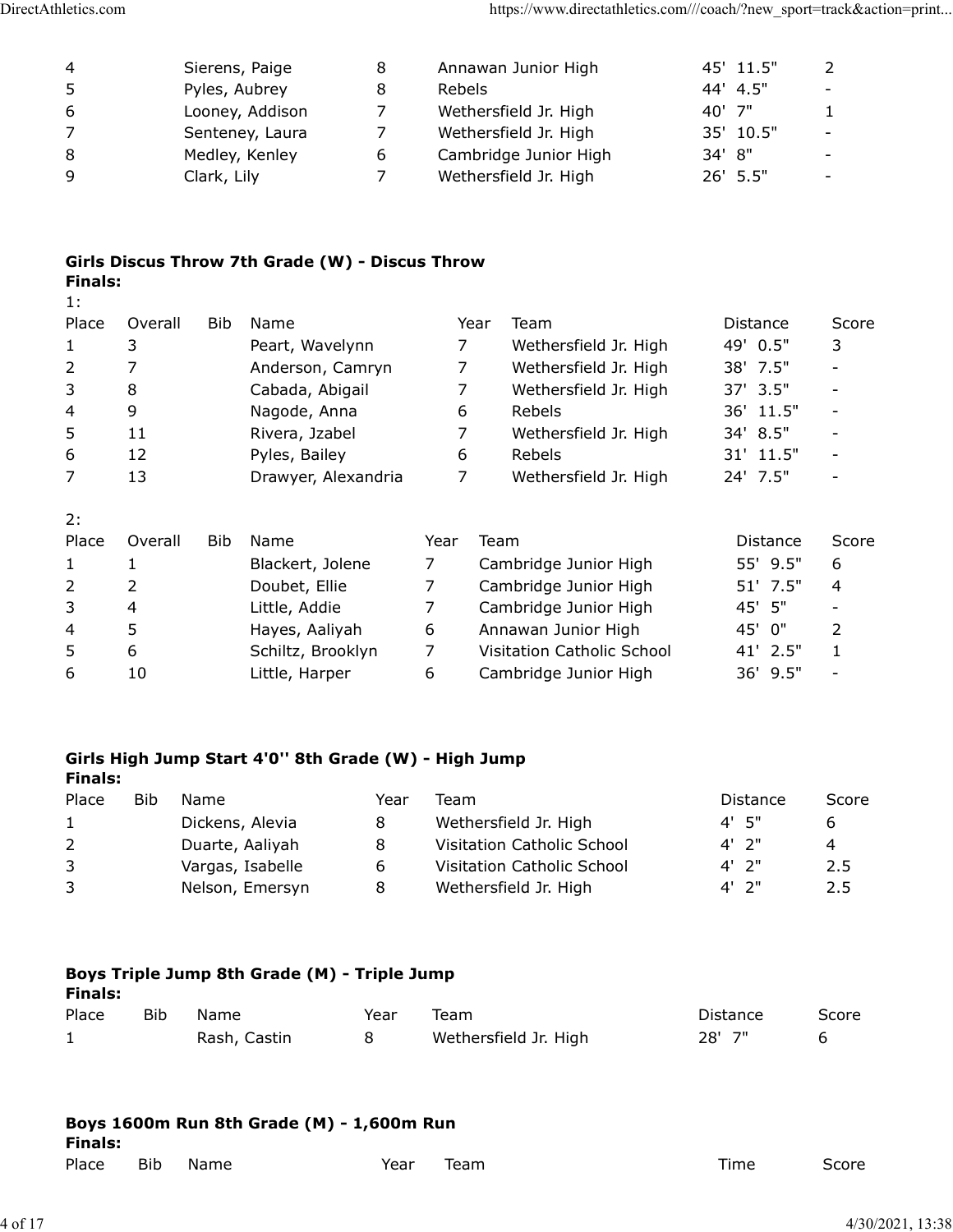| DirectAthletics.com |                                                    |   | https://www.directathletics.com///coach/?new_sport=track&action=print |         |   |
|---------------------|----------------------------------------------------|---|-----------------------------------------------------------------------|---------|---|
| $\mathbf{1}$        | Swanson, Taber                                     | 8 | Cambridge Junior High                                                 | 6:23.37 | 6 |
|                     |                                                    |   |                                                                       |         |   |
|                     | Boys 4 x 400m Relay 7th Grade (M) - 4 x 400m Relay |   |                                                                       |         |   |

## Boys 4 x 400m Relay 7th Grade (M) - 4 x 400m Relay

| letics.com     |                                                    |   | https://www.directathletics.com///coach/?new_sport=track&action=print |         |   |
|----------------|----------------------------------------------------|---|-----------------------------------------------------------------------|---------|---|
| $\mathbf{1}$   | Swanson, Taber                                     | 8 | Cambridge Junior High                                                 | 6:23.37 | 6 |
| <b>Finals:</b> | Boys 4 x 400m Relay 7th Grade (M) - 4 x 400m Relay |   |                                                                       |         |   |
| Place          | Team                                               |   | Time                                                                  | Score   |   |
| $\mathbf{1}$   | Rebels                                             |   | 6:09.83                                                               | 6       |   |
|                |                                                    |   |                                                                       |         |   |
|                |                                                    |   |                                                                       |         |   |
|                | Girls 1600m Run 7th Grade (W) - 1,600m Run         |   |                                                                       |         |   |

## Girls 1600m Run 7th Grade (W) - 1,600m Run Finals:

| letics.com     |                                                    |      | https://www.directathletics.com///coach/?new_sport=track&action=print |         |                |
|----------------|----------------------------------------------------|------|-----------------------------------------------------------------------|---------|----------------|
| $\mathbf{1}$   | Swanson, Taber                                     | 8    | Cambridge Junior High                                                 | 6:23.37 | 6              |
| <b>Finals:</b> | Boys 4 x 400m Relay 7th Grade (M) - 4 x 400m Relay |      |                                                                       |         |                |
| Place          | Team                                               |      | Time                                                                  | Score   |                |
| $\mathbf{1}$   | Rebels                                             |      | 6:09.83                                                               | 6       |                |
| <b>Finals:</b> | Girls 1600m Run 7th Grade (W) - 1,600m Run         |      |                                                                       |         |                |
| Place          | <b>Bib</b><br>Name                                 | Year | Team                                                                  | Time    | Score          |
| $\mathbf{1}$   | Downing, Emily                                     | 7    | Cambridge Junior High                                                 | 5:50.53 | 6              |
| 2              | Vande Kemp, Jana                                   | 6    | Cambridge Junior High                                                 | 6:18.84 | 4              |
| 3              | Paxton, Charlotte                                  | 5    | Visitation Catholic School                                            | 7:20.46 | 3              |
| 4              | Landwehr, Lucy                                     | 5    | Visitation Catholic School                                            | 7:31.74 | $\overline{2}$ |
|                | Stubbs, Selah                                      | 6    | Rebels                                                                | 7:55.20 | $\mathbf{1}$   |

## Girls 100m Dash 7th Grade (W) - 100m Dash

| Place                |              |               | Team                                       |      | Time           |                                                | Score          |                                                      |                  |
|----------------------|--------------|---------------|--------------------------------------------|------|----------------|------------------------------------------------|----------------|------------------------------------------------------|------------------|
| $\mathbf{1}$         |              |               | Rebels                                     |      |                | 6:09.83                                        | 6              |                                                      |                  |
| <b>Finals:</b>       |              |               | Girls 1600m Run 7th Grade (W) - 1,600m Run |      |                |                                                |                |                                                      |                  |
| Place                | <b>Bib</b>   | Name          |                                            | Year | Team           |                                                | Time           | Score                                                |                  |
| $\mathbf{1}$         |              |               | Downing, Emily                             | 7    |                | Cambridge Junior High                          | 5:50.53        | 6                                                    |                  |
| $\overline{2}$       |              |               | Vande Kemp, Jana                           | 6    |                | Cambridge Junior High                          | 6:18.84        | 4                                                    |                  |
| 3                    |              |               | Paxton, Charlotte                          | 5    |                | Visitation Catholic School                     | 7:20.46        | 3                                                    |                  |
| 4                    |              |               | Landwehr, Lucy                             | 5    |                | Visitation Catholic School                     | 7:31.74        | $\overline{2}$                                       |                  |
| 5                    |              | Stubbs, Selah |                                            | 6    | Rebels         |                                                | 7:55.20        | $\mathbf{1}$                                         |                  |
|                      |              |               | Girls 100m Dash 7th Grade (W) - 100m Dash  |      |                |                                                |                |                                                      |                  |
| <b>Finals:</b><br>1: |              |               |                                            |      |                |                                                |                |                                                      |                  |
| Place                | Overall      | <b>Bib</b>    | Name                                       |      | Year           | Team                                           | Time           | Score                                                |                  |
| $\mathbf{1}$         | 4            |               | Carman, Katelyn                            |      | 6              | Wethersfield Jr. High                          | 15.58          | 2                                                    |                  |
| $\overline{2}$       | 8            |               | VanWinkle, Taylor                          |      | 7              | Visitation Catholic School                     | 16.45          | $\overline{\phantom{a}}$                             |                  |
| 3                    | 10           |               | Clucas, Audrey                             |      | 6              | Visitation Catholic School                     | 16.55          | $\overline{\phantom{a}}$                             |                  |
| 4                    | 11           |               | Phelps, Makenzie                           |      | $\overline{7}$ | Wethersfield Jr. High                          | 16.62          | $\overline{\phantom{0}}$                             |                  |
| 2:                   |              |               |                                            |      |                |                                                |                |                                                      |                  |
| Place                | Overall      | <b>Bib</b>    | Name                                       |      | Year           | Team                                           | Time           | Score                                                |                  |
| 1                    | 18           |               | VanWinkle, Bailey                          |      | 6              | Visitation Catholic School                     | 41.58          | $\overline{\phantom{a}}$                             |                  |
| 2                    | 19<br>20     |               | Cabada, Abigail                            |      | 7              | Wethersfield Jr. High<br>Wethersfield Jr. High | 42.09<br>42.49 | $\overline{\phantom{a}}$<br>$\overline{\phantom{a}}$ |                  |
| 3                    | 21           |               | Nelson, Elyse                              |      | 6<br>5         | Visitation Catholic School                     | 43.31          | $\overline{a}$                                       |                  |
| 4<br>5               | 22           |               | Welgat, Ellie<br>Martinez, Natalia         |      | 5              | Visitation Catholic School                     | 43.63          | $\overline{\phantom{a}}$                             |                  |
|                      |              |               |                                            |      |                |                                                |                |                                                      |                  |
| 3:<br>Place          | Overall      | Bib           | Name                                       |      | Year           | Team                                           | Time           | Score                                                |                  |
| $\mathbf{1}$         | 6            |               | Reed, Tori                                 |      | 7              | Cambridge Junior High                          | 16.40          | $\overline{\phantom{a}}$                             |                  |
| $\overline{2}$       | 12           |               | Westphal, Addi                             |      | 6              | Rebels                                         | 16.91          | $\overline{\phantom{m}}$                             |                  |
| 3                    | 13           |               | Salazar, Ava                               |      | $\overline{7}$ | Cambridge Junior High                          | 16.98          | $\overline{\phantom{a}}$                             |                  |
| 4                    | 15           |               | Pfeiffer, Chloe                            |      | 6              | Cambridge Junior High                          | 17.36          | $\overline{\phantom{a}}$                             |                  |
| 5                    | 16           |               | Maupin, Elaina                             |      | $\overline{7}$ | Annawan Junior High                            | 17.68          | $\overline{\phantom{m}}$                             |                  |
| 6                    | 17           |               | McMeekan, Reanna                           |      | 6              | Cambridge Junior High                          | 18.85          | $\overline{\phantom{a}}$                             |                  |
| 4:                   |              |               |                                            |      |                |                                                |                |                                                      |                  |
| Place                | Overall      | Bib           | Name                                       |      | Year           | Team                                           | Time           | Score                                                |                  |
| $\mathbf{1}$         | $\mathbf{1}$ |               | Jones, Tyra                                |      | $\overline{7}$ | Annawan Junior High                            | 14.66          | 6                                                    |                  |
|                      |              |               |                                            |      |                |                                                |                |                                                      |                  |
|                      |              |               |                                            |      |                |                                                |                |                                                      | 4/30/2021, 13:38 |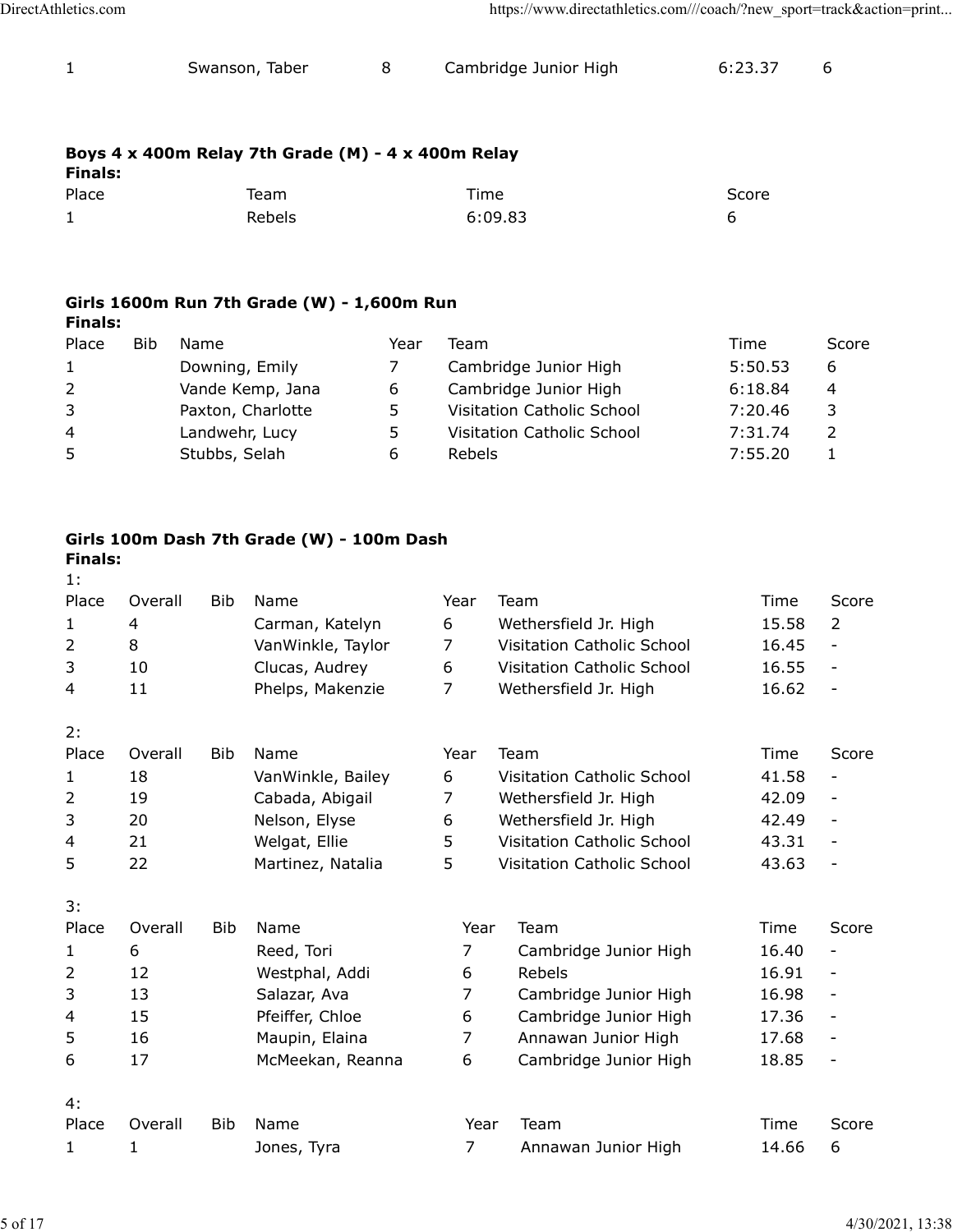| DirectAthletics.com     |                     |                                               |      |                     | https://www.directathletics.com///coach/?new_sport=track&action=print |                |                                |  |
|-------------------------|---------------------|-----------------------------------------------|------|---------------------|-----------------------------------------------------------------------|----------------|--------------------------------|--|
|                         |                     |                                               |      |                     |                                                                       |                |                                |  |
|                         |                     |                                               |      |                     |                                                                       |                |                                |  |
| 2<br>$\mathsf{3}$       | $\overline{2}$<br>3 | Samuels, Gia                                  |      | 6<br>$\overline{7}$ | Annawan Junior High                                                   | 15.27<br>15.54 | $\overline{4}$                 |  |
| $\overline{\mathbf{4}}$ | 5                   | Gerber, Arianna<br>Terwilliger, Paytin        |      | $\overline{7}$      | Rebels<br>Rebels                                                      | 15.71          | $\overline{3}$<br>$\mathbf{1}$ |  |
| 5                       | $\overline{7}$      | Hegwood, Charlotte                            |      | 6                   | Rebels                                                                | 16.42          | $\overline{\phantom{a}}$       |  |
| $\boldsymbol{6}$        | 9                   | Decker, Savannah                              |      | 6                   | Rebels                                                                | 16.48          | $\sim$ $-$                     |  |
| $\overline{7}$          | 14                  | Dzekunskas, Millie                            |      | 6                   | Cambridge Junior High                                                 | 17.07          | $\overline{\phantom{a}}$       |  |
|                         |                     |                                               |      |                     |                                                                       |                |                                |  |
|                         |                     |                                               |      |                     |                                                                       |                |                                |  |
|                         |                     |                                               |      |                     |                                                                       |                |                                |  |
|                         |                     |                                               |      |                     |                                                                       |                |                                |  |
|                         |                     | Girls 1600m Run 8th Grade (W) - 1,600m Run    |      |                     |                                                                       |                |                                |  |
| <b>Finals:</b><br>Place |                     | Bib Name                                      |      | Year Team           |                                                                       | Time           | Score                          |  |
| $\mathbf{1}$            |                     | Sierens, Paige                                | 8    |                     | Annawan Junior High                                                   | 6:49.84        | 6                              |  |
|                         |                     |                                               |      |                     |                                                                       |                |                                |  |
|                         |                     |                                               |      |                     |                                                                       |                |                                |  |
|                         |                     |                                               |      |                     |                                                                       |                |                                |  |
|                         |                     | Girls Triple Jump 8th Grade (W) - Triple Jump |      |                     |                                                                       |                |                                |  |
| <b>Finals:</b><br>Place | <b>Bib</b>          | Name                                          | Year | Team                |                                                                       | Distance       | Score                          |  |

| Finals: |      | Girls 1600m Run 8th Grade (W) - 1,600m Run |      |      |      |      |
|---------|------|--------------------------------------------|------|------|------|------|
| Place   | Bib. | Name                                       | Year | Team | Time | Scor |

#### Girls Triple Jump 8th Grade (W) - Triple Jump Finals:

| Place | Bib | Name             | Year | Team                  | Distance | Score |
|-------|-----|------------------|------|-----------------------|----------|-------|
|       |     | Vincent, Kendall |      | Wethersfield Jr. High | 27' 2"   |       |

### Boys High Jump Start 4'4" 8th Grade (M) - High Jump Finals:

| <b>Finals:</b> |            | Girls 1600m Run 8th Grade (W) - 1,600m Run          |        |                                 |                    |                                                      |
|----------------|------------|-----------------------------------------------------|--------|---------------------------------|--------------------|------------------------------------------------------|
| Place          | Bib        | Name                                                | Year   | Team                            | Time               | Score                                                |
| $\mathbf{1}$   |            | Sierens, Paige                                      | 8      | Annawan Junior High             | 6:49.84            | 6                                                    |
| <b>Finals:</b> |            | Girls Triple Jump 8th Grade (W) - Triple Jump       |        |                                 |                    |                                                      |
| Place          | <b>Bib</b> | Name                                                | Year   | Team                            | Distance           | Score                                                |
| $\mathbf{1}$   |            | Vincent, Kendall                                    | 8      | Wethersfield Jr. High           | $27'$ $2"$         | 6                                                    |
| <b>Finals:</b> |            | Boys High Jump Start 4'4" 8th Grade (M) - High Jump |        |                                 |                    |                                                      |
| Place          | Bib        | Name                                                | Year   | Team                            | Distance           | Score                                                |
| 1              |            | Duarte, Alex                                        | 8      | Visitation Catholic School      | $5'$ 1"            | 6                                                    |
| 2              |            | Campbell, Amos                                      | 8      | Visitation Catholic School      | 4' 10"             | 3.5                                                  |
| 2              |            | Saner, Ross                                         | 8      | Rebels                          | 4'<br>10"          | 3.5                                                  |
| 4              |            | Welgat, Colson                                      | 8      | Visitation Catholic School      | 8"<br>4'           | $\sim$                                               |
|                |            | Childs, Brody                                       | 8      | Annawan Junior High             | 8"<br>4'           | 1.5                                                  |
|                |            |                                                     | 8      | Wethersfield Jr. High           | 4'<br>8"           | 1.5                                                  |
| 4              |            |                                                     |        |                                 |                    | $\sim$                                               |
| 4              |            | Thomas, Dontaveon                                   |        |                                 |                    |                                                      |
| 7              |            | Landwehr, Irvin                                     | 8      | Visitation Catholic School      | 4'<br>6"           |                                                      |
| 7<br>7         |            | Schiltz, Brady                                      | 8<br>8 | Visitation Catholic School      | 6"<br>4'<br>4' 6'' | $\overline{\phantom{a}}$<br>$\overline{\phantom{a}}$ |
|                |            | Orwig, Nolan                                        |        | Rebels                          |                    |                                                      |
|                |            | Boys 400m Dash 7th Grade (M) - 400m Dash            |        |                                 |                    |                                                      |
| <b>Finals:</b> |            |                                                     |        |                                 |                    |                                                      |
| Place          | Bib        | Name                                                | Year   | Team                            | Time               | Score                                                |
| $\mathbf{1}$   |            | Heitzler, Maddux                                    | 7      | Annawan Junior High             | 1:00.77            | 6                                                    |
| $\overline{2}$ |            | Rumbold, Reese                                      | 6      | Wethersfield Jr. High           | 1:23.19            | 4                                                    |
| 3              |            | Slover, Leeam                                       | 6      | Visitation Catholic School      | 1:24.42            | 3                                                    |
| 4              |            | Garcia, German                                      | 7      | Wethersfield Jr. High           | 1:25.11            | $\overline{2}$                                       |
| 5<br>6         |            | Moore, Matthew<br>Osborn, Cayden                    | 7<br>6 | Wethersfield Jr. High<br>Rebels | 1:25.92<br>1:32.19 | $\mathbf{1}$                                         |

### Boys 400m Dash 7th Grade (M) - 400m Dash Finals:

| 2                     | Saner, Ross                              | 8         | Rebels                                       | 4' 10"             | 3.5          |
|-----------------------|------------------------------------------|-----------|----------------------------------------------|--------------------|--------------|
| 4                     | Welgat, Colson                           | 8         | Visitation Catholic School                   | 4' 8"              |              |
| 4                     | Childs, Brody                            | 8         | Annawan Junior High                          | 4' 8''             | 1.5          |
| 4                     | Thomas, Dontaveon                        | 8         | Wethersfield Jr. High                        | 4' 8"              | 1.5          |
| 7                     | Landwehr, Irvin                          | 8         | Visitation Catholic School                   | 4' 6''             |              |
| 7                     | Schiltz, Brady                           | 8         | Visitation Catholic School                   | 4' 6''             |              |
| 7                     | Orwig, Nolan                             | 8         | Rebels                                       | 4' 6''             |              |
|                       | Boys 400m Dash 7th Grade (M) - 400m Dash |           |                                              |                    |              |
|                       |                                          |           |                                              |                    |              |
| <b>Finals:</b><br>Bib | Name                                     |           | Team                                         | Time               |              |
| Place                 |                                          | Year<br>7 |                                              |                    | Score<br>6   |
| 1<br>2                | Heitzler, Maddux<br>Rumbold, Reese       | 6         | Annawan Junior High<br>Wethersfield Jr. High | 1:00.77<br>1:23.19 | 4            |
| 3                     | Slover, Leeam                            | 6         | Visitation Catholic School                   | 1:24.42            | 3            |
| 4                     | Garcia, German                           | 7         | Wethersfield Jr. High                        | 1:25.11            | 2            |
| 5                     | Moore, Matthew                           | 7         | Wethersfield Jr. High                        | 1:25.92            |              |
| 6                     | Osborn, Cayden                           | 6         | Rebels                                       | 1:32.19            | $\mathbf{1}$ |

## Girls 100m Hurdles 8th Grade (W) - 100m Hurdles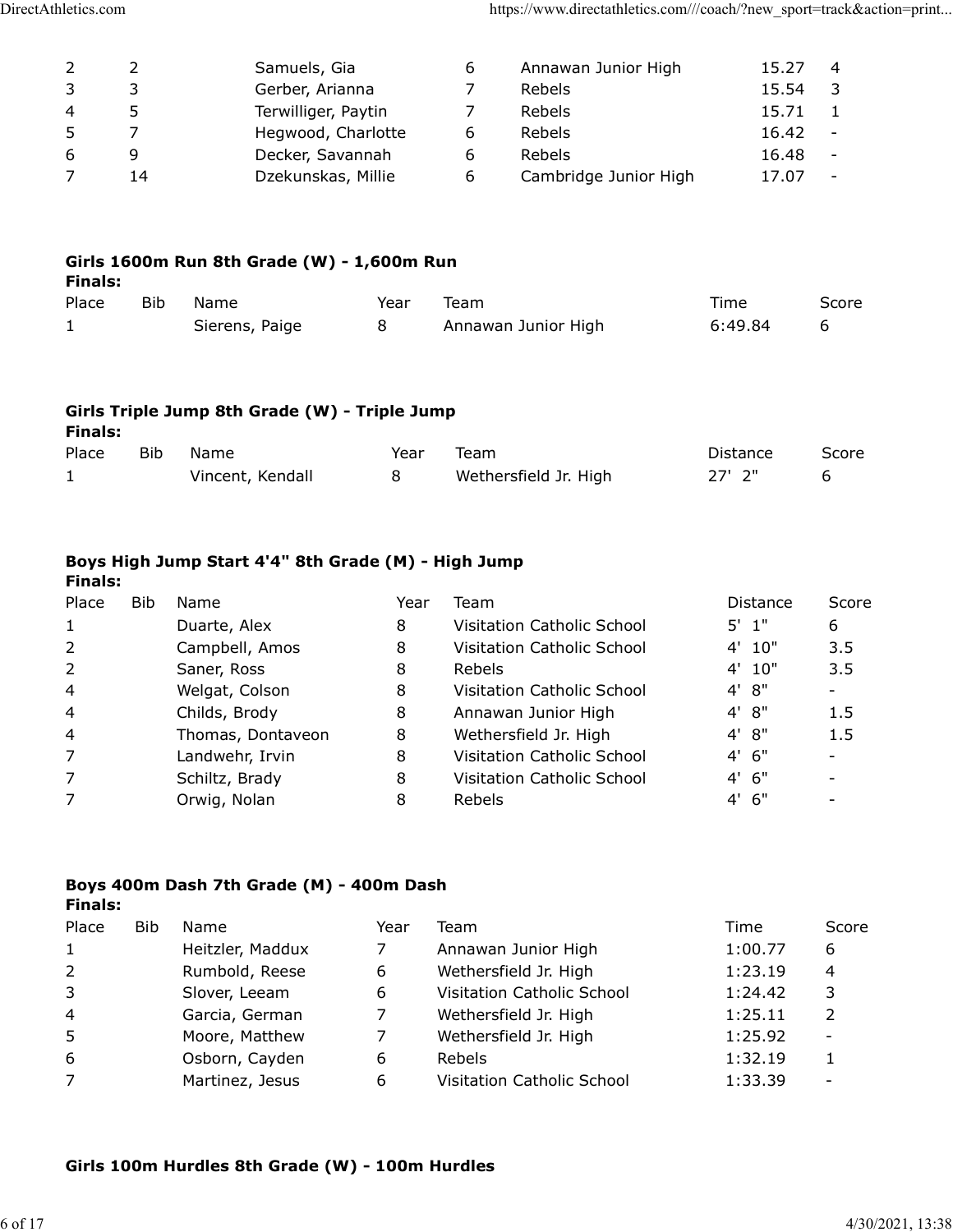## Finals:

| DirectAthletics.com              |            |                 |         | https://www.directathletics.com///coach/?new_sport=track&action=print |       |                |  |
|----------------------------------|------------|-----------------|---------|-----------------------------------------------------------------------|-------|----------------|--|
|                                  |            |                 |         |                                                                       |       |                |  |
| <b>Finals:</b><br>Place          | <b>Bib</b> | Name            | Year    | Team                                                                  | Time  | Score          |  |
| $\mathbf{1}$                     |            | Duarte, Aaliyah | $\,8\,$ | Visitation Catholic School                                            | 20.43 | 6              |  |
| $\overline{2}$<br>$\overline{3}$ |            | Stubbs, Selah   | 6       | Rebels                                                                | 23.91 | $\overline{4}$ |  |

## Girls Long Jump 8th Grade (W) - Long Jump Finals:

| letics.com     |                |        |                                                     |      |        | https://www.directathletics.com///coach/?new_sport=track&action=print |                |                          |
|----------------|----------------|--------|-----------------------------------------------------|------|--------|-----------------------------------------------------------------------|----------------|--------------------------|
| <b>Finals:</b> |                |        |                                                     |      |        |                                                                       |                |                          |
| Place          | Bib            | Name   |                                                     | Year | Team   |                                                                       | Time           | Score                    |
| $\mathbf{1}$   |                |        | Duarte, Aaliyah                                     | 8    |        | Visitation Catholic School                                            | 20.43          | 6                        |
| 2              |                |        | Stubbs, Selah                                       | 6    | Rebels |                                                                       | 23.91          | 4                        |
| 3              |                |        | Finnegan, Sophie                                    | 6    | Rebels |                                                                       | 27.21          | 3                        |
| <b>Finals:</b> |                |        | Girls Long Jump 8th Grade (W) - Long Jump           |      |        |                                                                       |                |                          |
| 1:             |                |        |                                                     |      |        |                                                                       |                |                          |
| Place          | Overall        | Bib    | Name                                                |      | Year   | Team                                                                  | Distance       | Score                    |
| $\mathbf{1}$   | 6              |        | Campell, Annie                                      |      | 6      | Visitation Catholic School                                            | 10' 6.5"       | $\overline{\phantom{a}}$ |
| $\overline{2}$ | $\overline{7}$ |        | Vargas, Isabelle                                    |      | 6      | Visitation Catholic School                                            | 10' 6"         |                          |
| 3              | 9              |        | Guerrero-Lopez, Anahi                               |      | 6      | Visitation Catholic School                                            | 10' 5.5"       | $\overline{\phantom{a}}$ |
| 4              | 10             |        | Taylor, Jillian                                     |      | 8      | Wethersfield Jr. High                                                 | 9' 11.5"       | $\overline{\phantom{a}}$ |
| 5              | 12             |        | Franklin, Leah                                      |      | 8      | Wethersfield Jr. High                                                 | $9'$ 1"        |                          |
| 6              | 14             |        | Merrick, Ellie                                      |      | 8      | Wethersfield Jr. High                                                 | $7'$ 3"        |                          |
| 2:<br>Place    | Overall        | Bib    | Name                                                |      | Year   | Team                                                                  | Distance       | Score                    |
| $\mathbf{1}$   | $\mathbf{1}$   |        | VanOpdorp, Bella                                    |      | 8      | Annawan Junior High                                                   | 13' 5"         | 6                        |
| $\overline{2}$ | 2              |        | Kraklow, Sarah                                      |      | 8      | Rebels                                                                | 12' 10.5"      | 4                        |
| 3              | 3              |        | Dickens, Alevia                                     |      | 8      | Wethersfield Jr. High                                                 | $12'$ 5"       | 3                        |
| $\overline{4}$ | 4              |        | Duarte, Aaliyah                                     |      | 8      | Visitation Catholic School                                            | 11' 9"         | $\overline{2}$           |
| 5              | 5              |        | Nelson, Emersyn                                     |      | 8      | Wethersfield Jr. High                                                 | $11'$ 5"       | $\mathbf{1}$             |
| 6              | $\overline{7}$ |        | Decker, Savannah                                    |      | 6      | Rebels                                                                | 10' 6"         |                          |
| $\overline{7}$ | 11             |        | Peterson, Cameron                                   |      | 6      | Rebels                                                                | $9'$ 4.5"      | $\overline{\phantom{a}}$ |
| 8              | 13             |        | Day, Madison                                        |      | 6      | Rebels                                                                | 7' 8.5''       | $\overline{\phantom{a}}$ |
|                |                |        | Girls 4 x 100m Relay 7th Grade (W) - 4 x 100m Relay |      |        |                                                                       |                |                          |
| <b>Finals:</b> |                |        |                                                     |      |        |                                                                       |                |                          |
| Place          |                | Team   |                                                     |      |        | Time                                                                  | Score          |                          |
| $\mathbf{1}$   |                | Rebels |                                                     |      |        | 1:00.25                                                               | 6              |                          |
| 2              |                |        | Wethersfield Jr. High                               |      |        | 1:01.53                                                               | 4              |                          |
| 3              |                |        | Cambridge Junior High                               |      |        | 1:05.91                                                               | $\overline{2}$ |                          |
| 4              |                |        | Cambridge Junior High                               |      |        | 1:13.33                                                               |                |                          |

### Girls 4 x 100m Relay 7th Grade (W) - 4 x 100m Relay Finals:

| Place | Team                  | Time    | Score                    |
|-------|-----------------------|---------|--------------------------|
|       | Rebels                | 1:00.25 |                          |
|       | Wethersfield Jr. High | 1:01.53 | 4                        |
| 3     | Cambridge Junior High | 1:05.91 |                          |
| 4     | Cambridge Junior High | 1:13.33 | $\overline{\phantom{0}}$ |

## Girls 200m Dash 7th Grade (W) - 200m Dash Finals:

| 6              | 7       |        | Decker, Savannah                                    | 6              | Rebels                     | 6"<br>10'                |                          |
|----------------|---------|--------|-----------------------------------------------------|----------------|----------------------------|--------------------------|--------------------------|
| 7              | 11      |        | Peterson, Cameron                                   | 6              | Rebels                     | $9'$ 4.5"                |                          |
| 8              | 13      |        | Day, Madison                                        | 6              | Rebels                     | 7' 8.5''                 | $\overline{\phantom{a}}$ |
|                |         |        |                                                     |                |                            |                          |                          |
| <b>Finals:</b> |         |        | Girls 4 x 100m Relay 7th Grade (W) - 4 x 100m Relay |                |                            |                          |                          |
| Place          |         | Team   |                                                     |                | Time                       | Score                    |                          |
| $\mathbf{1}$   |         | Rebels |                                                     |                | 1:00.25                    | 6                        |                          |
| $\overline{2}$ |         |        | Wethersfield Jr. High                               |                | 1:01.53                    | 4                        |                          |
| 3              |         |        | Cambridge Junior High                               |                | 1:05.91                    | $\overline{2}$           |                          |
| 4              |         |        | Cambridge Junior High                               |                | 1:13.33                    | $\overline{\phantom{a}}$ |                          |
| <b>Finals:</b> |         |        | Girls 200m Dash 7th Grade (W) - 200m Dash           |                |                            |                          |                          |
| 1:<br>Place    | Overall | Bib    | Name                                                | Year           | Team                       | Time                     | Score                    |
| $\mathbf{1}$   | 3       |        | Carman, Katelyn                                     | 6              | Wethersfield Jr. High      | 33.04                    | 3                        |
| $\overline{2}$ | 5       |        | VanWinkle, Bailey                                   | 6              | Visitation Catholic School | 34.44                    | $\mathbf{1}$             |
| 3              | 6       |        | Clucas, Audrey                                      | 6              | Visitation Catholic School | 34.63                    | $\overline{a}$           |
| 4              | 10      |        | VanWinkle, Taylor                                   | $\overline{7}$ | Visitation Catholic School | 35.38                    | $\overline{\phantom{a}}$ |
| 5              | 15      |        | Welgat, Ellie                                       | 5              | Visitation Catholic School | 40.64                    | $\overline{\phantom{a}}$ |
|                |         |        |                                                     |                |                            |                          |                          |
|                |         |        |                                                     |                |                            |                          |                          |
|                |         |        |                                                     |                |                            |                          | 4/30/2021, 13:38         |
|                |         |        |                                                     |                |                            |                          |                          |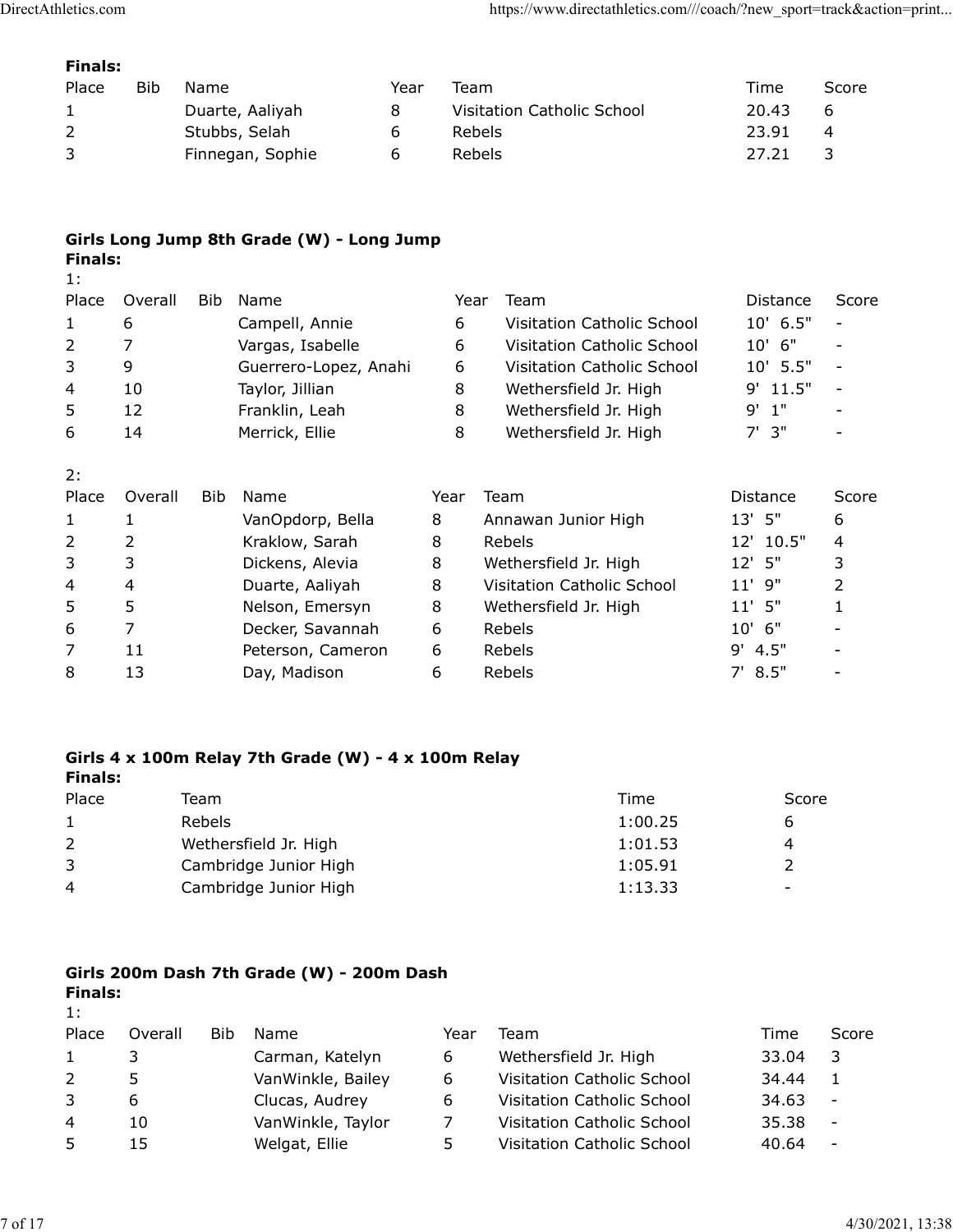| DirectAthletics.com |                |            |                                          |                | https://www.directathletics.com///coach/?new_sport=track&action=print |             |                          |
|---------------------|----------------|------------|------------------------------------------|----------------|-----------------------------------------------------------------------|-------------|--------------------------|
|                     |                |            |                                          |                |                                                                       |             |                          |
| 2:<br>Place         | Overall        | <b>Bib</b> | Name                                     | Year           | Team                                                                  | Time        | Score                    |
| 1                   | $\overline{7}$ |            | Nagode, Abi                              | 6              | Rebels                                                                | 34.65       | $\overline{\phantom{a}}$ |
| $\overline{2}$      | 11             |            | Dzekunskas, Millie                       | 6              | Cambridge Junior High                                                 | 35.43       | $\overline{\phantom{a}}$ |
| $\mathfrak{Z}$      | 12             |            | Nagode, Anna                             | 6              | Rebels                                                                | 36.24       | $\overline{\phantom{a}}$ |
| 4                   | 13             |            | Nelson, Elyse                            | 6              | Wethersfield Jr. High                                                 | 36.47       | $\blacksquare$           |
| 5                   | 14             |            | Hayes, Aaliyah                           | 6              | Annawan Junior High                                                   | 36.76       |                          |
| 3:                  |                |            |                                          |                |                                                                       |             |                          |
| Place               | Overall        | <b>Bib</b> | Name                                     | Year           | Team                                                                  | Time        | Score                    |
| 1                   | 1              |            | Blackert, Jolene                         | 7              | Cambridge Junior High                                                 | 31.89       | 6                        |
| 2                   | 2              |            | Terwilliger, Paytin                      |                | Rebels                                                                | 32.49       | 4                        |
| 3                   | 4              |            | Doubet, Ellie                            | 7              | Cambridge Junior High                                                 | 33.32       | $\overline{2}$           |
| 4                   | 8              |            | Wilson, Alexis                           | 6              | Annawan Junior High                                                   | 34.78       | $\overline{\phantom{a}}$ |
| 5                   | 9              |            | Reed, Tori                               | 7              | Cambridge Junior High                                                 | 34.96       |                          |
| 6                   | 16             |            | Shipp, Katie                             | 6              | Rebels                                                                | 44.02       | $\overline{\phantom{a}}$ |
| $\overline{7}$      | 17             |            | Doty, Charlotte                          | 6              | Rebels                                                                | 47.20       | $\overline{\phantom{a}}$ |
|                     |                |            |                                          |                |                                                                       |             |                          |
|                     |                |            |                                          |                |                                                                       |             |                          |
|                     |                |            | Boys Long Jump 7th Grade (M) - Long Jump |                |                                                                       |             |                          |
| <b>Finals:</b>      |                |            |                                          |                |                                                                       |             |                          |
| 1:<br>Place         | Overall        | Bib        | Name                                     | Year           | Team                                                                  | Distance    | Score                    |
| $\mathbf{1}$        | $\mathbf{1}$   |            | Bermudez, Michael                        | 6              | Wethersfield Jr. High                                                 | 12' 6.5"    | 6                        |
| $\overline{2}$      | $\overline{2}$ |            | Miskinis, Parker                         | $\overline{7}$ | Wethersfield Jr. High                                                 | $12'$ 3"    | 4                        |
| 3                   | $\overline{7}$ |            | DeReu, Jaxon                             | 5              | Visitation Catholic School                                            | 10' 5.5"    |                          |
| $\overline{4}$      | 11             |            | Garcia, German                           | $\overline{7}$ | Wethersfield Jr. High                                                 | 11.5"<br>9' | $\overline{\phantom{a}}$ |
| 5                   | 12             |            | Barron, Alex                             | 5              | Visitation Catholic School                                            | 8.5"<br>9'  | $\overline{\phantom{a}}$ |
| 6                   | 13             |            | Slover, Leeam                            | 6              | Visitation Catholic School                                            | $9'$ 1"     |                          |
|                     | 14             |            | Seiden, Layne                            | 6              | Wethersfield Jr. High                                                 | $8'$ 7"     |                          |

# Boys Long Jump 7th Grade (M) - Long Jump Finals:<br>1:

| 3:             |                |            |                                          |      |      |                            |            |                          |                  |
|----------------|----------------|------------|------------------------------------------|------|------|----------------------------|------------|--------------------------|------------------|
| Place          | Overall        | Bib        | Name                                     |      | Year | Team                       | Time       | Score                    |                  |
| $\mathbf{1}$   | 1              |            | Blackert, Jolene                         |      | 7    | Cambridge Junior High      | 31.89      | 6                        |                  |
| 2              | 2              |            | Terwilliger, Paytin                      |      | 7    | Rebels                     | 32.49      | 4                        |                  |
| 3              | 4              |            | Doubet, Ellie                            |      | 7    | Cambridge Junior High      | 33.32      | $\overline{2}$           |                  |
| 4              | 8              |            | Wilson, Alexis                           |      | 6    | Annawan Junior High        | 34.78      | $\overline{\phantom{a}}$ |                  |
| 5              | 9              |            | Reed, Tori                               |      | 7    | Cambridge Junior High      | 34.96      | $\overline{\phantom{a}}$ |                  |
| 6              | 16             |            | Shipp, Katie                             |      | 6    | Rebels                     | 44.02      | $\overline{\phantom{a}}$ |                  |
| $\overline{7}$ | 17             |            | Doty, Charlotte                          |      | 6    | Rebels                     | 47.20      | $\overline{\phantom{a}}$ |                  |
| <b>Finals:</b> |                |            | Boys Long Jump 7th Grade (M) - Long Jump |      |      |                            |            |                          |                  |
| 1:             |                |            |                                          |      |      |                            |            |                          |                  |
| Place          | Overall        | Bib        | Name                                     |      | Year | Team                       | Distance   | Score                    |                  |
| $\mathbf{1}$   | $\mathbf{1}$   |            | Bermudez, Michael                        |      | 6    | Wethersfield Jr. High      | 12' 6.5"   | 6                        |                  |
| $\overline{2}$ | $\overline{2}$ |            | Miskinis, Parker                         |      | 7    | Wethersfield Jr. High      | 12' 3"     | 4                        |                  |
| 3              | $\overline{7}$ |            | DeReu, Jaxon                             |      | 5    | Visitation Catholic School | 10' 5.5"   | $\overline{\phantom{0}}$ |                  |
| 4              | 11             |            | Garcia, German                           |      | 7    | Wethersfield Jr. High      | 9' 11.5"   | $\overline{\phantom{a}}$ |                  |
| 5              | 12             |            | Barron, Alex                             |      | 5    | Visitation Catholic School | 8.5"<br>9' | $\overline{\phantom{a}}$ |                  |
| 6              | 13             |            | Slover, Leeam                            |      | 6    | Visitation Catholic School | 1"<br>9'   |                          |                  |
| $\overline{7}$ | 14             |            | Seiden, Layne                            |      | 6    | Wethersfield Jr. High      | 7"<br>8'   | $\overline{\phantom{a}}$ |                  |
| 8              | 15             |            | Lippens, Blake                           |      | 5    | Visitation Catholic School | 5.5"<br>8' | $\overline{\phantom{a}}$ |                  |
| 9              | 17             |            | Martinez, Jesus                          |      | 6    | Visitation Catholic School | 3"<br>8'   |                          |                  |
| 2:             |                |            |                                          |      |      |                            |            |                          |                  |
| Place          | Overall        | <b>Bib</b> | Name                                     |      | Year | Team                       | Distance   | Score                    |                  |
| $\mathbf{1}$   | 3              |            | Janson, Blake                            |      | 7    | Cambridge Junior High      | 12' 1.5"   | 3                        |                  |
| $\overline{2}$ | 4              |            | Goodley, Cole                            |      | 6    | Annawan Junior High        | $11'$ 5.5" | $\overline{2}$           |                  |
| 3              | 5              |            | Leezer, Brady                            |      | 6    | Rebels                     | 10' 7"     | 1                        |                  |
| 4              | 6              |            | Snider, Wyatt                            |      | 6    | Rebels                     | 10' 6.5"   |                          |                  |
| 5              | 8              |            | Bishop, Tanner                           |      | 6    | Rebels                     | $10'$ 5"   |                          |                  |
| 6              | 9              |            | Park, Landen                             |      |      | Annawan Junior High        | 10' 4.5"   |                          |                  |
| 7              | 10             |            | Osborn, Cayden                           |      | 6    | Rebels                     | $10'$ 3"   |                          |                  |
| 8              | 16             |            | Akers, Evan                              |      | 7    | Cambridge Junior High      | $8'$ 4.5"  |                          |                  |
|                |                |            |                                          |      |      |                            |            |                          |                  |
|                |                |            |                                          |      |      |                            |            |                          |                  |
| <b>Finals:</b> |                |            | Boys 800m Run 7th Grade (M) - 800m Run   |      |      |                            |            |                          |                  |
| Place          | Bib            | Name       |                                          | Year | Team |                            | Time       | Score                    |                  |
| $\mathbf{1}$   |                |            | Hendrix, Daylon                          | 6    |      | Wethersfield Jr. High      | 3:06.04    | 6                        |                  |
|                |                |            |                                          |      |      |                            |            |                          |                  |
|                |                |            |                                          |      |      |                            |            |                          | 4/30/2021, 13:38 |
|                |                |            |                                          |      |      |                            |            |                          |                  |

| . ت |    | LEEZEI, DIAUY  | v | <b>NENEIS</b>         | $\mathbf{u}$ |                          |  |
|-----|----|----------------|---|-----------------------|--------------|--------------------------|--|
| 4   |    | Snider, Wyatt  |   | Rebels                | 10' 6.5"     | $\overline{\phantom{a}}$ |  |
|     |    | Bishop, Tanner |   | <b>Rebels</b>         | $10'$ 5"     |                          |  |
| 6   |    | Park, Landen   |   | Annawan Junior High   | $10'$ 4.5"   |                          |  |
|     | 10 | Osborn, Cayden |   | <b>Rebels</b>         | $10'$ 3"     |                          |  |
| 8   | 16 | Akers, Evan    |   | Cambridge Junior High | $8'$ 4.5"    | -                        |  |
|     |    |                |   |                       |              |                          |  |

| Boys 800m Run 7th Grade (M) - 800m Run<br><b>Finals:</b> |     |                 |      |                       |         |       |  |  |  |  |
|----------------------------------------------------------|-----|-----------------|------|-----------------------|---------|-------|--|--|--|--|
| Place                                                    | Bib | Name.           | Year | Team                  | Time    | Score |  |  |  |  |
|                                                          |     | Hendrix, Daylon | 6    | Wethersfield Jr. High | 3:06.04 | 6     |  |  |  |  |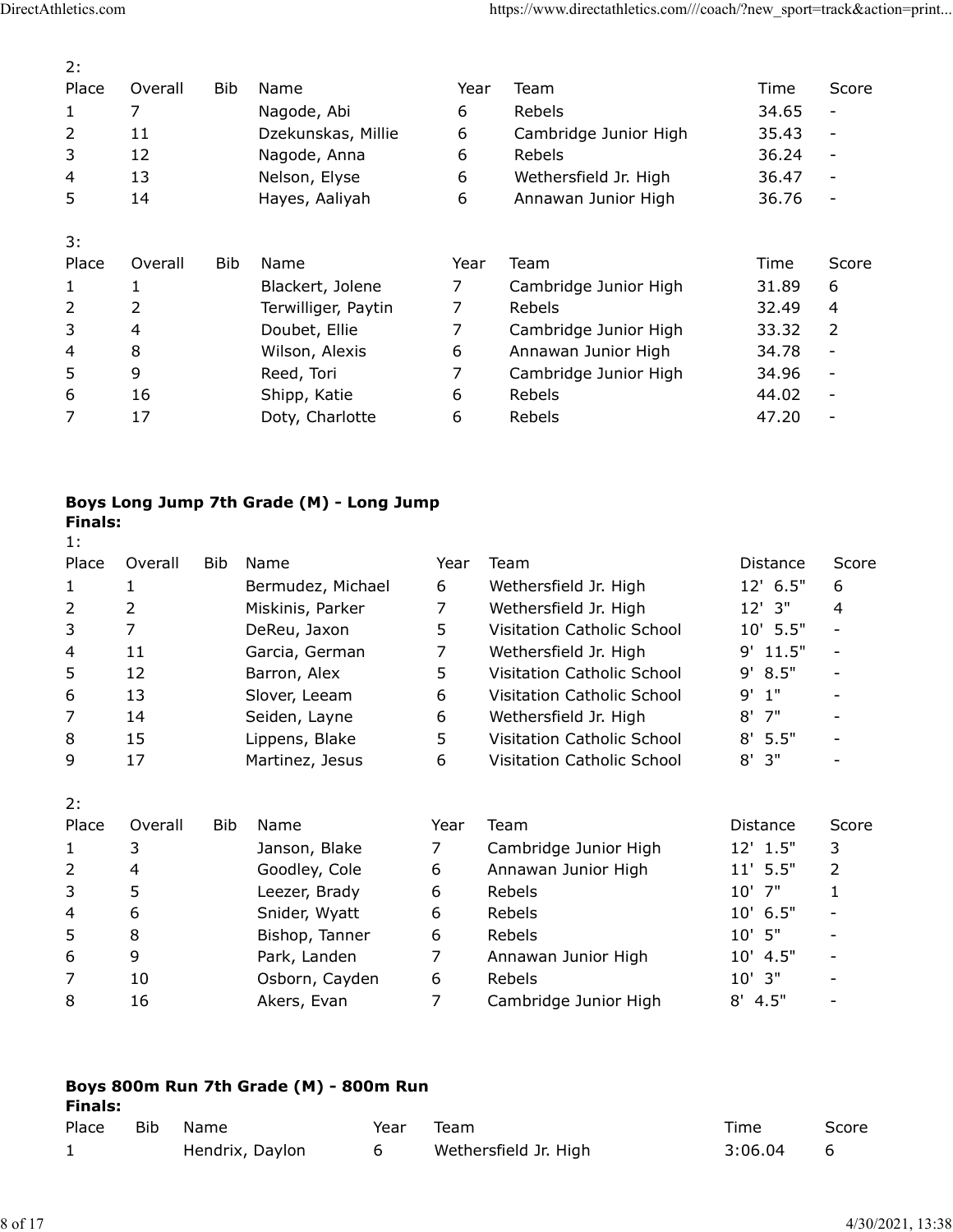| 5<br><b>Finals:</b><br>Place | Boys 4 x 100m Relay 8th Grade (M) - 4 x 100m Relay<br>Team |                | Time                                                                  | Score   |                |
|------------------------------|------------------------------------------------------------|----------------|-----------------------------------------------------------------------|---------|----------------|
|                              |                                                            |                |                                                                       |         |                |
|                              |                                                            |                |                                                                       |         |                |
|                              | Akers, Evan                                                | 7 <sup>7</sup> | Cambridge Junior High                                                 | 4:00.19 | $\overline{2}$ |
| $\overline{4}$               | Barreto, Noah                                              | 5              | Visitation Catholic School                                            | 3:37.64 | $\mathsf{3}$   |
| $\mathsf{3}$                 | Miskinis, Parker                                           | $\overline{7}$ | Wethersfield Jr. High                                                 | 3:14.96 | $\equiv$       |
| $\overline{2}$               | Novak, Brayden                                             | 6              | Wethersfield Jr. High                                                 | 3:06.57 | $\overline{4}$ |
|                              |                                                            |                |                                                                       |         |                |
| DirectAthletics.com          |                                                            |                | https://www.directathletics.com///coach/?new_sport=track&action=print |         |                |
|                              |                                                            |                |                                                                       |         |                |
|                              |                                                            |                |                                                                       |         |                |
|                              |                                                            |                |                                                                       |         |                |
|                              |                                                            |                |                                                                       |         |                |
|                              |                                                            |                |                                                                       |         |                |
|                              |                                                            |                |                                                                       |         |                |
|                              |                                                            |                |                                                                       |         |                |
|                              |                                                            |                |                                                                       |         |                |
|                              |                                                            |                |                                                                       |         |                |
|                              |                                                            |                |                                                                       |         |                |
|                              |                                                            |                |                                                                       |         |                |
|                              |                                                            |                |                                                                       |         |                |
|                              |                                                            |                |                                                                       |         |                |

## Boys 4 x 100m Relay 8th Grade (M) - 4 x 100m Relay Finals:

| Place          | Team                  | Time  | Score |
|----------------|-----------------------|-------|-------|
|                | Rebels                | 54.81 |       |
| $\overline{2}$ | Wethersfield Jr. High | 55.32 |       |

### Boys 110m Hurdles 8th Grade (M) - 110m Hurdles Finals:

| $\overline{a}$ |            | Novak, Brayden                                     | 6              | Wethersfield Jr. High      | 3:06.57 | 4                        |
|----------------|------------|----------------------------------------------------|----------------|----------------------------|---------|--------------------------|
| 3              |            | Miskinis, Parker                                   | $\overline{7}$ | Wethersfield Jr. High      | 3:14.96 | $\overline{\phantom{m}}$ |
| 4              |            | Barreto, Noah                                      | 5              | Visitation Catholic School | 3:37.64 | 3                        |
| 5              |            | Akers, Evan                                        | $\overline{7}$ | Cambridge Junior High      | 4:00.19 | $\overline{2}$           |
|                |            | Boys 4 x 100m Relay 8th Grade (M) - 4 x 100m Relay |                |                            |         |                          |
| <b>Finals:</b> |            |                                                    |                |                            |         |                          |
| Place          |            | Team                                               |                | Time<br>54.81              | Score   |                          |
| 1              |            | Rebels                                             |                | 55.32                      | 6       |                          |
| $\overline{2}$ |            | Wethersfield Jr. High                              |                |                            | 4       |                          |
| <b>Finals:</b> |            | Boys 110m Hurdles 8th Grade (M) - 110m Hurdles     |                |                            |         |                          |
| Place          | <b>Bib</b> | Name                                               | Year           | Team                       | Time    | Score                    |
| 1              |            | Landwehr, Irvin                                    | 8              | Visitation Catholic School | 20.05   | 6                        |
| 2              |            | Welgat, Colson                                     | 8              | Visitation Catholic School | 20.48   | 4                        |
| 3              |            | Thomas, Dontaveon                                  | 8              | Wethersfield Jr. High      | 20.53   | 3                        |
| 4              |            | Harrell, Lucas                                     | 8              | Cambridge Junior High      | 20.65   | $\overline{2}$           |
| 5              |            | Swanson, Taber                                     | 8              | Cambridge Junior High      | 20.82   | $\mathbf{1}$             |
|                |            | Boys 100m Dash 8th Grade (M) - 100m Dash           |                |                            |         |                          |
| <b>Finals:</b> |            |                                                    |                |                            |         |                          |
| Place          | <b>Bib</b> | Name                                               | Year           | Team                       | Time    | Score                    |
| 1              |            | Orwig, Nolan                                       | 8              | Rebels                     | 13.17   | 6                        |
| $\overline{a}$ |            | Childs, Brody                                      | 8              | Annawan Junior High        | 13.44   | 4                        |
| 3              |            | Landwehr, Irvin                                    | 8              | Visitation Catholic School | 13.75   | 3                        |
| 4              |            | Rash, Castin                                       | 8              | Wethersfield Jr. High      | 14.00   | $\overline{2}$           |
| 5              |            | Harrell, Lucas                                     | 8              | Cambridge Junior High      | 15.29   | $\mathbf{1}$             |

## Boys 100m Dash 8th Grade (M) - 100m Dash

| $\overline{2}$ |            | Wethersfield Jr. High                              |      | 55.32                      | 4        |                          |  |
|----------------|------------|----------------------------------------------------|------|----------------------------|----------|--------------------------|--|
|                |            |                                                    |      |                            |          |                          |  |
| <b>Finals:</b> |            | Boys 110m Hurdles 8th Grade (M) - 110m Hurdles     |      |                            |          |                          |  |
| Place          | <b>Bib</b> | Name                                               | Year | Team                       | Time     | Score                    |  |
| $\mathbf{1}$   |            | Landwehr, Irvin                                    | 8    | Visitation Catholic School | 20.05    | 6                        |  |
| $\overline{2}$ |            | Welgat, Colson                                     | 8    | Visitation Catholic School | 20.48    | 4                        |  |
| 3              |            | Thomas, Dontaveon                                  | 8    | Wethersfield Jr. High      | 20.53    | 3                        |  |
| 4              |            | Harrell, Lucas                                     | 8    | Cambridge Junior High      | 20.65    | $\overline{2}$           |  |
| 5              |            | Swanson, Taber                                     | 8    | Cambridge Junior High      | 20.82    | $\mathbf{1}$             |  |
|                |            | Boys 100m Dash 8th Grade (M) - 100m Dash           |      |                            |          |                          |  |
| <b>Finals:</b> |            |                                                    |      |                            |          |                          |  |
| Place          | <b>Bib</b> | Name                                               | Year | Team                       | Time     | Score                    |  |
| $\mathbf{1}$   |            | Orwig, Nolan                                       | 8    | Rebels                     | 13.17    | 6                        |  |
| $\overline{2}$ |            | Childs, Brody                                      | 8    | Annawan Junior High        | 13.44    | 4                        |  |
| 3              |            | Landwehr, Irvin                                    | 8    | Visitation Catholic School | 13.75    | 3                        |  |
| 4              |            | Rash, Castin                                       | 8    | Wethersfield Jr. High      | 14.00    | $\overline{2}$           |  |
| 5              |            | Harrell, Lucas                                     | 8    | Cambridge Junior High      | 15.29    | $\mathbf{1}$             |  |
| 6              |            | West, Adam                                         | 8    | Rebels                     | 20.86    | $\overline{\phantom{a}}$ |  |
| <b>Finals:</b> |            | Boys 4 x 200m Relay 8th Grade (M) - 4 x 200m Relay |      |                            |          |                          |  |
| Place          |            | Team                                               |      | Time                       | Score    |                          |  |
| $\mathbf{1}$   |            | Annawan Junior High                                |      | 1:57.77                    | 6        |                          |  |
| <b>Finals:</b> |            | Girls Triple Jump 7th Grade (W) - Triple Jump      |      |                            |          |                          |  |
| Place          | Bib        | Name                                               | Year | Team                       | Distance | Score                    |  |
| $\mathbf{1}$   |            | Garcia, Gracie                                     | 6    | Wethersfield Jr. High      | 18' 0"   | 6                        |  |
|                |            |                                                    |      |                            |          |                          |  |
|                |            |                                                    |      |                            |          |                          |  |
|                |            |                                                    |      |                            |          |                          |  |
|                |            |                                                    |      |                            |          |                          |  |

| Place | eam                 | Time    | Score |
|-------|---------------------|---------|-------|
|       | Annawan Junior High | 1:57.77 |       |

| Finals: |     | Girls Triple Jump 7th Grade (W) - Triple Jump |      |                       |          |       |
|---------|-----|-----------------------------------------------|------|-----------------------|----------|-------|
| Place   | Bib | Name.                                         | Year | Team                  | Distance | Score |
|         |     | Garcia, Gracie                                |      | Wethersfield Jr. High | 18'0"    |       |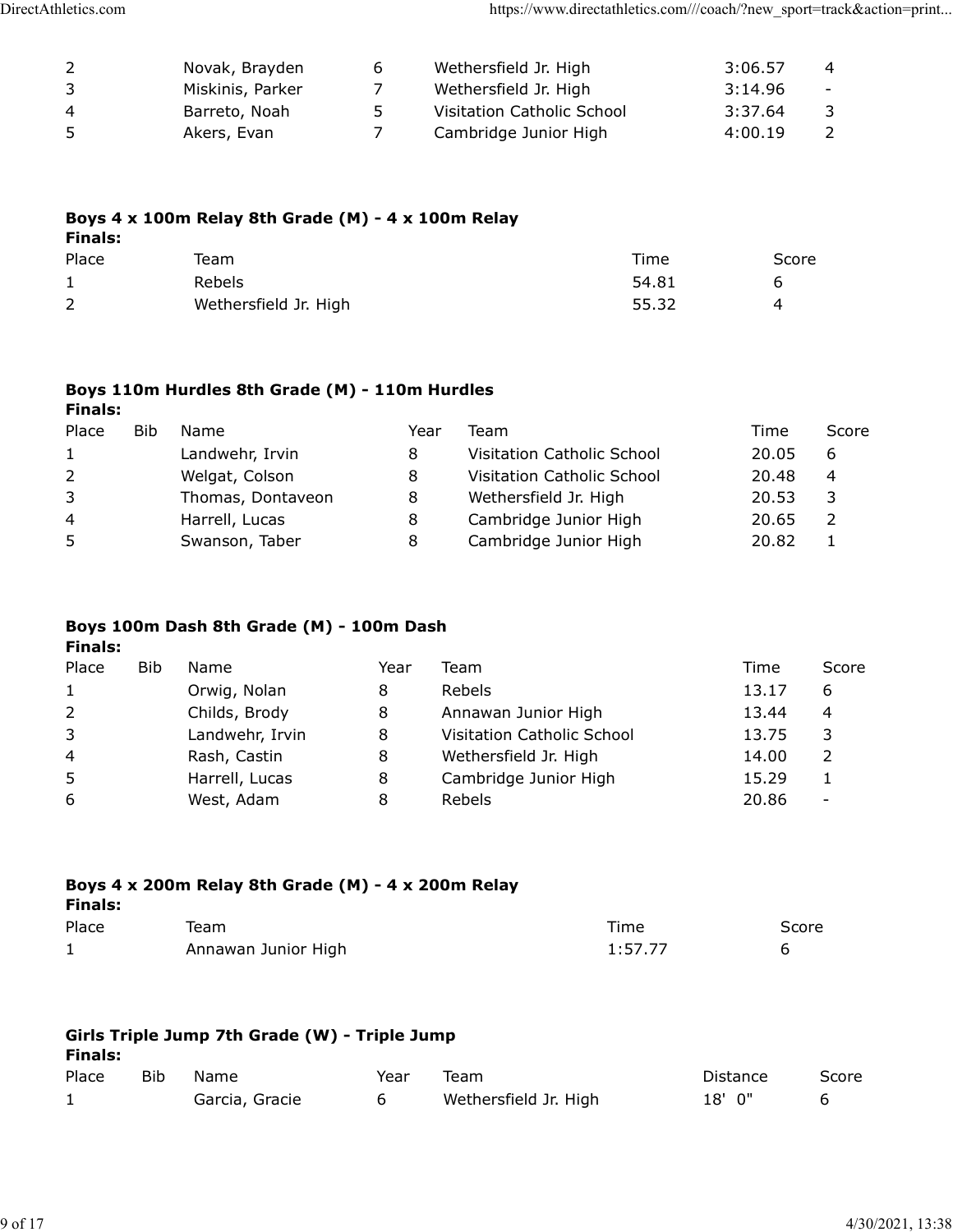| DirectAthletics.com                                               | https://www.directathletics.com///coach/?new_sport=track&action=print |
|-------------------------------------------------------------------|-----------------------------------------------------------------------|
|                                                                   |                                                                       |
| Girls 100m Hurdles 7th Grade (W) - 100m Hurdles<br><b>Finals:</b> |                                                                       |
| 1:                                                                |                                                                       |

| letics.com     |                                                                                                                              |                |                                                                                                                                                                                                                                                            |                                         |                                                                                                                                                                                                                                                                                                                     |                                                                                                                                                                                                              |
|----------------|------------------------------------------------------------------------------------------------------------------------------|----------------|------------------------------------------------------------------------------------------------------------------------------------------------------------------------------------------------------------------------------------------------------------|-----------------------------------------|---------------------------------------------------------------------------------------------------------------------------------------------------------------------------------------------------------------------------------------------------------------------------------------------------------------------|--------------------------------------------------------------------------------------------------------------------------------------------------------------------------------------------------------------|
|                |                                                                                                                              |                |                                                                                                                                                                                                                                                            |                                         |                                                                                                                                                                                                                                                                                                                     |                                                                                                                                                                                                              |
| <b>Finals:</b> |                                                                                                                              |                |                                                                                                                                                                                                                                                            |                                         |                                                                                                                                                                                                                                                                                                                     |                                                                                                                                                                                                              |
|                |                                                                                                                              |                |                                                                                                                                                                                                                                                            |                                         |                                                                                                                                                                                                                                                                                                                     |                                                                                                                                                                                                              |
|                | <b>Bib</b>                                                                                                                   |                | Year                                                                                                                                                                                                                                                       |                                         | Time                                                                                                                                                                                                                                                                                                                | Score                                                                                                                                                                                                        |
|                |                                                                                                                              | Landwehr, Ava  | 7                                                                                                                                                                                                                                                          | Visitation Catholic School              |                                                                                                                                                                                                                                                                                                                     | $\overline{4}$                                                                                                                                                                                               |
|                |                                                                                                                              |                | 6                                                                                                                                                                                                                                                          |                                         |                                                                                                                                                                                                                                                                                                                     | $\overline{\phantom{a}}$                                                                                                                                                                                     |
|                |                                                                                                                              |                |                                                                                                                                                                                                                                                            |                                         |                                                                                                                                                                                                                                                                                                                     | $\overline{\phantom{a}}$                                                                                                                                                                                     |
|                |                                                                                                                              |                |                                                                                                                                                                                                                                                            |                                         |                                                                                                                                                                                                                                                                                                                     | $\overline{\phantom{a}}$                                                                                                                                                                                     |
|                |                                                                                                                              |                |                                                                                                                                                                                                                                                            |                                         |                                                                                                                                                                                                                                                                                                                     |                                                                                                                                                                                                              |
|                |                                                                                                                              |                |                                                                                                                                                                                                                                                            |                                         |                                                                                                                                                                                                                                                                                                                     | Score                                                                                                                                                                                                        |
|                |                                                                                                                              |                | 7                                                                                                                                                                                                                                                          |                                         |                                                                                                                                                                                                                                                                                                                     | 6                                                                                                                                                                                                            |
|                |                                                                                                                              |                |                                                                                                                                                                                                                                                            |                                         |                                                                                                                                                                                                                                                                                                                     | 3                                                                                                                                                                                                            |
|                |                                                                                                                              |                |                                                                                                                                                                                                                                                            |                                         |                                                                                                                                                                                                                                                                                                                     | $\overline{2}$                                                                                                                                                                                               |
|                |                                                                                                                              |                |                                                                                                                                                                                                                                                            |                                         |                                                                                                                                                                                                                                                                                                                     | 1                                                                                                                                                                                                            |
|                |                                                                                                                              |                |                                                                                                                                                                                                                                                            |                                         |                                                                                                                                                                                                                                                                                                                     | $\overline{\phantom{a}}$                                                                                                                                                                                     |
|                |                                                                                                                              |                |                                                                                                                                                                                                                                                            |                                         |                                                                                                                                                                                                                                                                                                                     |                                                                                                                                                                                                              |
|                |                                                                                                                              |                |                                                                                                                                                                                                                                                            |                                         |                                                                                                                                                                                                                                                                                                                     |                                                                                                                                                                                                              |
|                |                                                                                                                              |                |                                                                                                                                                                                                                                                            |                                         |                                                                                                                                                                                                                                                                                                                     |                                                                                                                                                                                                              |
|                |                                                                                                                              |                |                                                                                                                                                                                                                                                            |                                         |                                                                                                                                                                                                                                                                                                                     |                                                                                                                                                                                                              |
|                |                                                                                                                              |                |                                                                                                                                                                                                                                                            |                                         |                                                                                                                                                                                                                                                                                                                     |                                                                                                                                                                                                              |
|                |                                                                                                                              |                |                                                                                                                                                                                                                                                            |                                         |                                                                                                                                                                                                                                                                                                                     |                                                                                                                                                                                                              |
|                |                                                                                                                              |                |                                                                                                                                                                                                                                                            |                                         |                                                                                                                                                                                                                                                                                                                     |                                                                                                                                                                                                              |
|                |                                                                                                                              |                |                                                                                                                                                                                                                                                            |                                         |                                                                                                                                                                                                                                                                                                                     |                                                                                                                                                                                                              |
|                | Rebels                                                                                                                       |                |                                                                                                                                                                                                                                                            | 2:24.56<br>2:28.92                      |                                                                                                                                                                                                                                                                                                                     |                                                                                                                                                                                                              |
|                | Overall<br>$\overline{2}$<br>8<br>9<br>10<br>Overall<br>$\mathbf{1}$<br>3<br>4<br>5<br>6<br>$\overline{7}$<br><b>Finals:</b> | Team<br>Rebels | Name<br>Scott, Lana<br>Wilson, Alexis<br>Peterson, Cameron<br>Bib<br>Name<br>Doubet, Ellie<br>Jewett, Addie<br>Sparks, Kenna<br>Tyree, Piper<br>Stahl, Bethany<br>Koch, Mary Jane<br>Annawan Junior High<br>Cambridge Junior High<br>Wethersfield Jr. High | 6<br>6<br>Year<br>7<br>6<br>7<br>6<br>6 | Girls 100m Hurdles 7th Grade (W) - 100m Hurdles<br>Team<br>Wethersfield Jr. High<br>Annawan Junior High<br>Rebels<br>Team<br>Cambridge Junior High<br>Cambridge Junior High<br>Rebels<br>Rebels<br>Rebels<br>Rebels<br>Girls 4 x 200m Relay 7th Grade (W) - 4 x 200m Relay<br>Time<br>2:07.92<br>2:08.54<br>2:16.98 | https://www.directathletics.com///coach/?new_sport=track&action=print<br>21.01<br>24.09<br>25.33<br>26.11<br>Time<br>20.69<br>21.13<br>21.27<br>21.36<br>21.99<br>23.48<br>Score<br>6<br>4<br>$\overline{2}$ |

### Girls 4 x 200m Relay 7th Grade (W) - 4 x 200m Relay Finals:

| 4              | 5   | Tyree, Piper                                        |      |        | Rebels                |         |             | 21.36          | $\mathbf{1}$             |  |
|----------------|-----|-----------------------------------------------------|------|--------|-----------------------|---------|-------------|----------------|--------------------------|--|
| 5              | 6   | Stahl, Bethany                                      |      | 6      | Rebels                |         | 21.99       |                | $\overline{\phantom{a}}$ |  |
| 6              | 7   | Koch, Mary Jane                                     |      | 6      | Rebels                |         |             | 23.48          | $\overline{\phantom{a}}$ |  |
|                |     |                                                     |      |        |                       |         |             |                |                          |  |
|                |     | Girls 4 x 200m Relay 7th Grade (W) - 4 x 200m Relay |      |        |                       |         |             |                |                          |  |
| <b>Finals:</b> |     |                                                     |      |        |                       |         |             |                |                          |  |
| Place          |     | Team                                                |      |        |                       | Time    |             | Score          |                          |  |
| $\mathbf{1}$   |     | Annawan Junior High                                 |      |        |                       | 2:07.92 |             | 6              |                          |  |
| $\overline{2}$ |     | Cambridge Junior High                               |      |        |                       | 2:08.54 |             | 4              |                          |  |
| 3              |     | Rebels                                              |      |        |                       | 2:16.98 |             | $\overline{2}$ |                          |  |
| 4              |     | Wethersfield Jr. High                               |      |        |                       | 2:24.56 |             |                |                          |  |
| 5              |     | Rebels                                              |      |        |                       | 2:28.92 |             |                |                          |  |
|                |     |                                                     |      |        |                       |         |             |                |                          |  |
|                |     |                                                     |      |        |                       |         |             |                |                          |  |
|                |     | Girls Shot Put 8th Grade (W) - Shot Put             |      |        |                       |         |             |                |                          |  |
| <b>Finals:</b> |     |                                                     |      |        |                       |         |             |                |                          |  |
| Place          | Bib | Name                                                | Year | Team   |                       |         | Distance    |                | Score                    |  |
| 1              |     | Orwig, Lauren                                       | 8    | Rebels |                       |         | 29' 1.5"    |                | 6                        |  |
| $\overline{2}$ |     | Newton, Kenna                                       | 8    | Rebels |                       |         | $21'$ $2"$  |                | 4                        |  |
| 3              |     | Sierens, Paige                                      | 8    |        | Annawan Junior High   |         | 19' 2.5"    |                | 3                        |  |
| 4              |     | Franklin, Leah                                      | 8    |        | Wethersfield Jr. High |         | $18'$ $0''$ |                | $\mathcal{P}$            |  |

### Girls Shot Put 8th Grade (W) - Shot Put Finals:

| 6              | $\overline{7}$ | Koch, Mary Jane                                     |      | Rebels<br>6                |         | 23.48          |                          |
|----------------|----------------|-----------------------------------------------------|------|----------------------------|---------|----------------|--------------------------|
|                |                |                                                     |      |                            |         |                | $\overline{\phantom{0}}$ |
|                |                | Girls 4 x 200m Relay 7th Grade (W) - 4 x 200m Relay |      |                            |         |                |                          |
| <b>Finals:</b> |                |                                                     |      |                            |         |                |                          |
| Place          |                | Team                                                |      |                            | Time    |                | Score                    |
| $\mathbf{1}$   |                | Annawan Junior High                                 |      |                            | 2:07.92 | 6              |                          |
| $\overline{2}$ |                | Cambridge Junior High                               |      |                            | 2:08.54 | 4              |                          |
| 3              |                | Rebels                                              |      |                            | 2:16.98 | $\overline{2}$ |                          |
| 4              |                | Wethersfield Jr. High                               |      |                            | 2:24.56 |                |                          |
| 5              |                | Rebels                                              |      |                            | 2:28.92 | $\blacksquare$ |                          |
|                |                |                                                     |      |                            |         |                |                          |
| <b>Finals:</b> |                | Girls Shot Put 8th Grade (W) - Shot Put             |      |                            |         |                |                          |
| Place          | <b>Bib</b>     | Name                                                | Year | Team                       |         | Distance       | Score                    |
| $\mathbf{1}$   |                | Orwig, Lauren                                       | 8    | Rebels                     |         | 29' 1.5"       | 6                        |
| $\overline{2}$ |                | Newton, Kenna                                       | 8    | Rebels                     |         | $21'$ $2"$     | 4                        |
| 3              |                | Sierens, Paige                                      | 8    | Annawan Junior High        |         | 19' 2.5"       | 3                        |
| 4              |                | Franklin, Leah                                      | 8    | Wethersfield Jr. High      |         | 18' 0"         | $\overline{2}$           |
| 5              |                | Pyles, Aubrey                                       | 8    | Rebels                     |         | $17'$ 5"       | $\overline{\phantom{0}}$ |
| 6              |                | Medley, Kenley                                      | 6    | Cambridge Junior High      |         | 13' 6.5"       | $\mathbf{1}$             |
|                |                | Boys 400m Dash 8th Grade (M) - 400m Dash            |      |                            |         |                |                          |
| <b>Finals:</b> |                |                                                     |      |                            |         |                |                          |
| Place          | <b>Bib</b>     | Name                                                | Year | Team                       |         | Time           | Score                    |
| $\mathbf{1}$   |                | Duarte, Alex                                        | 8    | Visitation Catholic School |         | 59.72          | 6                        |
| $\overline{2}$ |                | Rash, Castin                                        | 8    | Wethersfield Jr. High      |         | 1:06.36        | 4                        |
| 3              |                | Harrell, Lucas                                      | 8    | Cambridge Junior High      |         | 1:14.58        | 3                        |
|                |                |                                                     |      |                            |         |                |                          |

#### Boys 400m Dash 8th Grade (M) - 400m Dash Finals:

| Bib | Name           | Year | Team                       | Time    | Score |
|-----|----------------|------|----------------------------|---------|-------|
|     | Duarte, Alex   | 8    | Visitation Catholic School | 59.72   | h     |
|     | Rash, Castin   | 8    | Wethersfield Jr. High      | 1:06.36 | 4     |
|     | Harrell, Lucas | 8    | Cambridge Junior High      | 1:14.58 |       |
|     |                |      |                            |         |       |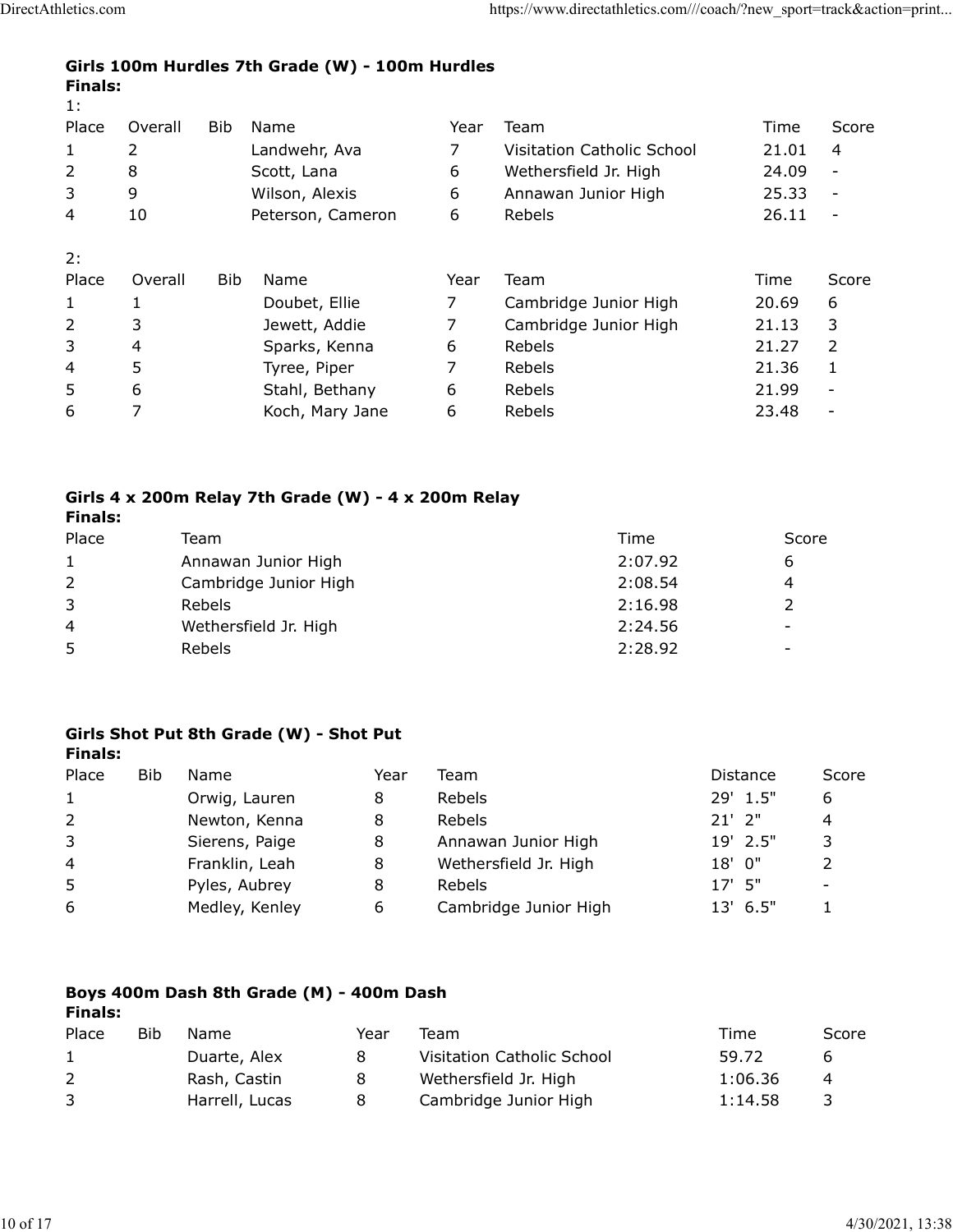#### Girls 4 x 400m Relay 7th Grade (W) - 4 x 400m Relay Finals:

| DirectAthletics.com            |                |                |                                                     |                | https://www.directathletics.com///coach/?new_sport=track&action=print |                          |                               |
|--------------------------------|----------------|----------------|-----------------------------------------------------|----------------|-----------------------------------------------------------------------|--------------------------|-------------------------------|
|                                |                |                |                                                     |                |                                                                       |                          |                               |
|                                |                |                | Girls 4 x 400m Relay 7th Grade (W) - 4 x 400m Relay |                |                                                                       |                          |                               |
| <b>Finals:</b><br>Place        |                |                |                                                     |                | Time                                                                  | Score                    |                               |
|                                |                | Team<br>Rebels |                                                     |                | 5:02.08                                                               |                          |                               |
| $\mathbf{1}$<br>$\overline{2}$ |                |                | Cambridge Junior High                               |                | 5:03.22                                                               | 6<br>4                   |                               |
| $\mathfrak{Z}$                 |                |                | Wethersfield Jr. High                               |                | 5:41.24                                                               | $\overline{2}$           |                               |
|                                |                | Rebels         |                                                     |                | 5:47.22                                                               |                          |                               |
|                                |                |                | Cambridge Junior High                               |                | 5:49.95                                                               | $\overline{\phantom{a}}$ |                               |
| 4                              |                |                |                                                     |                |                                                                       |                          |                               |
| 5                              |                |                |                                                     |                |                                                                       |                          |                               |
|                                |                |                |                                                     |                |                                                                       |                          |                               |
|                                |                |                |                                                     |                |                                                                       |                          |                               |
|                                |                |                | Boys Discus Throw 7th Grade (M) - Discus Throw      |                |                                                                       |                          |                               |
| <b>Finals:</b>                 |                |                |                                                     |                |                                                                       |                          |                               |
| 1:                             |                |                |                                                     |                |                                                                       |                          |                               |
| Place                          | Overall        |                | Bib Name                                            |                | Year Team                                                             | Distance                 | Score                         |
| $\mathbf{1}$                   | $\overline{2}$ |                | DeValkeneare, Ayden                                 | $\overline{7}$ | Wethersfield Jr. High                                                 | 76' 8"                   | 4                             |
| $\overline{2}$                 | 3              |                | Bond, Myles                                         | 6              | Wethersfield Jr. High                                                 | 57' 0"                   | 3<br>$\overline{\phantom{a}}$ |
| 3<br>4                         | 4<br>10        |                | Jermenc, Carson<br>Jacobson, Keegan                 | 7<br>7         | Wethersfield Jr. High<br>Wethersfield Jr. High                        | 56' 2"<br>48' 5"         | $\overline{\phantom{a}}$      |

## Boys Discus Throw 7th Grade (M) - Discus Throw Finals:

| letics.com     |                       |        |                                                     |                | https://www.directathletics.com///coach/?new_sport=track&action=print |                |                          |  |  |  |
|----------------|-----------------------|--------|-----------------------------------------------------|----------------|-----------------------------------------------------------------------|----------------|--------------------------|--|--|--|
| <b>Finals:</b> |                       |        | Girls 4 x 400m Relay 7th Grade (W) - 4 x 400m Relay |                |                                                                       |                |                          |  |  |  |
| Place          |                       | Team   |                                                     |                | Time                                                                  | Score          |                          |  |  |  |
| $\mathbf{1}$   |                       | Rebels |                                                     |                | 5:02.08                                                               | 6              |                          |  |  |  |
| 2              |                       |        | Cambridge Junior High                               |                | 5:03.22                                                               | 4              |                          |  |  |  |
| 3              |                       |        | Wethersfield Jr. High                               |                | 5:41.24                                                               | $\overline{2}$ |                          |  |  |  |
| 4              |                       | Rebels |                                                     |                | 5:47.22                                                               |                |                          |  |  |  |
| 5              | Cambridge Junior High |        |                                                     | 5:49.95        |                                                                       |                |                          |  |  |  |
|                |                       |        |                                                     |                |                                                                       |                |                          |  |  |  |
| <b>Finals:</b> |                       |        | Boys Discus Throw 7th Grade (M) - Discus Throw      |                |                                                                       |                |                          |  |  |  |
| 1:<br>Place    | Overall               | Bib    | Name                                                | Year           | Team                                                                  | Distance       | Score                    |  |  |  |
| $\mathbf{1}$   | $\overline{2}$        |        | DeValkeneare, Ayden                                 | $\overline{7}$ | Wethersfield Jr. High                                                 | 76' 8"         | 4                        |  |  |  |
| 2              | 3                     |        | Bond, Myles                                         | 6              | Wethersfield Jr. High                                                 | 57' 0"         | 3                        |  |  |  |
| 3              | 4                     |        | Jermenc, Carson                                     | 7              | Wethersfield Jr. High                                                 | 56'<br>2"      |                          |  |  |  |
| 4              | 10                    |        | Jacobson, Keegan                                    | 7              | Wethersfield Jr. High                                                 | 48' 5"         |                          |  |  |  |
| 5              | 12                    |        | Lopez, Roy                                          | 5              | Visitation Catholic School                                            | 43' 8"         | $\overline{\phantom{a}}$ |  |  |  |
| 6              | 14                    |        | Nichols, Reid                                       | 5              | Visitation Catholic School                                            | 41' 10"        | $\overline{\phantom{a}}$ |  |  |  |
| 7              | 16                    |        | Garcia, German                                      | 7              | Wethersfield Jr. High                                                 | 37' 0"         | $\overline{\phantom{0}}$ |  |  |  |
| 8              | 18                    |        | Stevenson, Liam                                     | 5.             | Visitation Catholic School                                            | 34' 4"         | $\overline{\phantom{a}}$ |  |  |  |
| 9              | 20                    |        | Barreto, Noah                                       | 5              | Visitation Catholic School                                            | 33' 0"         | $\overline{\phantom{a}}$ |  |  |  |
| 10             | 21                    |        | Woodbury, Austin                                    | 7              | Cambridge Junior High                                                 | 32' 9"         |                          |  |  |  |
| 2:             |                       |        |                                                     |                |                                                                       |                |                          |  |  |  |
| Place          | Overall               | Bib    | Name                                                | Year           | Team                                                                  | Distance       | Score                    |  |  |  |
| 1              |                       |        | Thurston, Nic                                       | 7              | Annawan Junior High                                                   | 88' 0"         | 6                        |  |  |  |
| 2              | 5                     |        | DeSplinter, Wyatt                                   | $\overline{7}$ | Annawan Junior High                                                   | 53' 4"         | $\overline{2}$           |  |  |  |
| 3              | 6                     |        | Boarmen, Charles                                    | 6              | Rebels                                                                | 52' 9"         | 1                        |  |  |  |
| 4              | 7                     |        | Down, Connor                                        | 6              | Rebels                                                                | 51' 4"         |                          |  |  |  |
| 5              | $\,8\,$               |        | Saner, Jackson                                      | 6              | Rebels                                                                | 50' 4"         |                          |  |  |  |
| 6              | 9                     |        | Park, Landen                                        | 7              | Annawan Junior High                                                   | 49' 3"         |                          |  |  |  |
| 7              | 11                    |        | Specht, Kasen                                       | 6              | Annawan Junior High                                                   | 47' 5"         |                          |  |  |  |
| 8              | 13                    |        | Barron, Alex                                        | 5              | Visitation Catholic School                                            | 42' 4"         |                          |  |  |  |
| 9              | 15                    |        | Sparks, Keagan                                      |                | Rebels                                                                | 41' 4"         |                          |  |  |  |

| <b>FidCe</b>         | Overdi         | <b>DIU</b> | <b>N</b> dlie                             | rear           | Tegul                      | <b>DISCATICE</b> | <b>SCOLE</b>             |
|----------------------|----------------|------------|-------------------------------------------|----------------|----------------------------|------------------|--------------------------|
| 1                    | 2              |            | DeValkeneare, Ayden                       | $\overline{7}$ | Wethersfield Jr. High      | 76' 8"           | 4                        |
| 2                    | 3              |            | Bond, Myles                               | 6              | Wethersfield Jr. High      | 57'<br>0"        | 3                        |
| 3                    | 4              |            | Jermenc, Carson                           | 7              | Wethersfield Jr. High      | 56' 2"           |                          |
| 4                    | 10             |            | Jacobson, Keegan                          | 7              | Wethersfield Jr. High      | 5"<br>48'        | $\blacksquare$           |
| 5                    | 12             |            | Lopez, Roy                                | 5              | Visitation Catholic School | 43'<br>8"        |                          |
| 6                    | 14             |            | Nichols, Reid                             | 5              | Visitation Catholic School | 41' 10"          | $\overline{\phantom{a}}$ |
| 7                    | 16             |            | Garcia, German                            | 7              | Wethersfield Jr. High      | 0"<br>37'        | $\overline{\phantom{0}}$ |
| 8                    | 18             |            | Stevenson, Liam                           | 5              | Visitation Catholic School | 34'<br>4"        |                          |
| 9                    | 20             |            | Barreto, Noah                             | 5              | Visitation Catholic School | 33' 0"           |                          |
| 10                   | 21             |            | Woodbury, Austin                          | $\overline{7}$ | Cambridge Junior High      | 32' 9"           |                          |
| 2:                   |                |            |                                           |                |                            |                  |                          |
| Place                | Overall        | Bib        | Name                                      | Year           | Team                       | Distance         | Score                    |
| $\mathbf{1}$         | $\mathbf{1}$   |            | Thurston, Nic                             | 7              | Annawan Junior High        | 88' 0"           | 6                        |
| 2                    | 5              |            | DeSplinter, Wyatt                         | 7              | Annawan Junior High        | 53' 4"           | 2                        |
| 3                    | 6              |            | Boarmen, Charles                          | 6              | Rebels                     | 52' 9"           | $\mathbf{1}$             |
| 4                    | $\overline{7}$ |            | Down, Connor                              | 6              | Rebels                     | $51'$ 4"         |                          |
| 5                    | $\,8\,$        |            | Saner, Jackson                            | 6              | Rebels                     | 50' 4"           |                          |
| 6                    | 9              |            | Park, Landen                              | $\overline{7}$ | Annawan Junior High        | 49' 3"           | $\overline{\phantom{a}}$ |
| $\overline{7}$       | 11             |            | Specht, Kasen                             | 6              | Annawan Junior High        | 47' 5"           |                          |
| 8                    | 13             |            | Barron, Alex                              | 5              | Visitation Catholic School | 42' 4"           |                          |
| 9                    | 15             |            | Sparks, Keagan                            | 6              | Rebels                     | 41' 4"           | $\overline{\phantom{a}}$ |
| 10                   | 17             |            | Specht, Ryder                             | 6              | Annawan Junior High        | 36' 9"           |                          |
| 11                   | 19             |            | Williams, Toby                            | 6              | Rebels                     | 33' 11"          |                          |
|                      |                |            |                                           |                |                            |                  |                          |
|                      |                |            | Girls 200m Dash 8th Grade (W) - 200m Dash |                |                            |                  |                          |
| <b>Finals:</b><br>1: |                |            |                                           |                |                            |                  |                          |
| Place                | Overall        |            | Bib<br>Name                               | Year           | Team                       | Time             | Score                    |
|                      | 2              |            | Dickens, Alevia                           | 8              | Wethersfield Jr. High      | 32.81            | 4                        |
| $\overline{c}$       | 5              |            | Senteney, Laura                           | 7              | Wethersfield Jr. High      | 36.93            | $\overline{\phantom{a}}$ |
| 3                    | 8              |            | Looney, Addison                           | $\overline{7}$ | Wethersfield Jr. High      | 40.04            |                          |
| 2:                   |                |            |                                           |                |                            |                  |                          |
| Place                | Overall        | Bib        | Name                                      | Year           | Team                       | Time             | Score                    |
|                      |                |            |                                           |                |                            |                  |                          |

## Girls 200m Dash 8th Grade (W) - 200m Dash

| 5                    | 8              |            | Saner, Jackson                            | 6              | Rebels                     | 50'<br>$-4"$ | $\overline{\phantom{a}}$ |
|----------------------|----------------|------------|-------------------------------------------|----------------|----------------------------|--------------|--------------------------|
| 6                    | 9              |            | Park, Landen                              | 7              | Annawan Junior High        | 3"<br>49'    | $\overline{\phantom{a}}$ |
| $\overline{7}$       | 11             |            | Specht, Kasen                             | 6              | Annawan Junior High        | 47' 5"       | $\overline{\phantom{a}}$ |
| 8                    | 13             |            | Barron, Alex                              | 5              | Visitation Catholic School | 42' 4"       | $\blacksquare$           |
| 9                    | 15             |            | Sparks, Keagan                            | 6              | Rebels                     | 41' 4"       | $\overline{\phantom{a}}$ |
| 10                   | 17             |            | Specht, Ryder                             | 6              | Annawan Junior High        | 36' 9"       | $\overline{\phantom{a}}$ |
| 11                   | 19             |            | Williams, Toby                            | 6              | Rebels                     | 33' 11"      | $\blacksquare$           |
|                      |                |            |                                           |                |                            |              |                          |
|                      |                |            |                                           |                |                            |              |                          |
| <b>Finals:</b><br>1: |                |            | Girls 200m Dash 8th Grade (W) - 200m Dash |                |                            |              |                          |
| Place                | Overall        | <b>Bib</b> | Name                                      | Year           | Team                       | Time         | Score                    |
| $\mathbf{1}$         | $\overline{2}$ |            | Dickens, Alevia                           | 8              | Wethersfield Jr. High      | 32.81        | 4                        |
| $\overline{2}$       | 5              |            | Senteney, Laura                           | $\overline{7}$ | Wethersfield Jr. High      | 36.93        | $\overline{\phantom{a}}$ |
| 3                    | 8              |            | Looney, Addison                           | 7              | Wethersfield Jr. High      | 40.04        | $\overline{\phantom{a}}$ |
| 2:                   |                |            |                                           |                |                            |              |                          |
| Place                | Overall        | Bib        | Name                                      | Year           | Team                       | Time         | Score                    |
|                      |                |            |                                           |                |                            |              |                          |
|                      |                |            |                                           |                |                            |              | 4/30/2021, 13:38         |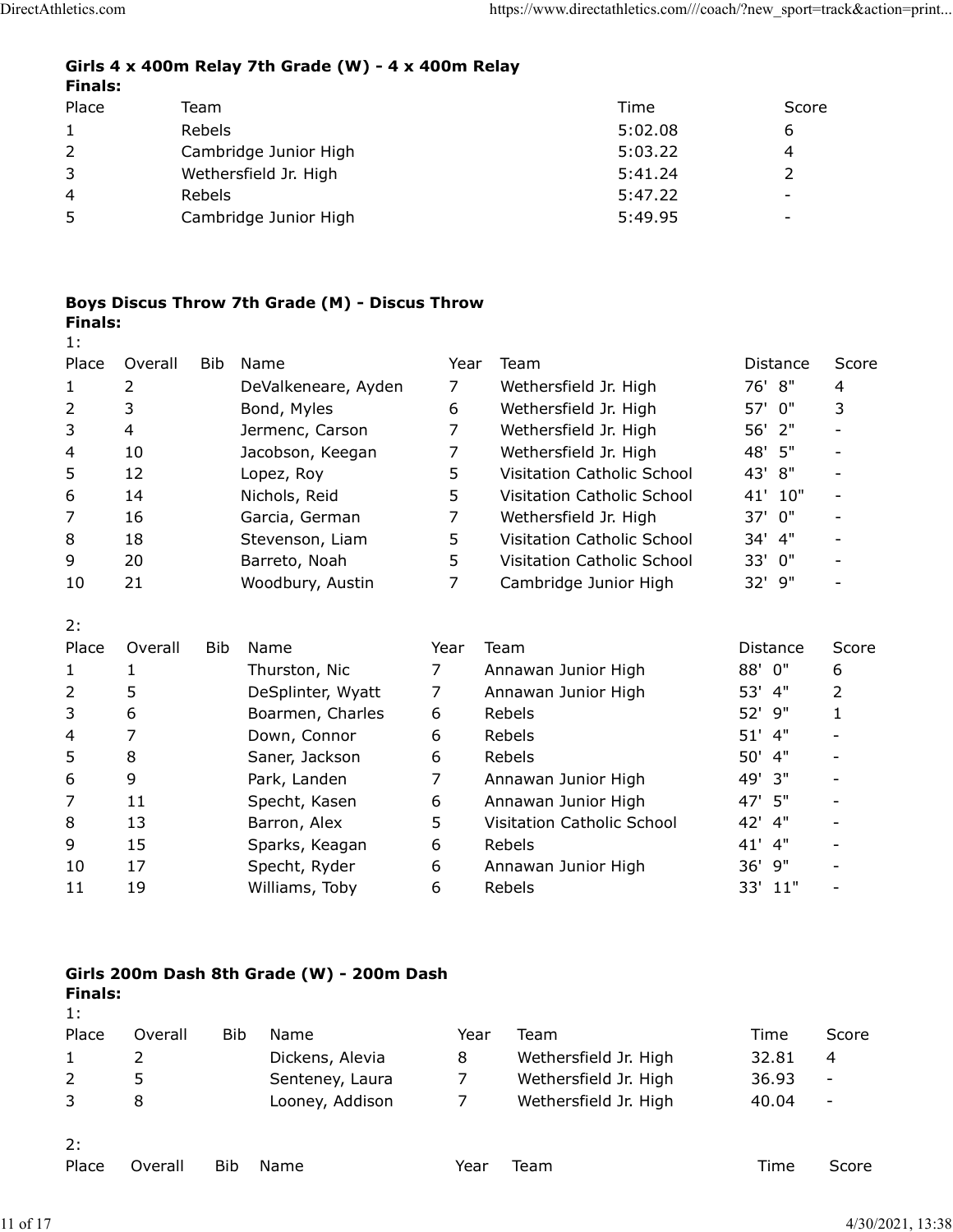| DirectAthletics.com     |                |                                           |                | https://www.directathletics.com///coach/?new_sport=track&action=print |                      |                          |
|-------------------------|----------------|-------------------------------------------|----------------|-----------------------------------------------------------------------|----------------------|--------------------------|
|                         |                |                                           |                |                                                                       |                      |                          |
|                         |                |                                           |                |                                                                       |                      |                          |
| $\mathbf{1}$            | $\mathbf{1}$   | VanOpdorp, Bella                          | 8              | Annawan Junior High                                                   | 29.65                | 6                        |
| $\mathbf{2}$            | 3              | Franklin, Leah                            | 8              | Wethersfield Jr. High                                                 | 34.28                | 3                        |
| $\mathsf{3}$            | 4              | Decker, Savannah                          | 6              | Rebels                                                                | 35.52                | $\overline{2}$           |
| $\overline{\mathbf{4}}$ | 6              | Westphal, Addi                            | 6              | Rebels                                                                | 38.84                | $\mathbf{1}$             |
| 5                       | $\overline{7}$ | Bennett, Haylee                           | 6              | Cambridge Junior High                                                 | 39.38                | $\blacksquare$           |
| $\,$ 6 $\,$             | 9              | Day, Madison                              | 6              | Rebels                                                                | 42.26                | $\blacksquare$           |
| $\overline{7}$          | 10             | Jewett, Isabella                          | 6              | Cambridge Junior High                                                 | 43.20                | $\overline{\phantom{a}}$ |
| <b>Finals:</b>          |                | Girls Long Jump 7th Grade (W) - Long Jump |                |                                                                       |                      |                          |
| 1:                      |                |                                           |                |                                                                       |                      |                          |
| Place                   | Overall<br>Bib | Name                                      | Year           | Team                                                                  | Distance             | Score                    |
| 1                       | $\mathsf 3$    | Clucas, Audrey                            | 6              | Visitation Catholic School                                            | $11'$ 3"             | $\mathsf{3}$             |
| 2                       | 4              | VanWinkle, Bailey                         | 6              | Visitation Catholic School                                            | $11'$ 0"             | 2                        |
| 3                       | 7              | Nelson, Natalie                           | $\overline{7}$ | Wethersfield Jr. High                                                 | 9' 10.5"             |                          |
|                         | 8              | Oliver, Megan<br>Phelps, Makenzie         | $\overline{7}$ | Wethersfield Jr. High<br>Wethersfield Jr. High                        | 9' 8.5"<br>$9'$ 7.5" | $\overline{\phantom{a}}$ |

## Girls Long Jump 7th Grade (W) - Long Jump Finals:

| letics.com           |                |     |                                           |                | https://www.directathletics.com///coach/?new sport=track&action=print |            |                          |
|----------------------|----------------|-----|-------------------------------------------|----------------|-----------------------------------------------------------------------|------------|--------------------------|
| $\mathbf{1}$         | $\mathbf{1}$   |     | VanOpdorp, Bella                          | 8              | Annawan Junior High                                                   | 29.65      | 6                        |
| $\overline{2}$       | 3              |     | Franklin, Leah                            | 8              | Wethersfield Jr. High                                                 | 34.28      | 3                        |
| 3                    | 4              |     | Decker, Savannah                          | 6              | Rebels                                                                | 35.52      | 2                        |
| 4                    | 6              |     | Westphal, Addi                            | 6              | Rebels                                                                | 38.84      | $\mathbf{1}$             |
| 5                    | $\overline{7}$ |     | Bennett, Haylee                           | 6              | Cambridge Junior High                                                 | 39.38      | $\overline{\phantom{a}}$ |
| 6                    | 9              |     | Day, Madison                              | 6              | Rebels                                                                | 42.26      | $\overline{\phantom{a}}$ |
| 7                    | 10             |     | Jewett, Isabella                          | 6              | Cambridge Junior High                                                 | 43.20      | $\overline{\phantom{a}}$ |
| <b>Finals:</b><br>1: |                |     | Girls Long Jump 7th Grade (W) - Long Jump |                |                                                                       |            |                          |
| Place                | Overall        | Bib | Name                                      | Year           | Team                                                                  | Distance   | Score                    |
| $\mathbf{1}$         | 3              |     | Clucas, Audrey                            | 6              | Visitation Catholic School                                            | $11'$ $3"$ | 3                        |
| $\overline{a}$       | 4              |     | VanWinkle, Bailey                         | 6              | Visitation Catholic School                                            | $11'$ 0"   | 2                        |
| 3                    | 7              |     | Nelson, Natalie                           | 7              | Wethersfield Jr. High                                                 | 9' 10.5"   | $\overline{\phantom{a}}$ |
| 4                    | 8              |     | Oliver, Megan                             | 7              | Wethersfield Jr. High                                                 | 9' 8.5"    | $\overline{\phantom{a}}$ |
| 5                    | 9              |     | Phelps, Makenzie                          | 7              | Wethersfield Jr. High                                                 | 9' 7.5"    | $\overline{\phantom{a}}$ |
| 6                    | 9              |     | Paxton, Charlotte                         | 5              | Visitation Catholic School                                            | $9'$ 7.5"  | $\overline{\phantom{a}}$ |
| $\overline{7}$       | 11             |     | Schiltz, Brooklyn                         | 7              | Visitation Catholic School                                            | $9'$ 5.5"  | $\overline{\phantom{a}}$ |
|                      | 12             |     |                                           | 5              | Visitation Catholic School                                            | 8' 10.5"   | $\overline{\phantom{a}}$ |
| 8                    |                |     | Welgat, Ellie                             |                |                                                                       |            |                          |
| 9                    | 14             |     | McMeekan, Reanna                          | 6              | Cambridge Junior High                                                 | 10"<br>8'  | $\overline{\phantom{a}}$ |
| 10                   | 16             |     | Rivera, Jzabel                            | 7              | Wethersfield Jr. High                                                 | 5.5"<br>8' | $\overline{\phantom{a}}$ |
| 11                   | 18             |     | Scott, Lana                               | 6              | Wethersfield Jr. High                                                 | 7' 8.5''   | $\overline{\phantom{0}}$ |
| 2:                   |                |     |                                           |                |                                                                       |            |                          |
| Place                | Overall        | Bib | Name                                      | Year           | Team                                                                  | Distance   | Score                    |
| $\mathbf{1}$         | $\mathbf{1}$   |     | Jones, Tyra                               | 7 <sup>7</sup> | Annawan Junior High                                                   | $14'$ 2"   | 6                        |
| $\overline{2}$       | $\overline{2}$ |     | Downing, Emily                            | 7              | Cambridge Junior High                                                 | $11'$ 5"   | 4                        |
| 3                    | 5              |     | Salazar, Ava                              | 7              | Cambridge Junior High                                                 | 10' 10"    | $\mathbf{1}$             |
| 4                    | 6              |     | Vande Kemp, Jana                          | 6              | Cambridge Junior High                                                 | 10' 8.5"   |                          |
| 5                    | 12             |     | Nagode, Abi                               | 6              | Rebels                                                                | $8'$ 10.5" | $\overline{\phantom{a}}$ |
| 6                    | 14             |     | Bush, Jacie                               | 6              | Rebels                                                                | 10"<br>8'  | $\overline{\phantom{a}}$ |
| 7                    | 17             |     | Hayes, Aaliyah                            | 6              | Annawan Junior High                                                   | 4"<br>8'   |                          |
| 8                    | 19             |     | Shipp, Katie                              | 6              | Rebels                                                                | 6'<br>4"   |                          |
| 9                    | 20             |     | Doty, Charlotte                           | 6              | Rebels                                                                | 5'<br>7"   |                          |
|                      |                |     |                                           |                |                                                                       |            |                          |

| 11             | 18             |            | Scott, Lana                              | 6    | Wethersfield Jr. High      | 7' 8.5''    | $\overline{\phantom{a}}$ |
|----------------|----------------|------------|------------------------------------------|------|----------------------------|-------------|--------------------------|
| 2:             |                |            |                                          |      |                            |             |                          |
| Place          | Overall        | <b>Bib</b> | Name                                     | Year | Team                       | Distance    | Score                    |
| $\mathbf{1}$   | 1              |            | Jones, Tyra                              | 7    | Annawan Junior High        | 14' 2"      | 6                        |
| $\overline{2}$ | $\overline{2}$ |            | Downing, Emily                           | 7    | Cambridge Junior High      | $11'$ $5"$  | 4                        |
| $\mathsf{3}$   | 5              |            | Salazar, Ava                             | 7    | Cambridge Junior High      | 10'<br>10"  | $\mathbf{1}$             |
| 4              | 6              |            | Vande Kemp, Jana                         | 6    | Cambridge Junior High      | 8.5"<br>10' | $\blacksquare$           |
| 5              | 12             |            | Nagode, Abi                              | 6    | Rebels                     | 10.5"<br>8' | $\overline{\phantom{a}}$ |
| 6              | 14             |            | Bush, Jacie                              | 6    | Rebels                     | 10"<br>8'   | $\overline{\phantom{a}}$ |
| 7              | 17             |            | Hayes, Aaliyah                           | 6    | Annawan Junior High        | 4"<br>8'    | $\overline{\phantom{a}}$ |
| 8              | 19             |            | Shipp, Katie                             | 6    | Rebels                     | 4"<br>6'    |                          |
| 9              | 20             |            | Doty, Charlotte                          | 6    | Rebels                     | 5'<br>7"    | $\overline{\phantom{a}}$ |
| <b>Finals:</b> |                |            | Boys 200m Dash 7th Grade (M) - 200m Dash |      |                            |             |                          |
| 1:<br>Place    | Overall        | <b>Bib</b> | Name                                     | Year | Team                       | Time        | Score                    |
| $\mathbf{1}$   | $\overline{2}$ |            | Bermudez, Michael                        | 6    | Wethersfield Jr. High      | 31.97       | $\overline{4}$           |
| $\overline{2}$ | 5              |            | DeReu, Jaxon                             | 5    | Visitation Catholic School | 35.57       | $\mathbf{1}$             |
| $\overline{3}$ | 6              |            | Feltner, Noah                            | 7    | Wethersfield Jr. High      | 37.38       | $\overline{a}$           |
| 4              | 7              |            | Barron, Alex                             | 5    | Visitation Catholic School | 37.84       | $\overline{\phantom{a}}$ |
| 5              | 8              |            | Lippens, Blake                           | 5    | Visitation Catholic School | 39.16       | $\overline{\phantom{0}}$ |
|                |                |            |                                          |      |                            |             |                          |
| 2:             |                |            |                                          |      |                            |             |                          |
|                |                |            |                                          |      |                            |             |                          |
|                |                |            |                                          |      |                            |             |                          |

## Boys 200m Dash 7th Grade (M) - 200m Dash Finals:

| 1:    |         |            |                   |      |                            |       |                          |
|-------|---------|------------|-------------------|------|----------------------------|-------|--------------------------|
| Place | Overall | <b>Bib</b> | Name              | Year | Team                       | Time  | Score                    |
|       |         |            | Bermudez, Michael | 6    | Wethersfield Jr. High      | 31.97 | -4                       |
| 2     | 5       |            | DeReu, Jaxon      | 5.   | Visitation Catholic School | 35.57 |                          |
| 3     | 6       |            | Feltner, Noah     |      | Wethersfield Jr. High      | 37.38 | $\overline{\phantom{a}}$ |
| 4     |         |            | Barron, Alex      | 5.   | Visitation Catholic School | 37.84 | $\overline{\phantom{a}}$ |
| 5     | 8       |            | Lippens, Blake    | 5.   | Visitation Catholic School | 39.16 |                          |
|       |         |            |                   |      |                            |       |                          |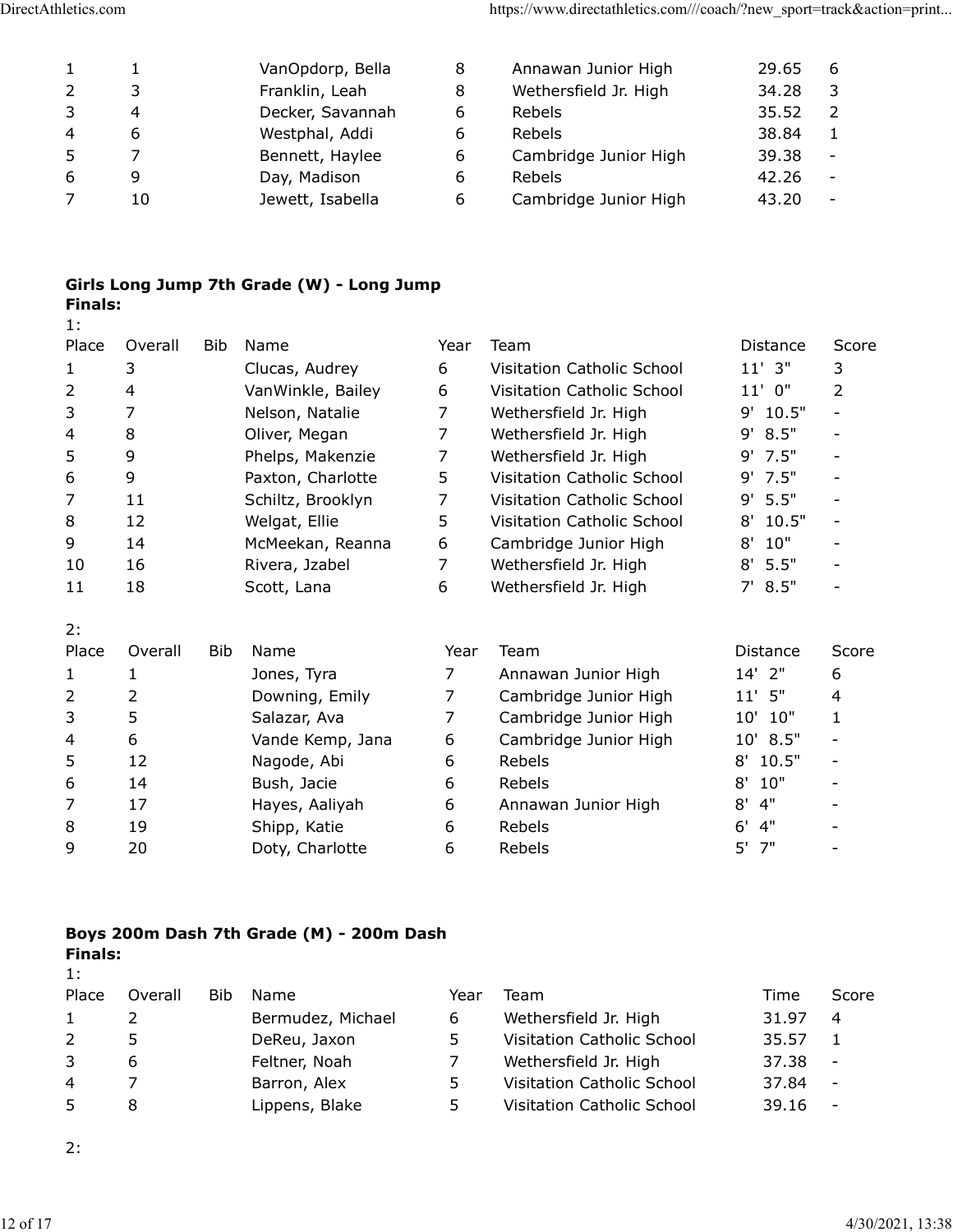| DirectAthletics.com |                |                |                                  |                                          |              |                | https://www.directathletics.com///coach/?new_sport=track&action=print |                    |                          |
|---------------------|----------------|----------------|----------------------------------|------------------------------------------|--------------|----------------|-----------------------------------------------------------------------|--------------------|--------------------------|
|                     |                |                |                                  |                                          |              |                |                                                                       |                    |                          |
|                     |                |                |                                  |                                          |              |                |                                                                       |                    |                          |
| Place               |                | Overall        | Bib                              | Name                                     |              | Year           | Team                                                                  | Time               | Score                    |
| 1                   |                | $\mathbf{1}$   |                                  | Browning, Ben                            |              | 7              | Rebels                                                                | 31.36              | 6                        |
|                     |                |                |                                  |                                          |              |                | Annawan Junior High                                                   |                    |                          |
| $\overline{2}$      |                | 3              |                                  | Goodley, Cole                            |              | 6              |                                                                       | 32.14              | 3                        |
| 3                   |                | $\overline{a}$ |                                  | Janson, Blake                            |              | $\overline{7}$ | Cambridge Junior High                                                 | 32.76              | $\overline{2}$           |
| 4                   |                | 9              |                                  | Boarmen, Charles                         |              | 6              | Rebels                                                                | 39.21              | $\overline{\phantom{a}}$ |
| 5                   |                | 10             |                                  | Sparks, Keagan                           |              | 6              | Rebels                                                                | 39.80              | $\sim$                   |
| 6                   |                | 11             |                                  | Stevenson, Liam                          |              | 5              | Visitation Catholic School                                            | 40.66              | $\overline{a}$           |
| $\overline{7}$      |                | 12             |                                  | Saner, Jackson                           |              | 6              | Rebels                                                                | 41.97              | $\overline{a}$           |
|                     |                |                |                                  |                                          |              |                |                                                                       |                    |                          |
|                     |                |                |                                  |                                          |              |                |                                                                       |                    |                          |
|                     |                |                |                                  |                                          |              |                |                                                                       |                    |                          |
|                     | <b>Finals:</b> |                |                                  | Boys Long Jump 8th Grade (M) - Long Jump |              |                |                                                                       |                    |                          |
| Place               |                | Bib            | Name                             |                                          | Year         | Team           |                                                                       | Distance           | Score                    |
| $\mathbf{1}$        |                |                |                                  |                                          |              |                |                                                                       |                    |                          |
|                     |                |                | Duarte, Alex                     |                                          | 8            |                | Visitation Catholic School                                            | 16' 4.5"           | 6                        |
| $\overline{2}$      |                |                | Rumbold, Riley                   |                                          | 8            |                | Wethersfield Jr. High                                                 | 13' 8.5"           | 4                        |
| 3<br>4              |                |                |                                  | Thomas, Dontaveon                        | 8            |                | Wethersfield Jr. High                                                 | 13' 5.5"           | 3                        |
|                     |                |                | Saner, Ross                      |                                          | 8            | Rebels         |                                                                       | 13' 0"             | $\overline{2}$           |
| 5<br>6              |                |                | Welgat, Colson<br>Harrell, Lucas |                                          | 8<br>$\,8\,$ |                | Visitation Catholic School<br>Cambridge Junior High                   | 12' 7.5"<br>12' 7" | $\mathbf{1}$             |

## Boys Long Jump 8th Grade (M) - Long Jump Finals:

| Place                   | Overall      | Bib                    | Name                                     |      | Year                       | Team                       | Time      | Score                    |
|-------------------------|--------------|------------------------|------------------------------------------|------|----------------------------|----------------------------|-----------|--------------------------|
| 1                       | $\mathbf{1}$ |                        | Browning, Ben                            |      | $\overline{7}$             | Rebels                     | 31.36     | 6                        |
| 2                       | 3            |                        | Goodley, Cole                            |      | 6                          | Annawan Junior High        | 32.14     | 3                        |
| 3                       | 4            |                        | Janson, Blake                            |      | $\overline{7}$             | Cambridge Junior High      | 32.76     | $\overline{2}$           |
| 4                       | 9            |                        | Boarmen, Charles                         |      | 6                          | Rebels                     | 39.21     | $\sim$                   |
| 5                       | 10           |                        | Sparks, Keagan                           |      | 6                          | Rebels                     | 39.80     | $\blacksquare$           |
| 6                       | 11           |                        | Stevenson, Liam                          |      | 5                          | Visitation Catholic School | 40.66     | $\overline{\phantom{a}}$ |
| $\overline{7}$          | 12           |                        | Saner, Jackson                           |      | 6                          | Rebels                     | 41.97     | $\overline{a}$           |
|                         |              |                        | Boys Long Jump 8th Grade (M) - Long Jump |      |                            |                            |           |                          |
| <b>Finals:</b><br>Place | <b>Bib</b>   | Name                   |                                          | Year | Team                       |                            | Distance  | Score                    |
| 1                       |              | Duarte, Alex           |                                          | 8    |                            | Visitation Catholic School | 16' 4.5"  | 6                        |
| $\overline{2}$          |              | Rumbold, Riley         |                                          | 8    |                            | Wethersfield Jr. High      | 13' 8.5"  | $\overline{4}$           |
| 3                       |              | Thomas, Dontaveon<br>8 |                                          |      |                            | Wethersfield Jr. High      | 13' 5.5"  | 3                        |
| 4                       |              | Saner, Ross            |                                          | 8    | Rebels                     |                            | 13' 0"    | $\overline{2}$           |
| 5                       |              | Welgat, Colson         |                                          | 8    | Visitation Catholic School |                            | 12' 7.5"  | $\mathbf{1}$             |
| 6                       |              | Harrell, Lucas         |                                          | 8    | Cambridge Junior High      |                            | 12' 7"    |                          |
| 7                       |              |                        | Swanson, Taber                           | 8    | Cambridge Junior High      |                            | 11' 11.5" | $\sim$                   |
| 8                       |              |                        | Campbell, Amos                           | 8    |                            | Visitation Catholic School | 11' 10.5" | $\overline{\phantom{a}}$ |
|                         |              |                        |                                          |      |                            |                            |           |                          |
| <b>Finals:</b><br>1:    |              |                        | Boys 100m Dash 7th Grade (M) - 100m Dash |      |                            |                            |           |                          |
| Place                   | Overall      | Bib.                   | Name                                     |      | Year                       | Team                       | Time      | Score                    |
| 1                       | 8            |                        | Jacobson, Keegan                         |      | $\overline{7}$             | Wethersfield Jr. High      | 16.18     | $\blacksquare$           |
| $\overline{2}$          | 9            |                        | DeReu, Jaxon                             |      | 5                          | Visitation Catholic School | 16.25     | $\overline{\phantom{a}}$ |
| 3                       | 14           |                        | Lippens, Blake                           |      | 5                          | Visitation Catholic School | 17.88     | $\overline{a}$           |
| 2:                      |              |                        |                                          |      |                            |                            |           |                          |
| Place                   | Overall      | Bib                    | Name                                     |      | Year                       | Team                       | Time      | Score                    |

## Boys 100m Dash 7th Grade (M) - 100m Dash

| Bib<br>Name<br>Team<br>Distance<br>Score<br>Place<br>Year<br>16' 4.5"<br>Duarte, Alex<br>8<br>Visitation Catholic School<br>6<br>$\mathbf{1}$<br>Rumbold, Riley<br>Wethersfield Jr. High<br>8<br>13' 8.5"<br>4<br>2<br>3<br>8<br>13' 5.5"<br>3<br>Thomas, Dontaveon<br>Wethersfield Jr. High<br>8<br>13' 0"<br>2<br>Saner, Ross<br>Rebels<br>4<br>5<br>Welgat, Colson<br>8<br>Visitation Catholic School<br>12' 7.5"<br>1<br>6<br>8<br>12' 7"<br>Harrell, Lucas<br>Cambridge Junior High<br>7<br>8<br>Cambridge Junior High<br>11' 11.5"<br>Swanson, Taber<br>11' 10.5"<br>Campbell, Amos<br>8<br>Visitation Catholic School<br>8<br>Boys 100m Dash 7th Grade (M) - 100m Dash<br><b>Finals:</b><br>1:<br>Overall<br>Bib<br>Team<br>Score<br>Place<br>Name<br>Year<br>Time<br>8<br>16.18<br>Jacobson, Keegan<br>$\overline{7}$<br>Wethersfield Jr. High<br>$\mathbf{1}$<br>$\overline{\phantom{a}}$<br>9<br>Visitation Catholic School<br>16.25<br>DeReu, Jaxon<br>5<br>2<br>$\overline{\phantom{a}}$<br>3<br>14<br>5<br>17.88<br>Lippens, Blake<br>Visitation Catholic School<br>$\overline{\phantom{a}}$<br>2:<br>Overall<br><b>Bib</b><br>Name<br>Team<br>Score<br>Place<br>Year<br>Time<br>6<br>14.90<br>$\overline{2}$<br>Bermudez, Michael<br>Wethersfield Jr. High<br>4<br>$\mathbf{1}$<br>6<br>Wethersfield Jr. High<br>15.17<br>$\overline{2}$<br>Jermenc, Carson<br>7<br>$\mathbf{1}$<br>3<br>Wethersfield Jr. High<br>16.37<br>10<br>Cepeda-Lopez, Oscar<br>6<br>$\overline{\phantom{a}}$<br>13<br>16.79<br>4<br>Gentle, Caleb<br>6<br>Rebels<br>$\overline{\phantom{a}}$<br>5<br>5<br>15<br>18.20<br>Nichols, Reid<br>Visitation Catholic School<br>$\overline{\phantom{a}}$<br>5<br>Visitation Catholic School<br>19.51<br>6<br>16<br>Lopez, Roy<br>$\overline{\phantom{m}}$<br>$\overline{7}$<br>17<br>6<br>21.09<br>Breese, Ronan<br>Rebels<br>$\overline{\phantom{a}}$<br>3:<br>Bib Name<br>Year Team<br>Time<br>Score<br>Overall<br>13.33<br>6<br>$\mathbf{1}$<br>Masters, Riley<br>Rebels<br>$\mathbf{1}$<br>7<br>$\overline{2}$<br>$\overline{2}$<br>Thurston, Nic<br>Annawan Junior High<br>13.57<br>$\overline{4}$<br>7<br>3<br>3<br>Heitzler, Maddux<br>Annawan Junior High<br>13.96<br>3<br>7<br>Annawan Junior High<br>5<br>DeSplinter, Wyatt<br>15.03<br>4<br>7<br>5<br>$\overline{7}$<br>Cambridge Junior High<br>Janson, Blake<br>15.17<br>7<br>$\overline{\phantom{a}}$<br>11<br>Snider, Wyatt<br>Rebels<br>16.61<br>6<br>6<br>$\overline{\phantom{a}}$ | <b>Finals:</b> |  |  |  |  |  |
|------------------------------------------------------------------------------------------------------------------------------------------------------------------------------------------------------------------------------------------------------------------------------------------------------------------------------------------------------------------------------------------------------------------------------------------------------------------------------------------------------------------------------------------------------------------------------------------------------------------------------------------------------------------------------------------------------------------------------------------------------------------------------------------------------------------------------------------------------------------------------------------------------------------------------------------------------------------------------------------------------------------------------------------------------------------------------------------------------------------------------------------------------------------------------------------------------------------------------------------------------------------------------------------------------------------------------------------------------------------------------------------------------------------------------------------------------------------------------------------------------------------------------------------------------------------------------------------------------------------------------------------------------------------------------------------------------------------------------------------------------------------------------------------------------------------------------------------------------------------------------------------------------------------------------------------------------------------------------------------------------------------------------------------------------------------------------------------------------------------------------------------------------------------------------------------------------------------------------------------------------------------------------------------------------------------------------------------------------------------------------------------------------------------------------------------------------------------------------------|----------------|--|--|--|--|--|
| Place                                                                                                                                                                                                                                                                                                                                                                                                                                                                                                                                                                                                                                                                                                                                                                                                                                                                                                                                                                                                                                                                                                                                                                                                                                                                                                                                                                                                                                                                                                                                                                                                                                                                                                                                                                                                                                                                                                                                                                                                                                                                                                                                                                                                                                                                                                                                                                                                                                                                              |                |  |  |  |  |  |
|                                                                                                                                                                                                                                                                                                                                                                                                                                                                                                                                                                                                                                                                                                                                                                                                                                                                                                                                                                                                                                                                                                                                                                                                                                                                                                                                                                                                                                                                                                                                                                                                                                                                                                                                                                                                                                                                                                                                                                                                                                                                                                                                                                                                                                                                                                                                                                                                                                                                                    |                |  |  |  |  |  |
|                                                                                                                                                                                                                                                                                                                                                                                                                                                                                                                                                                                                                                                                                                                                                                                                                                                                                                                                                                                                                                                                                                                                                                                                                                                                                                                                                                                                                                                                                                                                                                                                                                                                                                                                                                                                                                                                                                                                                                                                                                                                                                                                                                                                                                                                                                                                                                                                                                                                                    |                |  |  |  |  |  |
|                                                                                                                                                                                                                                                                                                                                                                                                                                                                                                                                                                                                                                                                                                                                                                                                                                                                                                                                                                                                                                                                                                                                                                                                                                                                                                                                                                                                                                                                                                                                                                                                                                                                                                                                                                                                                                                                                                                                                                                                                                                                                                                                                                                                                                                                                                                                                                                                                                                                                    |                |  |  |  |  |  |
|                                                                                                                                                                                                                                                                                                                                                                                                                                                                                                                                                                                                                                                                                                                                                                                                                                                                                                                                                                                                                                                                                                                                                                                                                                                                                                                                                                                                                                                                                                                                                                                                                                                                                                                                                                                                                                                                                                                                                                                                                                                                                                                                                                                                                                                                                                                                                                                                                                                                                    |                |  |  |  |  |  |
|                                                                                                                                                                                                                                                                                                                                                                                                                                                                                                                                                                                                                                                                                                                                                                                                                                                                                                                                                                                                                                                                                                                                                                                                                                                                                                                                                                                                                                                                                                                                                                                                                                                                                                                                                                                                                                                                                                                                                                                                                                                                                                                                                                                                                                                                                                                                                                                                                                                                                    |                |  |  |  |  |  |
|                                                                                                                                                                                                                                                                                                                                                                                                                                                                                                                                                                                                                                                                                                                                                                                                                                                                                                                                                                                                                                                                                                                                                                                                                                                                                                                                                                                                                                                                                                                                                                                                                                                                                                                                                                                                                                                                                                                                                                                                                                                                                                                                                                                                                                                                                                                                                                                                                                                                                    |                |  |  |  |  |  |
|                                                                                                                                                                                                                                                                                                                                                                                                                                                                                                                                                                                                                                                                                                                                                                                                                                                                                                                                                                                                                                                                                                                                                                                                                                                                                                                                                                                                                                                                                                                                                                                                                                                                                                                                                                                                                                                                                                                                                                                                                                                                                                                                                                                                                                                                                                                                                                                                                                                                                    |                |  |  |  |  |  |
|                                                                                                                                                                                                                                                                                                                                                                                                                                                                                                                                                                                                                                                                                                                                                                                                                                                                                                                                                                                                                                                                                                                                                                                                                                                                                                                                                                                                                                                                                                                                                                                                                                                                                                                                                                                                                                                                                                                                                                                                                                                                                                                                                                                                                                                                                                                                                                                                                                                                                    |                |  |  |  |  |  |
| 4/30/2021, 13:38                                                                                                                                                                                                                                                                                                                                                                                                                                                                                                                                                                                                                                                                                                                                                                                                                                                                                                                                                                                                                                                                                                                                                                                                                                                                                                                                                                                                                                                                                                                                                                                                                                                                                                                                                                                                                                                                                                                                                                                                                                                                                                                                                                                                                                                                                                                                                                                                                                                                   |                |  |  |  |  |  |
|                                                                                                                                                                                                                                                                                                                                                                                                                                                                                                                                                                                                                                                                                                                                                                                                                                                                                                                                                                                                                                                                                                                                                                                                                                                                                                                                                                                                                                                                                                                                                                                                                                                                                                                                                                                                                                                                                                                                                                                                                                                                                                                                                                                                                                                                                                                                                                                                                                                                                    |                |  |  |  |  |  |
|                                                                                                                                                                                                                                                                                                                                                                                                                                                                                                                                                                                                                                                                                                                                                                                                                                                                                                                                                                                                                                                                                                                                                                                                                                                                                                                                                                                                                                                                                                                                                                                                                                                                                                                                                                                                                                                                                                                                                                                                                                                                                                                                                                                                                                                                                                                                                                                                                                                                                    |                |  |  |  |  |  |
|                                                                                                                                                                                                                                                                                                                                                                                                                                                                                                                                                                                                                                                                                                                                                                                                                                                                                                                                                                                                                                                                                                                                                                                                                                                                                                                                                                                                                                                                                                                                                                                                                                                                                                                                                                                                                                                                                                                                                                                                                                                                                                                                                                                                                                                                                                                                                                                                                                                                                    |                |  |  |  |  |  |
|                                                                                                                                                                                                                                                                                                                                                                                                                                                                                                                                                                                                                                                                                                                                                                                                                                                                                                                                                                                                                                                                                                                                                                                                                                                                                                                                                                                                                                                                                                                                                                                                                                                                                                                                                                                                                                                                                                                                                                                                                                                                                                                                                                                                                                                                                                                                                                                                                                                                                    |                |  |  |  |  |  |
|                                                                                                                                                                                                                                                                                                                                                                                                                                                                                                                                                                                                                                                                                                                                                                                                                                                                                                                                                                                                                                                                                                                                                                                                                                                                                                                                                                                                                                                                                                                                                                                                                                                                                                                                                                                                                                                                                                                                                                                                                                                                                                                                                                                                                                                                                                                                                                                                                                                                                    |                |  |  |  |  |  |
|                                                                                                                                                                                                                                                                                                                                                                                                                                                                                                                                                                                                                                                                                                                                                                                                                                                                                                                                                                                                                                                                                                                                                                                                                                                                                                                                                                                                                                                                                                                                                                                                                                                                                                                                                                                                                                                                                                                                                                                                                                                                                                                                                                                                                                                                                                                                                                                                                                                                                    |                |  |  |  |  |  |
|                                                                                                                                                                                                                                                                                                                                                                                                                                                                                                                                                                                                                                                                                                                                                                                                                                                                                                                                                                                                                                                                                                                                                                                                                                                                                                                                                                                                                                                                                                                                                                                                                                                                                                                                                                                                                                                                                                                                                                                                                                                                                                                                                                                                                                                                                                                                                                                                                                                                                    |                |  |  |  |  |  |
|                                                                                                                                                                                                                                                                                                                                                                                                                                                                                                                                                                                                                                                                                                                                                                                                                                                                                                                                                                                                                                                                                                                                                                                                                                                                                                                                                                                                                                                                                                                                                                                                                                                                                                                                                                                                                                                                                                                                                                                                                                                                                                                                                                                                                                                                                                                                                                                                                                                                                    |                |  |  |  |  |  |
|                                                                                                                                                                                                                                                                                                                                                                                                                                                                                                                                                                                                                                                                                                                                                                                                                                                                                                                                                                                                                                                                                                                                                                                                                                                                                                                                                                                                                                                                                                                                                                                                                                                                                                                                                                                                                                                                                                                                                                                                                                                                                                                                                                                                                                                                                                                                                                                                                                                                                    |                |  |  |  |  |  |
|                                                                                                                                                                                                                                                                                                                                                                                                                                                                                                                                                                                                                                                                                                                                                                                                                                                                                                                                                                                                                                                                                                                                                                                                                                                                                                                                                                                                                                                                                                                                                                                                                                                                                                                                                                                                                                                                                                                                                                                                                                                                                                                                                                                                                                                                                                                                                                                                                                                                                    |                |  |  |  |  |  |
|                                                                                                                                                                                                                                                                                                                                                                                                                                                                                                                                                                                                                                                                                                                                                                                                                                                                                                                                                                                                                                                                                                                                                                                                                                                                                                                                                                                                                                                                                                                                                                                                                                                                                                                                                                                                                                                                                                                                                                                                                                                                                                                                                                                                                                                                                                                                                                                                                                                                                    |                |  |  |  |  |  |
|                                                                                                                                                                                                                                                                                                                                                                                                                                                                                                                                                                                                                                                                                                                                                                                                                                                                                                                                                                                                                                                                                                                                                                                                                                                                                                                                                                                                                                                                                                                                                                                                                                                                                                                                                                                                                                                                                                                                                                                                                                                                                                                                                                                                                                                                                                                                                                                                                                                                                    |                |  |  |  |  |  |
|                                                                                                                                                                                                                                                                                                                                                                                                                                                                                                                                                                                                                                                                                                                                                                                                                                                                                                                                                                                                                                                                                                                                                                                                                                                                                                                                                                                                                                                                                                                                                                                                                                                                                                                                                                                                                                                                                                                                                                                                                                                                                                                                                                                                                                                                                                                                                                                                                                                                                    |                |  |  |  |  |  |
|                                                                                                                                                                                                                                                                                                                                                                                                                                                                                                                                                                                                                                                                                                                                                                                                                                                                                                                                                                                                                                                                                                                                                                                                                                                                                                                                                                                                                                                                                                                                                                                                                                                                                                                                                                                                                                                                                                                                                                                                                                                                                                                                                                                                                                                                                                                                                                                                                                                                                    |                |  |  |  |  |  |
|                                                                                                                                                                                                                                                                                                                                                                                                                                                                                                                                                                                                                                                                                                                                                                                                                                                                                                                                                                                                                                                                                                                                                                                                                                                                                                                                                                                                                                                                                                                                                                                                                                                                                                                                                                                                                                                                                                                                                                                                                                                                                                                                                                                                                                                                                                                                                                                                                                                                                    |                |  |  |  |  |  |
|                                                                                                                                                                                                                                                                                                                                                                                                                                                                                                                                                                                                                                                                                                                                                                                                                                                                                                                                                                                                                                                                                                                                                                                                                                                                                                                                                                                                                                                                                                                                                                                                                                                                                                                                                                                                                                                                                                                                                                                                                                                                                                                                                                                                                                                                                                                                                                                                                                                                                    |                |  |  |  |  |  |
|                                                                                                                                                                                                                                                                                                                                                                                                                                                                                                                                                                                                                                                                                                                                                                                                                                                                                                                                                                                                                                                                                                                                                                                                                                                                                                                                                                                                                                                                                                                                                                                                                                                                                                                                                                                                                                                                                                                                                                                                                                                                                                                                                                                                                                                                                                                                                                                                                                                                                    |                |  |  |  |  |  |
|                                                                                                                                                                                                                                                                                                                                                                                                                                                                                                                                                                                                                                                                                                                                                                                                                                                                                                                                                                                                                                                                                                                                                                                                                                                                                                                                                                                                                                                                                                                                                                                                                                                                                                                                                                                                                                                                                                                                                                                                                                                                                                                                                                                                                                                                                                                                                                                                                                                                                    |                |  |  |  |  |  |
|                                                                                                                                                                                                                                                                                                                                                                                                                                                                                                                                                                                                                                                                                                                                                                                                                                                                                                                                                                                                                                                                                                                                                                                                                                                                                                                                                                                                                                                                                                                                                                                                                                                                                                                                                                                                                                                                                                                                                                                                                                                                                                                                                                                                                                                                                                                                                                                                                                                                                    |                |  |  |  |  |  |
|                                                                                                                                                                                                                                                                                                                                                                                                                                                                                                                                                                                                                                                                                                                                                                                                                                                                                                                                                                                                                                                                                                                                                                                                                                                                                                                                                                                                                                                                                                                                                                                                                                                                                                                                                                                                                                                                                                                                                                                                                                                                                                                                                                                                                                                                                                                                                                                                                                                                                    |                |  |  |  |  |  |
|                                                                                                                                                                                                                                                                                                                                                                                                                                                                                                                                                                                                                                                                                                                                                                                                                                                                                                                                                                                                                                                                                                                                                                                                                                                                                                                                                                                                                                                                                                                                                                                                                                                                                                                                                                                                                                                                                                                                                                                                                                                                                                                                                                                                                                                                                                                                                                                                                                                                                    |                |  |  |  |  |  |
|                                                                                                                                                                                                                                                                                                                                                                                                                                                                                                                                                                                                                                                                                                                                                                                                                                                                                                                                                                                                                                                                                                                                                                                                                                                                                                                                                                                                                                                                                                                                                                                                                                                                                                                                                                                                                                                                                                                                                                                                                                                                                                                                                                                                                                                                                                                                                                                                                                                                                    |                |  |  |  |  |  |
|                                                                                                                                                                                                                                                                                                                                                                                                                                                                                                                                                                                                                                                                                                                                                                                                                                                                                                                                                                                                                                                                                                                                                                                                                                                                                                                                                                                                                                                                                                                                                                                                                                                                                                                                                                                                                                                                                                                                                                                                                                                                                                                                                                                                                                                                                                                                                                                                                                                                                    |                |  |  |  |  |  |
|                                                                                                                                                                                                                                                                                                                                                                                                                                                                                                                                                                                                                                                                                                                                                                                                                                                                                                                                                                                                                                                                                                                                                                                                                                                                                                                                                                                                                                                                                                                                                                                                                                                                                                                                                                                                                                                                                                                                                                                                                                                                                                                                                                                                                                                                                                                                                                                                                                                                                    |                |  |  |  |  |  |
|                                                                                                                                                                                                                                                                                                                                                                                                                                                                                                                                                                                                                                                                                                                                                                                                                                                                                                                                                                                                                                                                                                                                                                                                                                                                                                                                                                                                                                                                                                                                                                                                                                                                                                                                                                                                                                                                                                                                                                                                                                                                                                                                                                                                                                                                                                                                                                                                                                                                                    |                |  |  |  |  |  |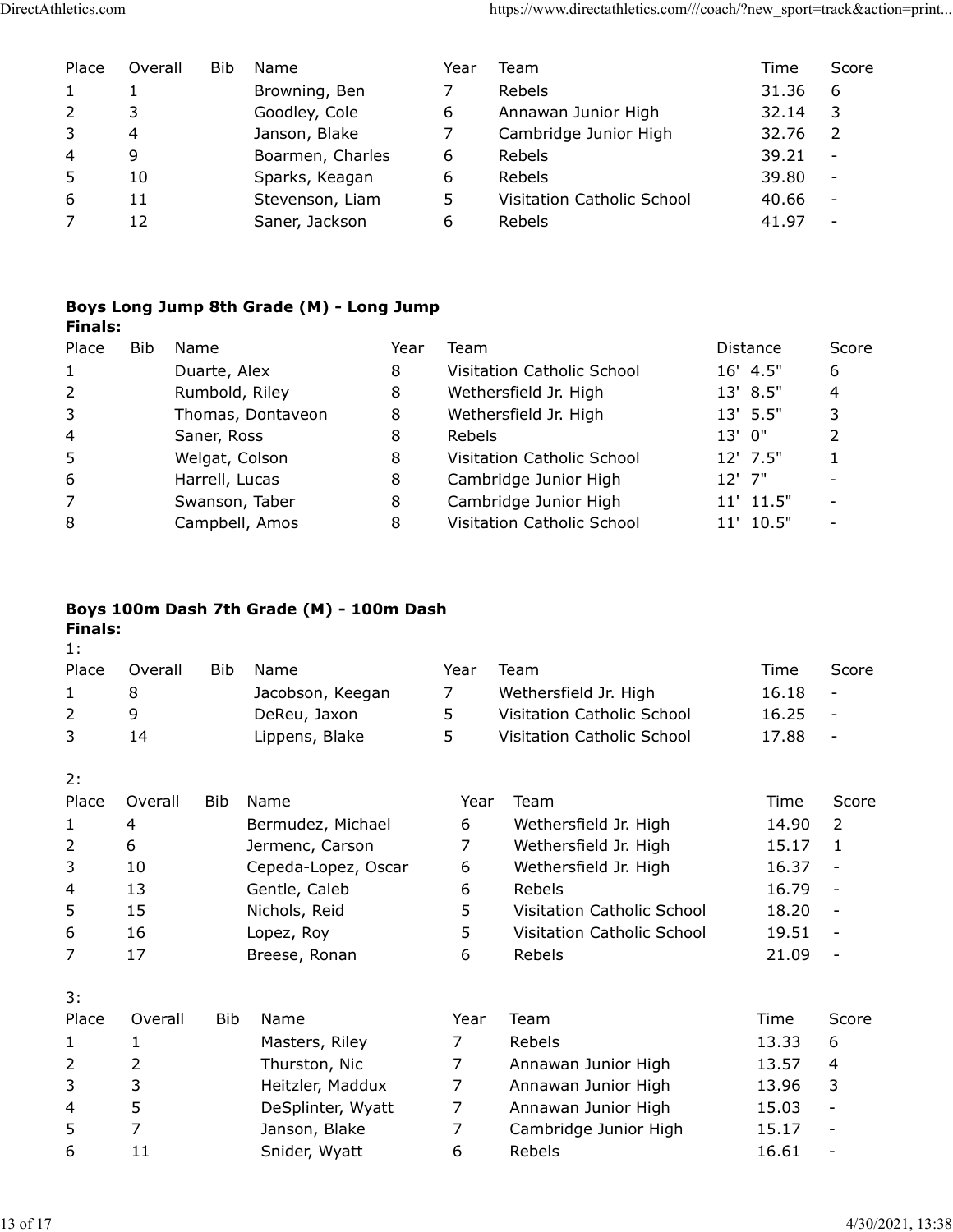| https://www.directathletics.com///coach/?new_sport=track&action=print<br>DirectAthletics.com<br>$\overline{7}$<br>12<br>Leezer, Brady<br>6<br>Rebels<br>16.63<br>$\overline{\phantom{a}}$<br>Boys Triple Jump 7th Grade (M) - Triple Jump<br><b>Finals:</b><br><b>Bib</b><br>Name<br>Team<br>Place<br>Year<br>Distance<br>19' 9"<br>$\overline{7}$<br>Wethersfield Jr. High<br>Moore, Matthew<br>6<br>1<br>Boys 4 x 100m Relay 7th Grade (M) - 4 x 100m Relay<br><b>Finals:</b><br>Place<br>Score<br>Team<br>Time |
|-------------------------------------------------------------------------------------------------------------------------------------------------------------------------------------------------------------------------------------------------------------------------------------------------------------------------------------------------------------------------------------------------------------------------------------------------------------------------------------------------------------------|
|                                                                                                                                                                                                                                                                                                                                                                                                                                                                                                                   |
| Score                                                                                                                                                                                                                                                                                                                                                                                                                                                                                                             |
|                                                                                                                                                                                                                                                                                                                                                                                                                                                                                                                   |
|                                                                                                                                                                                                                                                                                                                                                                                                                                                                                                                   |
|                                                                                                                                                                                                                                                                                                                                                                                                                                                                                                                   |
|                                                                                                                                                                                                                                                                                                                                                                                                                                                                                                                   |
|                                                                                                                                                                                                                                                                                                                                                                                                                                                                                                                   |
| Annawan Junior High<br>57.60<br>$\mathbf{1}$<br>6                                                                                                                                                                                                                                                                                                                                                                                                                                                                 |
| $\overline{2}$<br>Wethersfield Jr. High<br>1:01.45<br>4<br>$\overline{3}$<br>$\overline{2}$<br>1:05.66<br>Rebels                                                                                                                                                                                                                                                                                                                                                                                                  |
| Girls 800m Run 8th Grade (W) - 800m Run<br><b>Finals:</b><br><b>Bib</b><br>Name<br>Team<br>Score<br>Place<br>Time<br>Year<br>Wethersfield Jr. High<br>Merrick, Ellie<br>8<br>3:19.62<br>6<br>$\mathbf{1}$                                                                                                                                                                                                                                                                                                         |
| Boys Shot Put 8th Grade (M) - Shot Put                                                                                                                                                                                                                                                                                                                                                                                                                                                                            |
| <b>Finals:</b>                                                                                                                                                                                                                                                                                                                                                                                                                                                                                                    |
| <b>Bib</b><br>Team<br>Score<br>Place<br>Name<br>Year<br>Distance                                                                                                                                                                                                                                                                                                                                                                                                                                                  |
| 35' 0"<br>Heitzler, Brady<br>8<br>Annawan Junior High<br>6<br>$\mathbf{1}$                                                                                                                                                                                                                                                                                                                                                                                                                                        |
| $\overline{2}$<br>Visitation Catholic School<br>34' 1"<br>Duarte, Alex<br>8<br>$\overline{4}$<br>$\mathsf 3$<br>28' 1"<br>Visitation Catholic School                                                                                                                                                                                                                                                                                                                                                              |
| 3<br>8<br>Schiltz, Brady<br>$\overline{2}$<br>$25'$ 1"<br>4                                                                                                                                                                                                                                                                                                                                                                                                                                                       |
| Forrest, Trapper<br>8<br>Wethersfield Jr. High<br>5<br>8<br>24' 2.5"<br>Maness, Gage<br>Cambridge Junior High<br>$\mathbf{1}$                                                                                                                                                                                                                                                                                                                                                                                     |
| 6<br>22' 4"<br>West, Adam<br>8<br>Rebels<br>$\overline{\phantom{a}}$                                                                                                                                                                                                                                                                                                                                                                                                                                              |
| $\overline{7}$<br>$17'$ $1''$<br>Richards, Will<br>Rebels<br>6<br>$\overline{\phantom{a}}$                                                                                                                                                                                                                                                                                                                                                                                                                        |
| 8<br>6<br>16' 8.25"<br>Breese, Ronan<br>Rebels<br>$\overline{\phantom{a}}$                                                                                                                                                                                                                                                                                                                                                                                                                                        |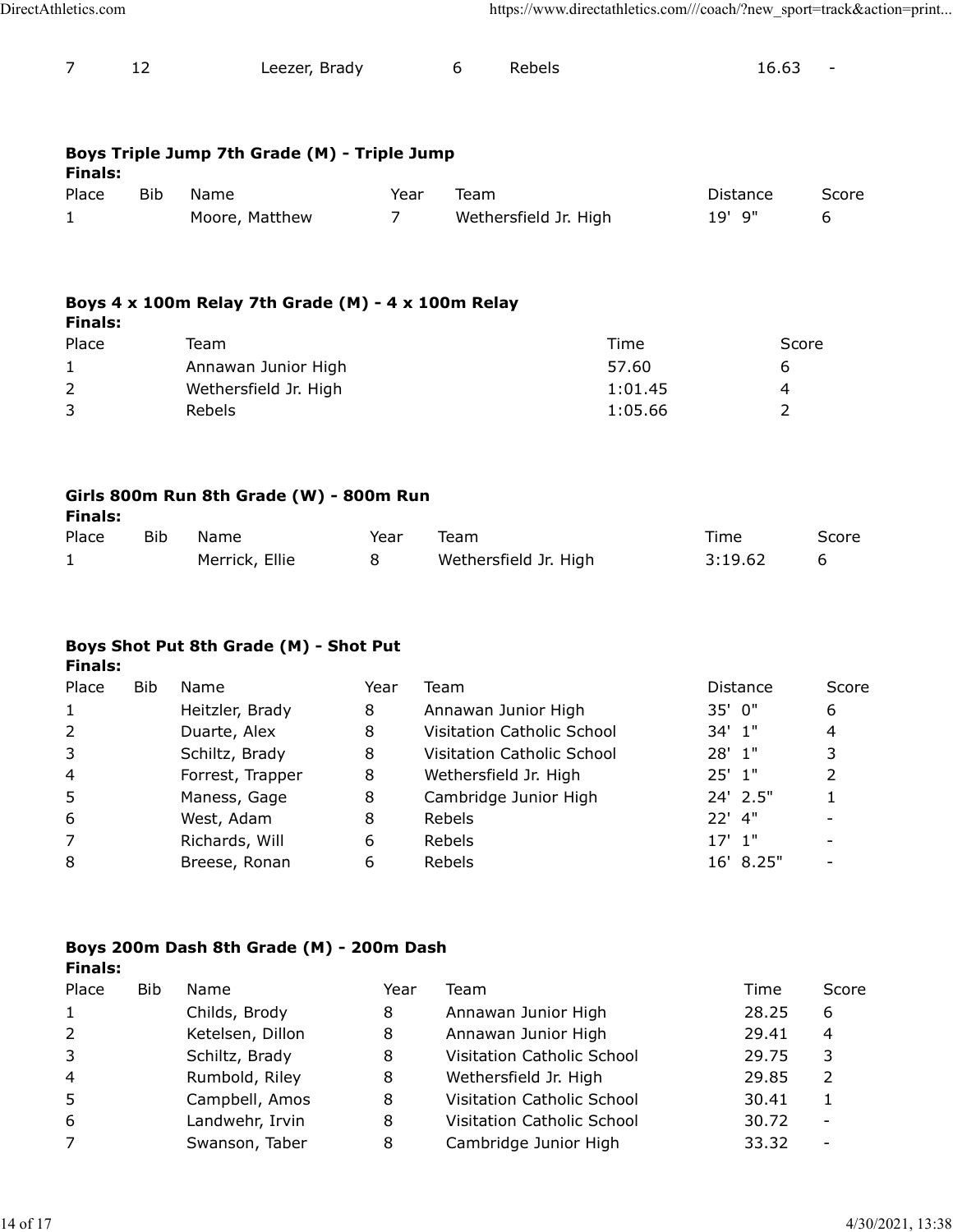#### Boys Discus Throw 8th Grade (M) - Discus Throw Finals:

| letics.com     |     |                                                    |                |                                                                       |                    |                          |
|----------------|-----|----------------------------------------------------|----------------|-----------------------------------------------------------------------|--------------------|--------------------------|
|                |     |                                                    |                | https://www.directathletics.com///coach/?new_sport=track&action=print |                    |                          |
|                |     |                                                    |                |                                                                       |                    |                          |
|                |     |                                                    |                |                                                                       |                    |                          |
|                |     |                                                    |                |                                                                       |                    |                          |
|                |     | Boys Discus Throw 8th Grade (M) - Discus Throw     |                |                                                                       |                    |                          |
| <b>Finals:</b> |     |                                                    |                |                                                                       |                    |                          |
| Place<br>1     | Bib | Name                                               | Year<br>8      | Team                                                                  | Distance<br>94' 7" | Score<br>6               |
| 2              |     | Maness, Gage<br>Heitzler, Brady                    | 8              | Cambridge Junior High<br>Annawan Junior High                          | 86' 7"             | 4                        |
| 3              |     | Forrest, Trapper                                   | 8              | Wethersfield Jr. High                                                 | 64' 9"             | 3                        |
| 4              |     | Schiltz, Brady                                     | 8              | Visitation Catholic School                                            | 51' 0"             | $\overline{2}$           |
| 5              |     | West, Adam                                         | 8              | Rebels                                                                | 49' 11"            | $\mathbf{1}$             |
| 6              |     | Breese, Ronan                                      | 6              | Rebels                                                                | 44' 9"             | $\overline{\phantom{a}}$ |
| 7              |     | Richards, Will                                     | 6              | Rebels                                                                | 36' 5"             | $\overline{\phantom{0}}$ |
|                |     |                                                    |                |                                                                       |                    |                          |
| <b>Finals:</b> |     | Girls 400m Dash 8th Grade (W) - 400m Dash          |                |                                                                       |                    |                          |
| Place          | Bib | Name                                               | Year           | Team                                                                  | Time               | Score                    |
| $\mathbf{1}$   |     | Kraklow, Sarah                                     | 8              | Rebels                                                                | 1:13.19            | 6                        |
| $\overline{2}$ |     | Clark, Lily                                        | 7 <sup>7</sup> | Wethersfield Jr. High                                                 | 1:20.36            | 4                        |
|                |     |                                                    |                |                                                                       |                    |                          |
| <b>Finals:</b> |     | Boys 4 x 400m Relay 8th Grade (M) - 4 x 400m Relay |                |                                                                       |                    |                          |
| Place          |     | Team                                               |                | Time                                                                  | Score              |                          |
|                |     | Rebels                                             |                | 5:06.08                                                               | 6                  |                          |

## Girls 400m Dash 8th Grade (W) - 400m Dash

| <b>Finals:</b> | Girls 400m Dash 8th Grade (W) - 400m Dash          |                |                       |         |         |       |
|----------------|----------------------------------------------------|----------------|-----------------------|---------|---------|-------|
| Place          | Bib<br>Name                                        | Year           | Team                  |         | Time    | Score |
| $\mathbf{1}$   | Kraklow, Sarah                                     | 8              | Rebels                |         | 1:13.19 | 6     |
| $\overline{2}$ | Clark, Lily                                        | $\overline{7}$ | Wethersfield Jr. High |         | 1:20.36 | 4     |
| <b>Finals:</b> | Boys 4 x 400m Relay 8th Grade (M) - 4 x 400m Relay |                |                       |         |         |       |
| Place          | Team                                               |                | Time                  |         | Score   |       |
| $\mathbf{1}$   | Rebels                                             |                | 5:06.08               |         | 6       |       |
| <b>Finals:</b> | Boys 4 x 200m Relay 7th Grade (M) - 4 x 200m Relay |                |                       |         |         |       |
| Place          | Team                                               |                |                       | Time    |         | Score |
| $\mathbf 1$    | Wethersfield Jr. High                              |                |                       | 2:23.26 | 6       |       |
|                | Rebels                                             |                |                       | 2:32.62 | 4       |       |

## Boys 4 x 400m Relay 8th Grade (M) - 4 x 400m Relay

| <b>Finals:</b> |  |
|----------------|--|
|----------------|--|

| Place | Team   | Time    | Score |
|-------|--------|---------|-------|
| ᆠ     | Rebels | 5:06.08 |       |

#### Boys 4 x 200m Relay 7th Grade (M) - 4 x 200m Relay Finals:

| Place | Team                  | Time    | Score |
|-------|-----------------------|---------|-------|
|       | Wethersfield Jr. High | 2:23.26 |       |
|       | Rebels                | 2:32.62 |       |

#### Girls 800m Run 7th Grade (W) - 800m Run Finals:

| <b>Finals:</b>          |                                                    |                |                            |         |                          |
|-------------------------|----------------------------------------------------|----------------|----------------------------|---------|--------------------------|
| Place                   | Team                                               |                | Time                       | Score   |                          |
| $\mathbf{1}$            | Rebels                                             |                | 5:06.08                    | 6       |                          |
| <b>Finals:</b>          | Boys 4 x 200m Relay 7th Grade (M) - 4 x 200m Relay |                |                            |         |                          |
| Place                   | Team                                               |                | Time                       | Score   |                          |
| $\mathbf{1}$            | Wethersfield Jr. High                              |                | 2:23.26                    | 6       |                          |
| $\overline{2}$          | Rebels                                             |                | 2:32.62                    | 4       |                          |
|                         | Girls 800m Run 7th Grade (W) - 800m Run            |                |                            |         |                          |
| <b>Finals:</b><br>Place | Bib<br>Name                                        | Year           | Team                       | Time    | Score                    |
| $\mathbf{1}$            | Downing, Emily                                     | 7              | Cambridge Junior High      | 2:40.18 | 6                        |
| 2                       | Vande Kemp, Jana                                   | 6              | Cambridge Junior High      | 2:51.60 | 4                        |
| 3                       | Scott, Lana                                        | 6              | Wethersfield Jr. High      | 3:09.69 | 3                        |
| 4                       | Stahl, Bethany                                     | 6              | Rebels                     | 3:14.85 | $\overline{2}$           |
| 5                       | Landwehr, Ava                                      | $\overline{7}$ | Visitation Catholic School | 3:17.03 | $\mathbf{1}$             |
| 6                       | Schiltz, Brooklyn                                  | $\overline{7}$ | Visitation Catholic School | 3:18.03 |                          |
| 7                       | Paxton, Charlotte                                  | 5              | Visitation Catholic School | 3:21.24 | $\overline{\phantom{a}}$ |
| 8                       | Landwehr, Lucy                                     | 5              | Visitation Catholic School | 3:30.87 |                          |
| 9                       | Martinez, Natalia                                  | 5              | Visitation Catholic School | 3:42.32 |                          |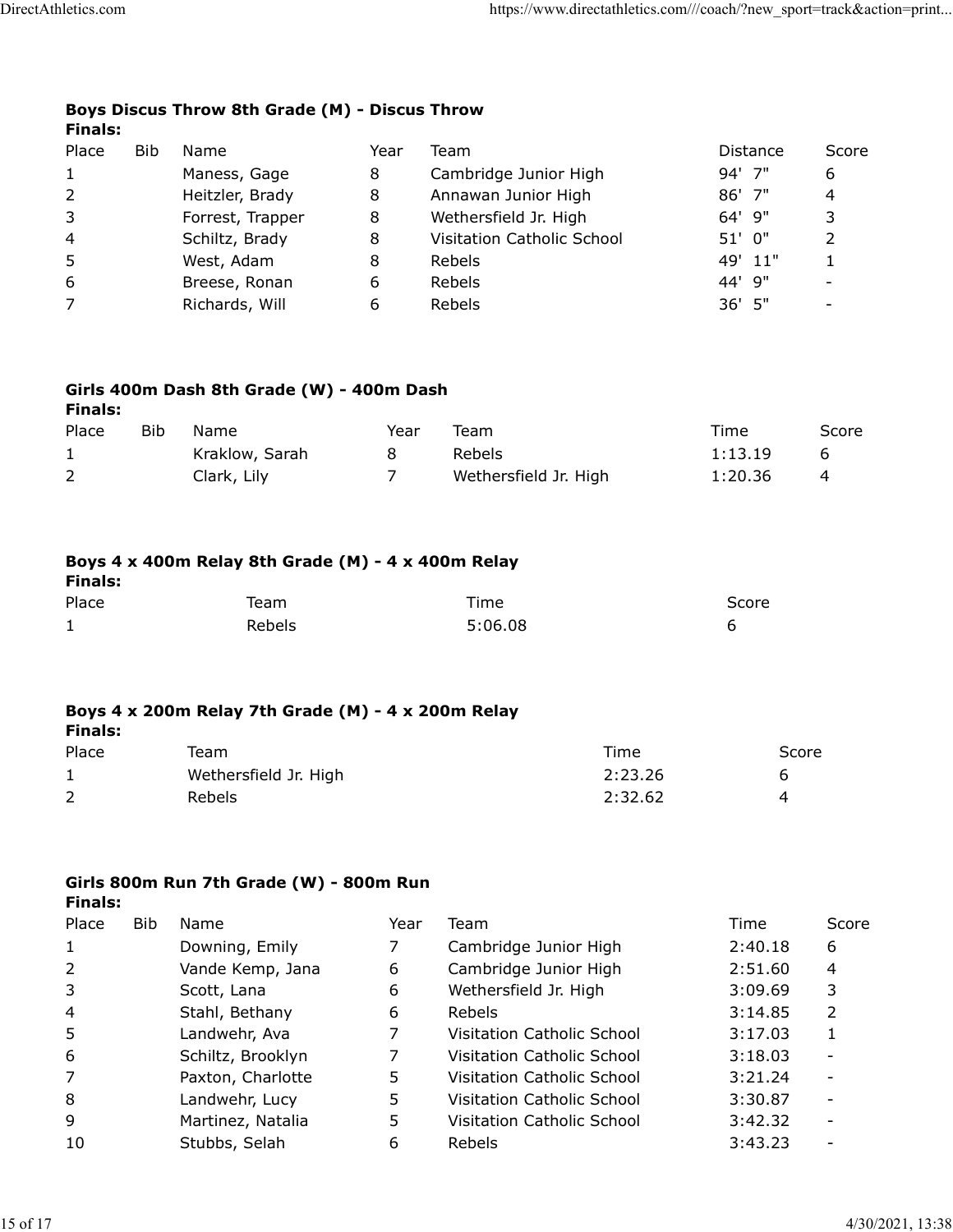#### Boys 1600m Run 7th Grade (M) - 1,600m Run Finals:

| letics.com     |     |                                                      |                | https://www.directathletics.com///coach/?new_sport=track&action=print |         |       |  |
|----------------|-----|------------------------------------------------------|----------------|-----------------------------------------------------------------------|---------|-------|--|
|                |     |                                                      |                |                                                                       |         |       |  |
|                |     |                                                      |                |                                                                       |         |       |  |
|                |     |                                                      |                |                                                                       |         |       |  |
| <b>Finals:</b> |     | Boys 1600m Run 7th Grade (M) - 1,600m Run            |                |                                                                       |         |       |  |
| Place          | Bib | Name                                                 | Year           | Team                                                                  | Time    | Score |  |
| $\mathbf{1}$   |     | Hendrix, Daylon                                      | 6              | Wethersfield Jr. High                                                 | 7:03.20 | 6     |  |
| $\overline{2}$ |     | Barreto, Noah                                        | 5              | Visitation Catholic School                                            | 7:37.83 | 4     |  |
| 3              |     | Akers, Evan                                          | $\overline{7}$ | Cambridge Junior High                                                 | 8:15.79 | 3     |  |
|                |     |                                                      |                |                                                                       |         |       |  |
|                |     |                                                      |                |                                                                       |         |       |  |
|                |     | Boys High Jump Start 3'10" 7th Grade (M) - High Jump |                |                                                                       |         |       |  |

### Boys High Jump Start 3'10" 7th Grade (M) - High Jump Finals:

| letics.com                                  |            |               |                                                                                                                           |                                                    |                          | https://www.directathletics.com///coach/?new_sport=track&action=print |                                                      |                               |
|---------------------------------------------|------------|---------------|---------------------------------------------------------------------------------------------------------------------------|----------------------------------------------------|--------------------------|-----------------------------------------------------------------------|------------------------------------------------------|-------------------------------|
|                                             |            |               | Boys 1600m Run 7th Grade (M) - 1,600m Run                                                                                 |                                                    |                          |                                                                       |                                                      |                               |
| <b>Finals:</b>                              |            |               |                                                                                                                           |                                                    |                          |                                                                       |                                                      |                               |
| Place                                       | Bib        | Name          |                                                                                                                           | Year                                               | Team                     |                                                                       | Time                                                 | Score                         |
| 1                                           |            |               | Hendrix, Daylon                                                                                                           | 6                                                  |                          | Wethersfield Jr. High                                                 | 7:03.20                                              | 6                             |
| 2                                           |            | Barreto, Noah |                                                                                                                           | 5                                                  |                          | Visitation Catholic School                                            | 7:37.83                                              | 4                             |
| 3                                           |            | Akers, Evan   |                                                                                                                           | $\overline{7}$                                     |                          | Cambridge Junior High                                                 | 8:15.79                                              | 3                             |
| <b>Finals:</b><br>Place<br>1<br>2<br>3<br>3 | <b>Bib</b> | Name          | Boys High Jump Start 3'10" 7th Grade (M) - High Jump<br>Masters, Riley<br>Browning, Ben<br>Goodley, Cole<br>Sundeen, Evan | Year<br>7<br>$\overline{7}$<br>6<br>$\overline{7}$ | Team<br>Rebels<br>Rebels | Annawan Junior High<br>Wethersfield Jr. High                          | Distance<br>$4'$ $4"$<br>$4'$ 2"<br>3' 10"<br>3' 10" | Score<br>6<br>4<br>2.5<br>2.5 |
| <b>Finals:</b><br>1:                        |            |               | Girls Shot Put 7th Grade (W) - Shot Put                                                                                   |                                                    |                          |                                                                       |                                                      |                               |
| Place                                       | Overall    | Bib           | Name                                                                                                                      |                                                    | Year                     | Team                                                                  | Distance                                             | Score                         |
| 1                                           | 3          |               | Little, Addie                                                                                                             |                                                    | $\overline{7}$           | Cambridge Junior High                                                 | 19' 8.5"                                             | 3                             |
| $\overline{2}$                              | 6          |               | Blackert, Jolene                                                                                                          |                                                    | $\overline{7}$           | Cambridge Junior High                                                 | 17' 7"                                               | $\mathbf{1}$                  |
| $\overline{3}$                              | 7          |               | Maupin, Elaina                                                                                                            |                                                    | 7                        | Annawan Junior High                                                   | $16'$ $1''$<br>$15'$ 9"                              |                               |
| 4                                           | 8          |               | Haves, Aalivah                                                                                                            |                                                    | 6.                       | Annawan Junior High                                                   |                                                      |                               |

## Girls Shot Put 7th Grade (W) - Shot Put Finals:

| $\overline{2}$ |                | Barreto, Noah |                                                      | 5    |                | Visitation Catholic School | 7:37.83     | 4                        |
|----------------|----------------|---------------|------------------------------------------------------|------|----------------|----------------------------|-------------|--------------------------|
| 3              |                | Akers, Evan   |                                                      | 7    |                | Cambridge Junior High      | 8:15.79     | 3                        |
|                |                |               | Boys High Jump Start 3'10" 7th Grade (M) - High Jump |      |                |                            |             |                          |
| <b>Finals:</b> |                |               |                                                      |      |                |                            |             |                          |
| Place          | Bib            | Name          |                                                      | Year | Team           |                            | Distance    | Score                    |
| 1              |                |               | Masters, Riley                                       | 7    | Rebels         |                            | 4"<br>4'    | 6                        |
| 2              |                |               | Browning, Ben                                        | 7    | Rebels         |                            | 2"          | 4                        |
| 3              |                |               | Goodley, Cole                                        | 6    |                | Annawan Junior High        | 3'<br>10"   | 2.5                      |
| 3              |                |               | Sundeen, Evan                                        | 7    |                | Wethersfield Jr. High      | 10"<br>3'   | 2.5                      |
|                |                |               | Girls Shot Put 7th Grade (W) - Shot Put              |      |                |                            |             |                          |
| <b>Finals:</b> |                |               |                                                      |      |                |                            |             |                          |
| 1:             |                |               |                                                      |      |                |                            |             |                          |
| Place          | Overall        | <b>Bib</b>    | Name                                                 |      | Year           | Team                       | Distance    | Score                    |
| $\mathbf{1}$   | 3              |               | Little, Addie                                        |      | 7              | Cambridge Junior High      | 19' 8.5"    | 3                        |
| 2              | 6              |               | Blackert, Jolene                                     |      | $\overline{7}$ | Cambridge Junior High      | 17' 7"      | 1                        |
| 3              | $\overline{7}$ |               | Maupin, Elaina                                       |      | 7              | Annawan Junior High        | $16'$ $1''$ |                          |
| 4              | 8              |               | Hayes, Aaliyah                                       |      | 6              | Annawan Junior High        | 15' 9"      |                          |
| 5              | 9              |               | Westphal, Addi                                       |      | 6              | Rebels                     | 15' 5"      |                          |
| 6              | 11             |               | Nagode, Anna                                         |      | 6              | Rebels                     | 9"<br>13'   |                          |
| 7              | 12             |               | Miller, Emma                                         |      | 6              | Cambridge Junior High      | $13'$ $1''$ |                          |
| 8              | 13             |               | Nagode, Abi                                          |      | 6              | Rebels                     | 13' 0"      |                          |
| 9              | 15             |               | Little, Harper                                       |      | 6              | Cambridge Junior High      | $10'$ 3"    |                          |
| 2:             |                |               |                                                      |      |                |                            |             |                          |
| Place          | Overall        | Bib           | Name                                                 |      | Year           | Team                       | Distance    | Score                    |
| 1              |                |               | Oliver, Ashley                                       |      | 6              | Wethersfield Jr. High      | 20' 1.5"    | 6                        |
| 2              | $\overline{2}$ |               | Peart, Wavelynn                                      |      | $\overline{7}$ | Wethersfield Jr. High      | 20' 0"      | 4                        |
| 3              | $\overline{4}$ |               | VanWinkle, Taylor                                    |      | 7              | Visitation Catholic School | 18' 11"     | 2                        |
| 4              | 5              |               | Oliver, Megan                                        |      | 7              | Wethersfield Jr. High      | 18' 0"      | $\overline{\phantom{a}}$ |
| 5              | 9              |               | Schiltz, Brooklyn                                    |      | $\overline{7}$ | Visitation Catholic School | 15' 5"      | $\blacksquare$           |
| 6              | 14             |               | Pyles, Bailey                                        |      | 6              | Rebels                     | 12' 3"      | $\overline{\phantom{a}}$ |
|                | 16             |               | Martinez, Natalia                                    |      | 5              | Visitation Catholic School | 9'5"        |                          |

| 6              | 11             |      | Nagode, Anna                           | 6              | Rebels                     | 13' 9"     | $\overline{\phantom{a}}$ |  |
|----------------|----------------|------|----------------------------------------|----------------|----------------------------|------------|--------------------------|--|
| $\overline{7}$ | 12             |      | Miller, Emma                           | 6              | Cambridge Junior High      | $13'$ $1"$ | $\qquad \qquad -$        |  |
| 8              | 13             |      | Nagode, Abi                            | 6              | Rebels                     | 13' 0"     | $\overline{\phantom{a}}$ |  |
| 9              | 15             |      | Little, Harper                         | 6              | Cambridge Junior High      | 10' 3"     | $\overline{\phantom{0}}$ |  |
| 2:             |                |      |                                        |                |                            |            |                          |  |
| Place          | Overall        | Bib  | Name                                   | Year           | Team                       | Distance   | Score                    |  |
| $\mathbf{1}$   |                |      | Oliver, Ashley                         | 6              | Wethersfield Jr. High      | 20' 1.5"   | 6                        |  |
| $\overline{2}$ | 2              |      | Peart, Wavelynn                        | 7              | Wethersfield Jr. High      | 20'<br>0"  | 4                        |  |
| 3              | $\overline{4}$ |      | VanWinkle, Taylor                      | $\overline{7}$ | Visitation Catholic School | 18' 11"    | $\overline{2}$           |  |
| $\overline{4}$ | 5              |      | Oliver, Megan                          | 7              | Wethersfield Jr. High      | 18'<br>0"  | $\overline{\phantom{0}}$ |  |
| 5              | 9              |      | Schiltz, Brooklyn                      | $\overline{7}$ | Visitation Catholic School | 15'<br>5"  | $\overline{\phantom{a}}$ |  |
| 6              | 14             |      | Pyles, Bailey                          | 6              | Rebels                     | 12' 3"     | $\overline{\phantom{0}}$ |  |
| $\overline{7}$ | 16             |      | Martinez, Natalia                      | 5              | Visitation Catholic School | $9'$ 5"    | $\overline{\phantom{a}}$ |  |
|                |                |      |                                        |                |                            |            |                          |  |
|                |                |      |                                        |                |                            |            |                          |  |
| <b>Finals:</b> |                |      | Boys 800m Run 8th Grade (M) - 800m Run |                |                            |            |                          |  |
| Place          | Bib            | Name |                                        | Year           | Team                       | Time       | Score                    |  |
| $\mathbf{1}$   |                |      | Campbell, Lucas                        | 8              | Annawan Junior High        | 2:57.13    | 6                        |  |
|                |                |      |                                        |                |                            |            |                          |  |
|                |                |      |                                        |                |                            |            |                          |  |
|                |                |      |                                        |                |                            |            |                          |  |
|                |                |      |                                        |                |                            |            | 4/30/2021, 13:38         |  |

| Finals: |      | Boys 800m Run 8th Grade (M) - 800m Run |      |                     |         |       |
|---------|------|----------------------------------------|------|---------------------|---------|-------|
| Place   | Bib. | Name.                                  | Year | Team                | Time    | Score |
|         |      | Campbell, Lucas                        |      | Annawan Junior High | 2:57.13 |       |